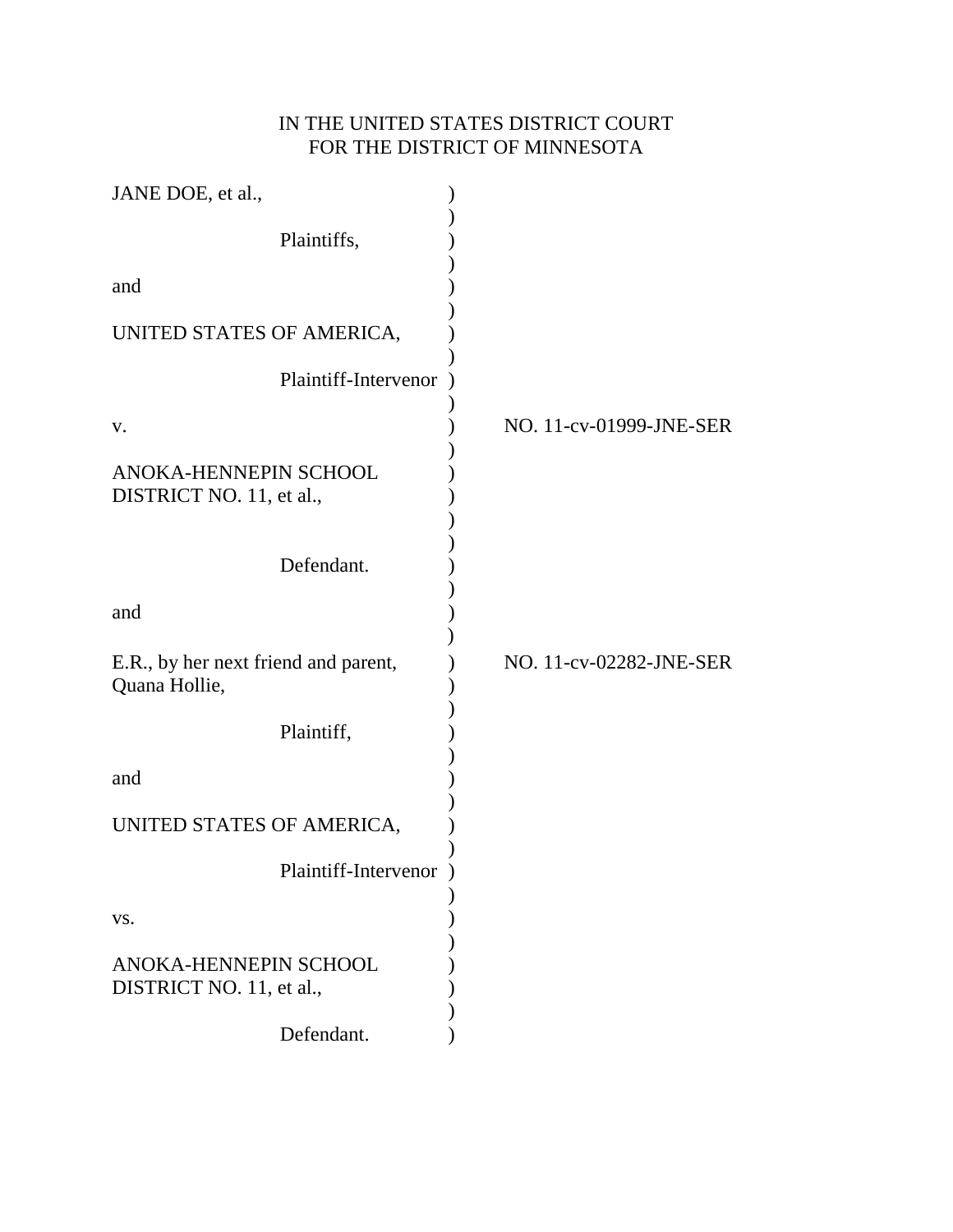#### **CONSENT DECREE**

**WHEREAS**, student plaintiff Jane Doe and student plaintiffs K.R., D.F., B.G., D.M.-B., and E.R., by and through their next friends and parents (collectively "Student Plaintiffs"), brought two separate actions against Anoka-Hennepin School District, its School Board (together, the "District"), and several individual school administrators on or about July 21, 2011 and August 9, 2011, alleging claims of peer-on-peer harassment and discrimination on the basis of sex and sexual orientation in the District under the Equal Protection Clause of the Fourteenth Amendment to the United States Constitution, Title IX of the Education Amendments of 1972, 20 U.S.C.  $\S$ § 1681–1688 ("Title IX"), and the Minnesota Human Rights Act, Minn. Stat.  $\S$  363A.13–.14 ("MHRA");

**WHEREAS**, the U.S. Department of Justice and the U.S. Department of Education, through its Office for Civil Rights, (together, the "United States"), after receiving and investigating a complaint that the District failed to adequately address peeron-peer harassment on the basis of sex, filed a Complaint-in-Intervention in this action against the District alleging discrimination on the basis of sex in violation of the Equal Protection Clause of the Fourteenth Amendment to the United States Constitution, Title IV of the Civil Rights Act of 1964, 42 U.S.C.  $\S\S$  2000c–2000c-9 ("Title IV"), and Title IX;

**WHEREAS**, the District denies any violation of the Equal Protection Clause, Title IV, Title IX, or any other state or federal law and denies all liability for any alleged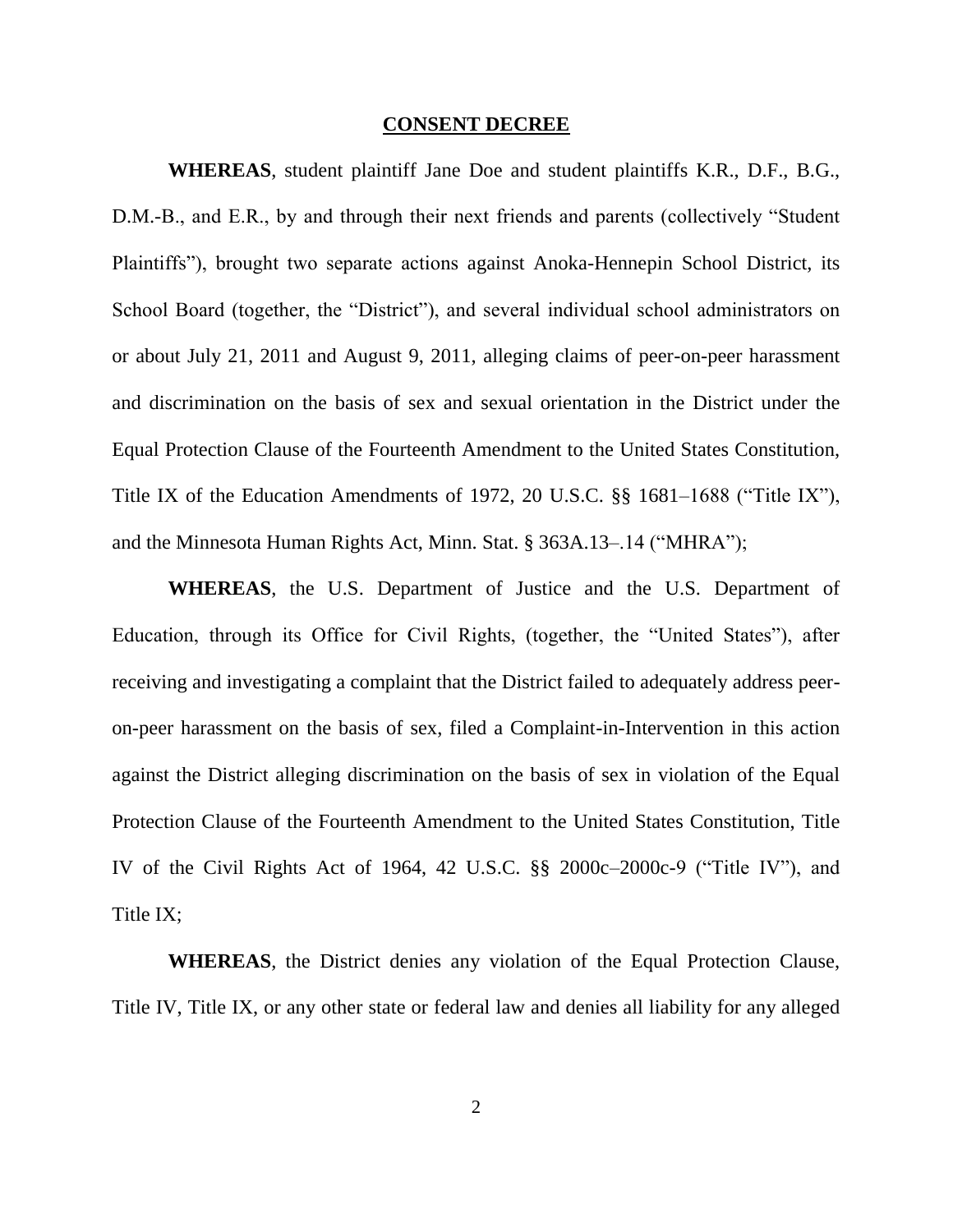statutory or regulatory violation, by the District or any of its employees, agents, or School Board members;

**WHEREAS**, the Student Plaintiffs, the Defendants, and the United States have conferred in good faith and have negotiated the terms of this Consent Decree to fully and finally settle the Title IV and Title IX claims raised by the United States and the equal protection and federal and state law claims raised by the Student Plaintiffs; and

**WHEREAS**, after reviewing the terms of this Consent Decree, the Court finds them to be fair, just, reasonable, and consistent with federal law, and the Student Plaintiffs, the Plaintiff-Intervenor United States, and the District agree that entry of this Consent Decree, without further litigation, is in the public interest;

### **ACCORDINGLY, THE COURT ORDERS, ADJUDGES, AND DECREES:**

### **I. JURISDICTION AND VENUE**

A. This Court has jurisdiction over the subject matter herein pursuant to 28 U.S.C. §§ 1331, 1343, 1345, and 2201-2202, as well as 42 U.S.C. §§ 2000c–2000c-9, 20 U.S.C. §§ 1681–1688, and 29 U.S.C. § 1367(a).

B. Venue in the District of Minnesota is proper pursuant to 28 U.S.C.  $§$  1391(b).

#### **II. DEFINITIONS**

A. "Harassment" includes the use of derogatory language, intimidation, and threats; unwanted physical contact and/or physical violence, or the use of derogatory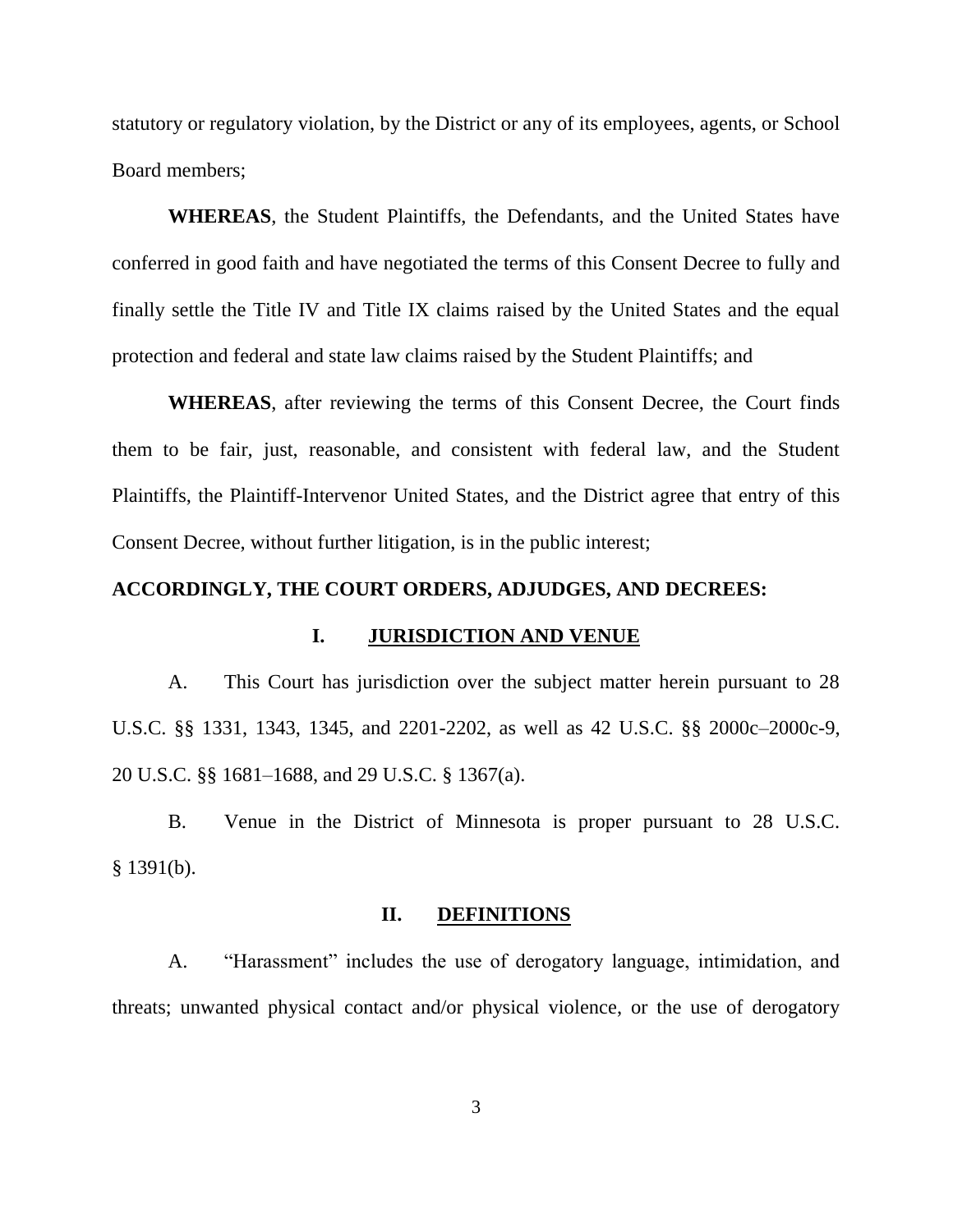language and images in graffiti, pictures or drawings, notes, e-mails, electronic postings and/or phone messages related to a person's membership in a protected class.

B. "Sex-based harassment" includes both sexual harassment and gender-based harassment.

1. ―Sexual harassment‖ means harassment (*see supra* Section II.A. at pp. 3-4) of a sexual nature.

2. "Gender-based harassment" means non-sexual harassment of a person because of the person's sex, including harassment based upon gender identity and expression. Gender-based harassment includes, but is not limited to, harassment based on the person's nonconformity with gender stereotypes, regardless of the actual or perceived sex, gender identity, or sexual orientation of the harasser or target of the harassment.

C. "Gender stereotypes" refers to stereotypical notions of masculinity and femininity or expectations of how boys or girls should act.

D. "Sexual orientation" means having or being perceived as having an emotional, physical or sexual attachment to another person without regard to the sex of that person; or having or being perceived as having an orientation for such attachment; or having or being perceived as having a self image or identity not traditionally associated with one's biological maleness or femaleness. Minn. Stat. § 363A.03, subd.44.

E. "Sexual orientation-based harassment" means non-sexual harassment of a person because of the person's actual or perceived sexual orientation or association with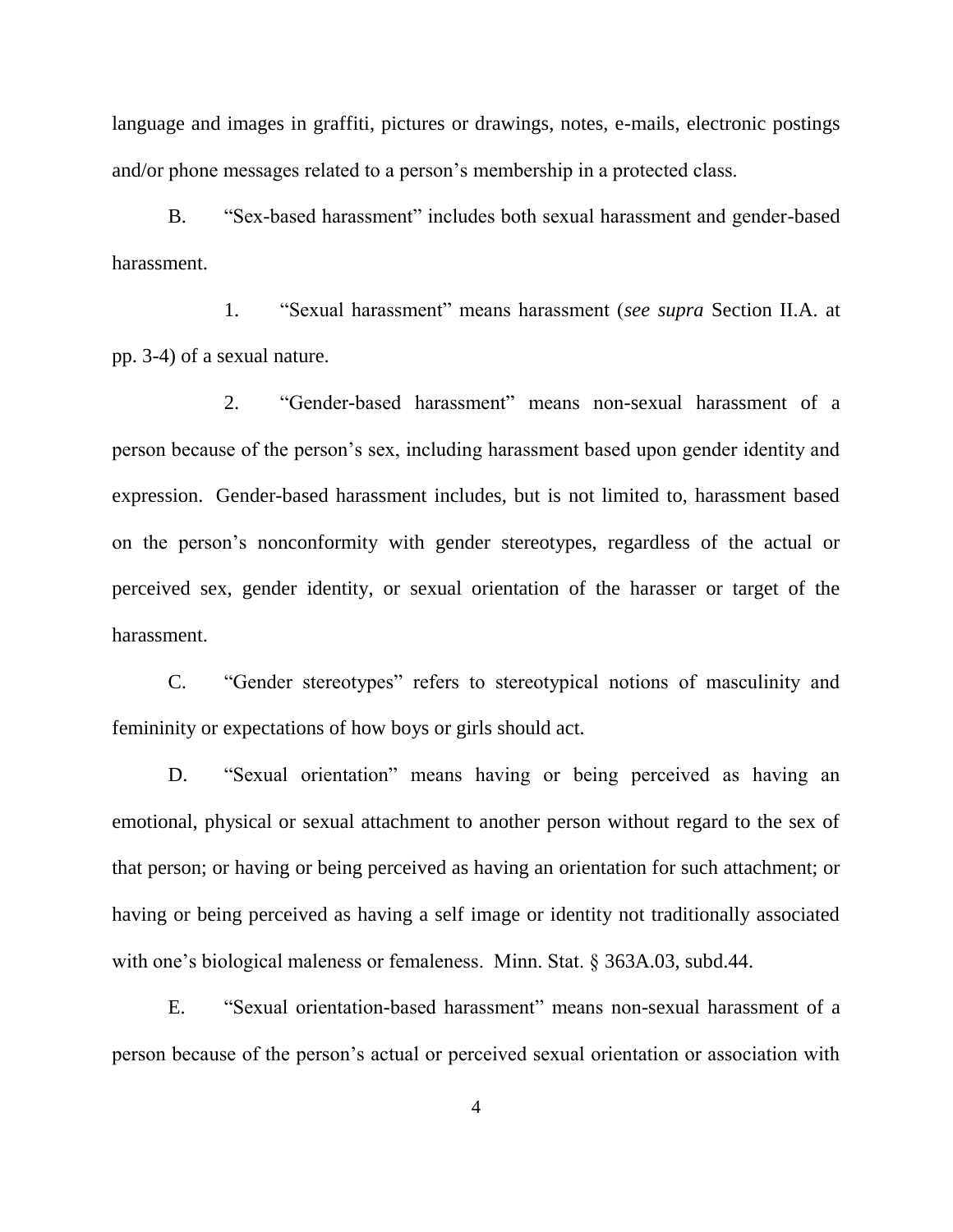or advocacy for a person or group (e.g., family members or friends) who are lesbian, gay, bisexual or transgender ("LGBT").

F. The primary purpose of this Consent Decree is to address sex-based and sexual orientation-based harassment. Accordingly, for purposes of this Consent Decree, the use of the term "harassment" means sex-based harassment and sexual orientationbased harassment, as defined *supra*.

G. A "hostile environment" exists when harassment is sufficiently severe, persistent, or pervasive to interfere with or limit one or more students' abilities to participate in or benefit from the educational program.

## **III. BACKGROUND**

A. Student Plaintiffs are six current or former students of the District who filed complaints seeking injunctive and declaratory relief, nominal, compensatory, and punitive damages, and attorneys' fees, expenses, and costs.

B. For purposes of this Consent Decree, "United States" refers to the United States Department of Justice ("DOJ") and the United States Department of Education, through its Office for Civil Rights ("OCR").

1. DOJ is the federal agency responsible for pursuing enforcement proceedings in federal courts for violations, or suspected violations, of Title IV. *See* Title IV. DOJ also enforces Title IX in federal courts either by intervention or as amicus curiae in private lawsuits, or upon referral from OCR. *See* 20 U.S.C. § 1682; Exec. Order No. 12,250, 45 Fed. Reg. 72,995 (1980); 28 C.F.R. § 0.51 (1998).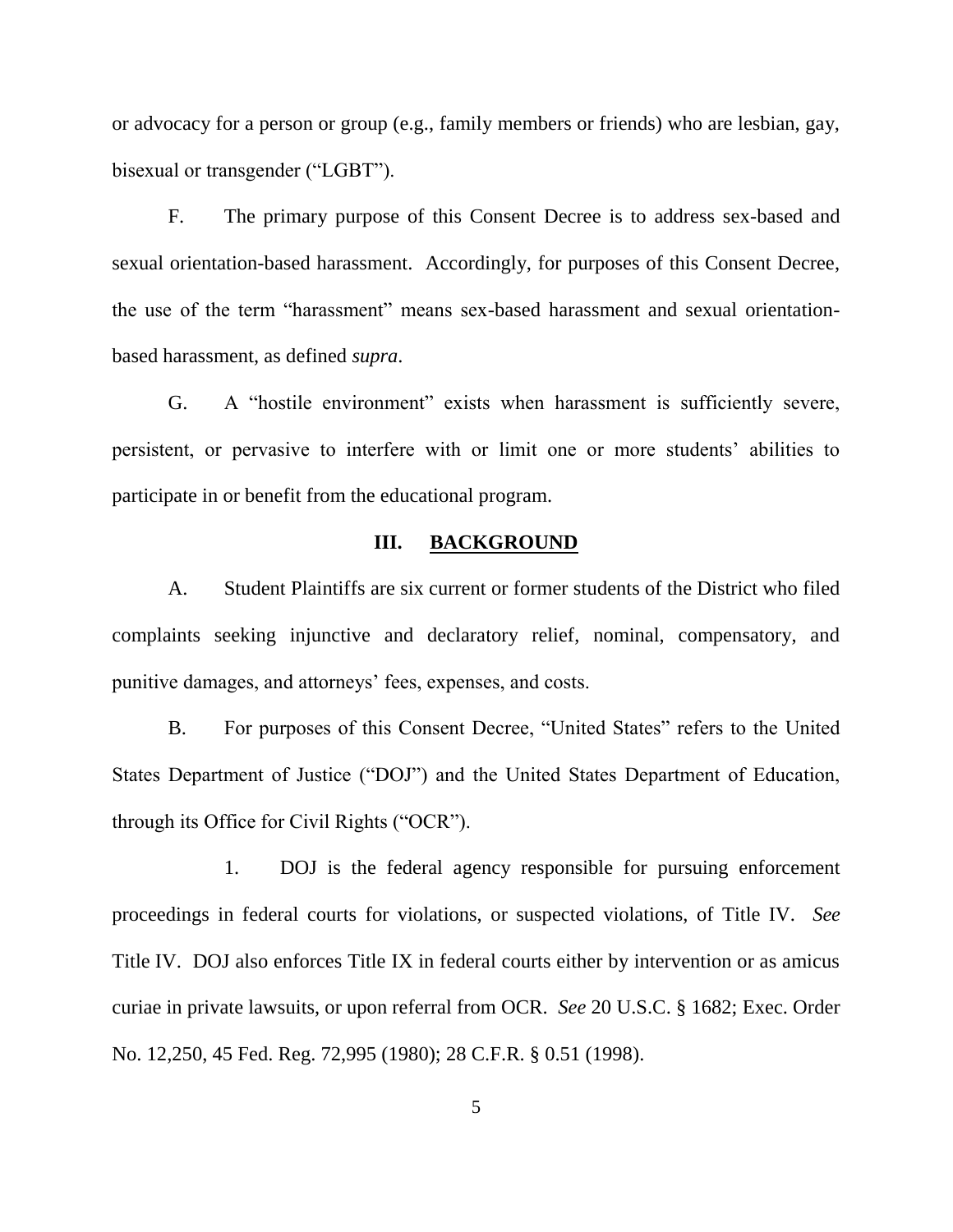2. OCR is the office within the Department of Education responsible for administratively enforcing Title IX, which prohibits discrimination on the basis of sex in any educational program or activity receiving federal financial assistance. *See* Title IX.

C. The District administers a system of one or more public schools and is responsible for the assignment of students to or within such system; therefore the District is subject to Title IV. The District is a recipient of federal financial assistance and is therefore also subject to Title IX and its implementing regulations, 34 C.F.R. § 106.31. The District is an educational institution and therefore subject to the MHRA.

D. Following its investigation of the complaint it received, the United States began settlement discussions with the District prior to the commencement of the Student Plaintiffs' lawsuit. After Student Plaintiffs filed their lawsuit and pursuant to the Court's request, the United States joined the settlement negotiations of the Student Plaintiffs and the District in an attempt to resolve the complaints and avoid protracted litigation. These negotiations resulted in the agreement of the parties as set forth in this Consent Decree.

#### **IV. GENERAL REQUIREMENTS**

A. The District shall take action, in accordance with the requirements of Title IV and Title IX, their implementing regulations, and OCR Guidance, to eliminate and prevent future instances of harassment in its education programs and activities. To accomplish this, the District agrees to make all necessary and appropriate revisions to its harassment policies; appropriately and immediately respond to and stop all conduct that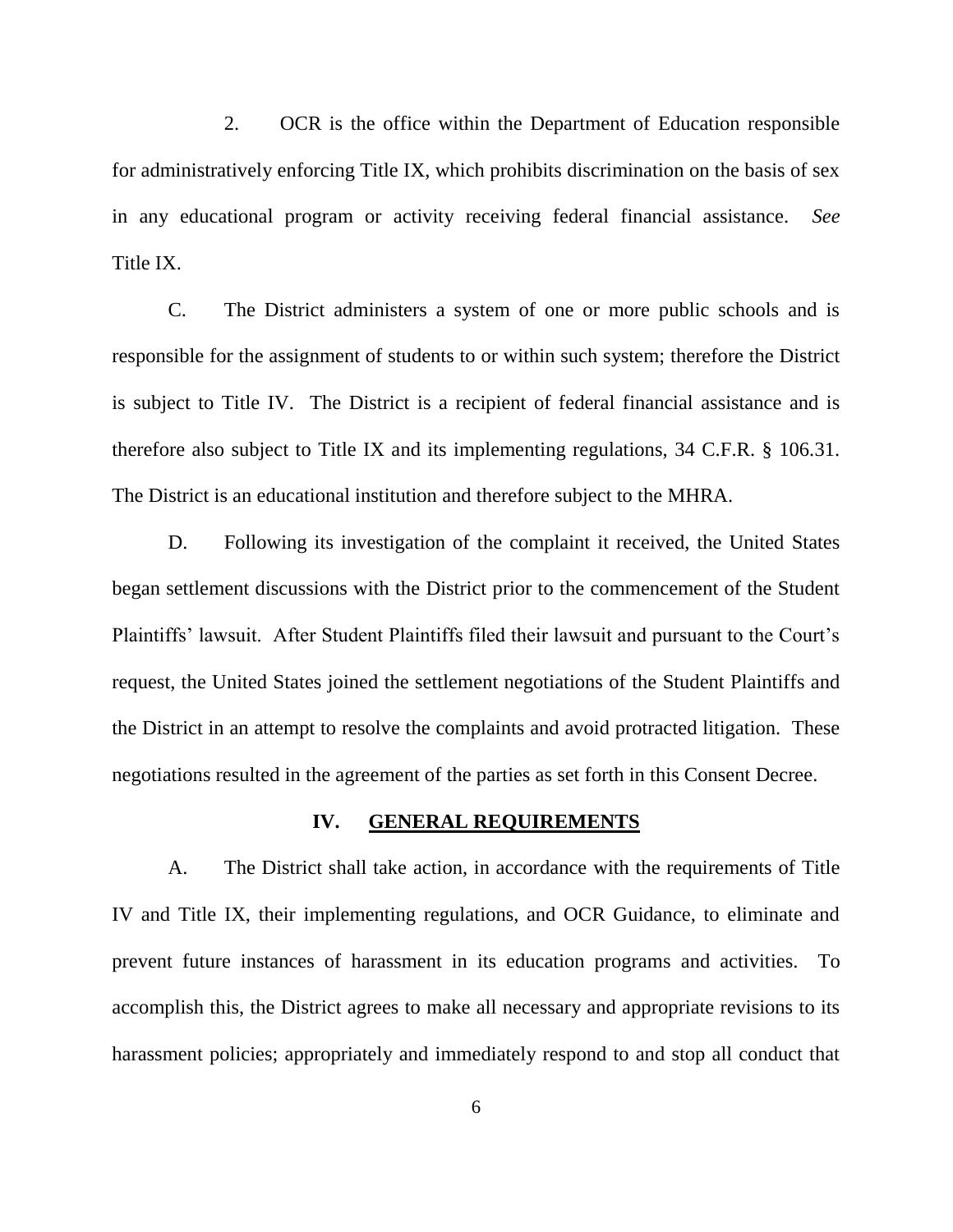may constitute harassment; ensure it fully investigates reported conduct that may constitute harassment; escalate remedial efforts by instituting additional measures when students are harassed on a repeated basis; and mitigate the effects of harassment that occurs. The District shall also take proactive measures to address issues in the school climate that have arisen from or may arise from and/or contribute to a hostile environment.

B. No later than April 9, 2012, the District shall retain the Great Lakes Equity Center, an Equity Assistance Center based at Indiana University-Purdue University Indianapolis, or another qualified third-party consultant mutually agreed upon by the District and the United States, to consult with the District to study and determine what additional measures the District needs to take to effectively address, prevent, and respond to harassment at District schools and comply with the terms of this Consent Decree. The entity or individual retained shall be called the "Equity Consultant" throughout this Consent Decree. The District will be responsible for any costs associated with the retention of the Equity Consultant. The District shall give the Equity Consultant access to any and all data, documents, or information the Consultant deems necessary to fulfill his or her duties under this Consent Decree.<sup>1</sup>

C. This Consent Decree shall remain in force for five (5) years from the date it is entered by the Court.

 $\frac{1}{1}$ The Equity Consultant's access to personally identifiable information shall be in accordance with the regulations of the Federal Educational Rights and Privacy Act, 34 C.F.R.  $§$  99.31(a)(1).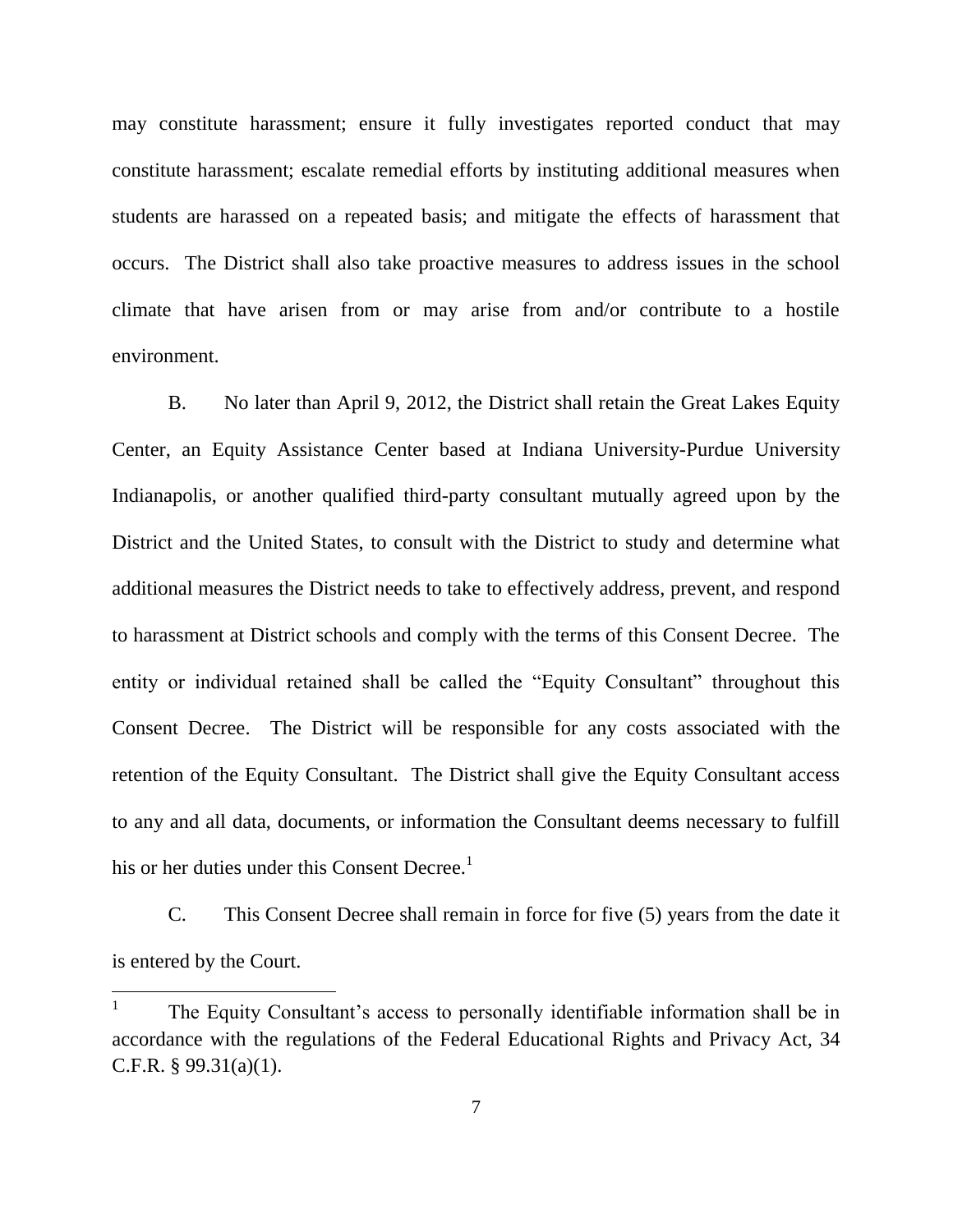### **V. SPECIFIC REQUIREMENTS**

#### A. Revisions to District Policies and Procedures

1. The District shall engage the Equity Consultant to review and recommend revisions as necessary to all of the District's policies and procedures related to the issues identified in this Consent Decree, including, but not limited to, any policy that impacts harassment, to ensure that they specifically and appropriately address harassment pursuant to the Equal Protection Clause, Title IV, Title IX, and the MHRA.

2. For purposes of this Consent Decree, the policies and procedures encompassed by the preceding paragraph that the Equity Consultant shall review are referred to as "relevant policies and procedures" and shall include, but not be limited to: *Bullying Prohibition Policy* (Board Policy 514.0); *Equal Educational Opportunity Policy* (Board Policy 102.0); *Harassment, Violence and Discrimination Policy* (Board Policy 413.0) ("HVD Policy"); *Harassment, Violence and Discrimination Reporting Form*; and *Language of Harassment* procedures, attached as Exhibits A, B, C, D, and E, respectively.

3. In addition to the recommendations of the Equity Consultant, revisions to the District's relevant policies and procedures shall also include:

a. Adding all of the terms and definitions set forth in Section II of this Consent Decree, specifying that all harassment, including that based on nonconformity to gender stereotypes and/or gender identity and expression, is prohibited in the District;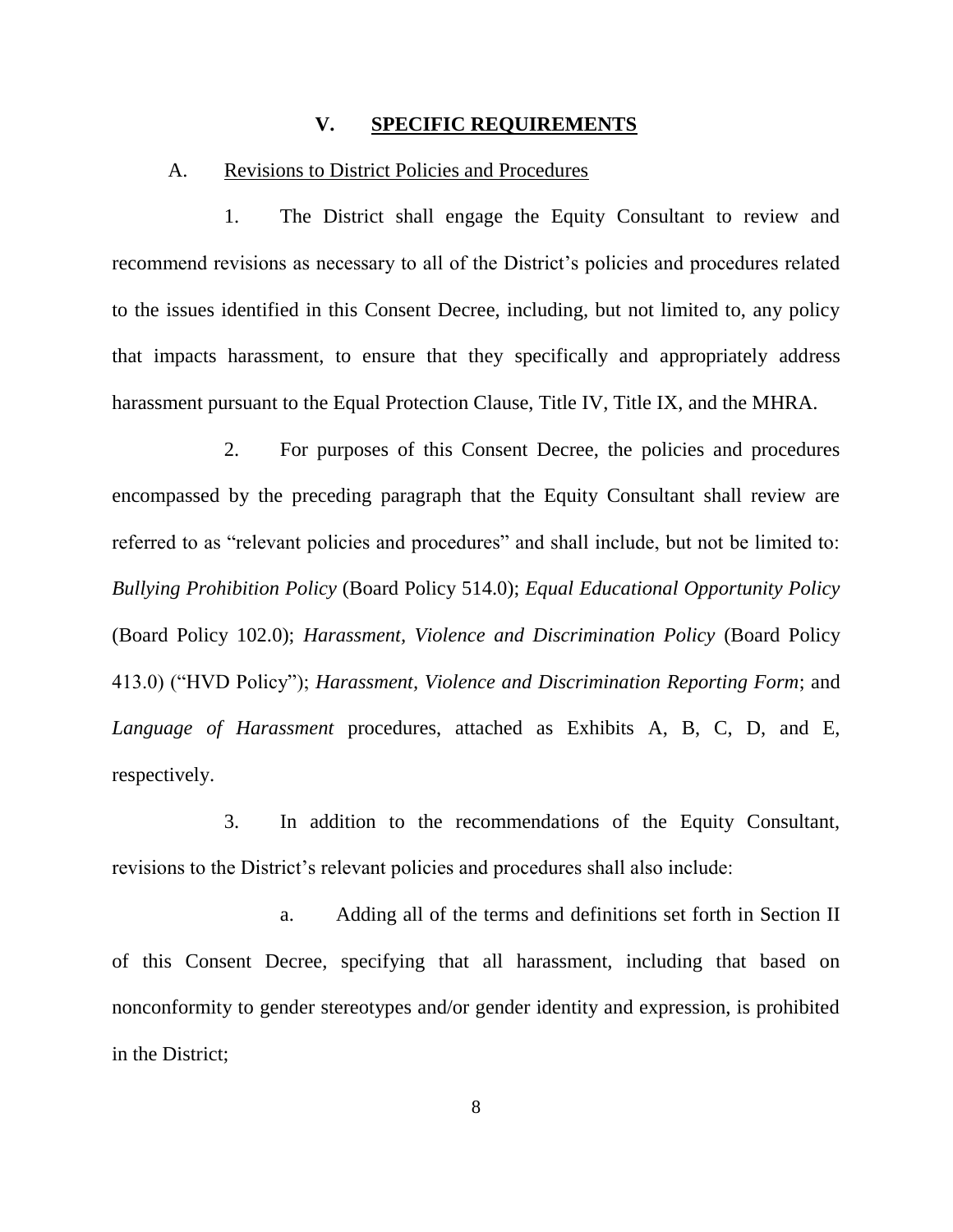b. Written guidance providing examples of the types of harassment prohibited by the District's policies;

c. A requirement that District personnel investigate, address, and respond appropriately to every harassment incident, in accordance with the requirements of Title IV and Title IX, their implementing regulations, and OCR Guidance, whether reported (verbally or in writing) by the harassed student, a witness, a parent, or any other individual; observed by any District employee; or brought to the District's attention by any other means;

d. Adding the contact information, including the physical address, phone number and email address, for the District's Title IX Coordinator and Equity Coordinator (*see infra* Sections V.B. and V.C. at pp. 16, 21);

e. A protocol for (i) when an incident or series of incidents of harassment of a particular student or group of students rises to a level of severity or persistence requiring District staff to notify the parent(s)/guardian(s) of the harassed student(s), ensuring that the individual notifying parents/guardians of the harassment is sensitive to any personal concerns of the student in discussing the basis/bases of the harassment with the harassed student's parent/guardian, and (ii) when an incident or series of incidents of harassment by a particular student or group of students rises to a level of severity or persistence requiring District staff to notify the parent/guardian of the harassing student(s);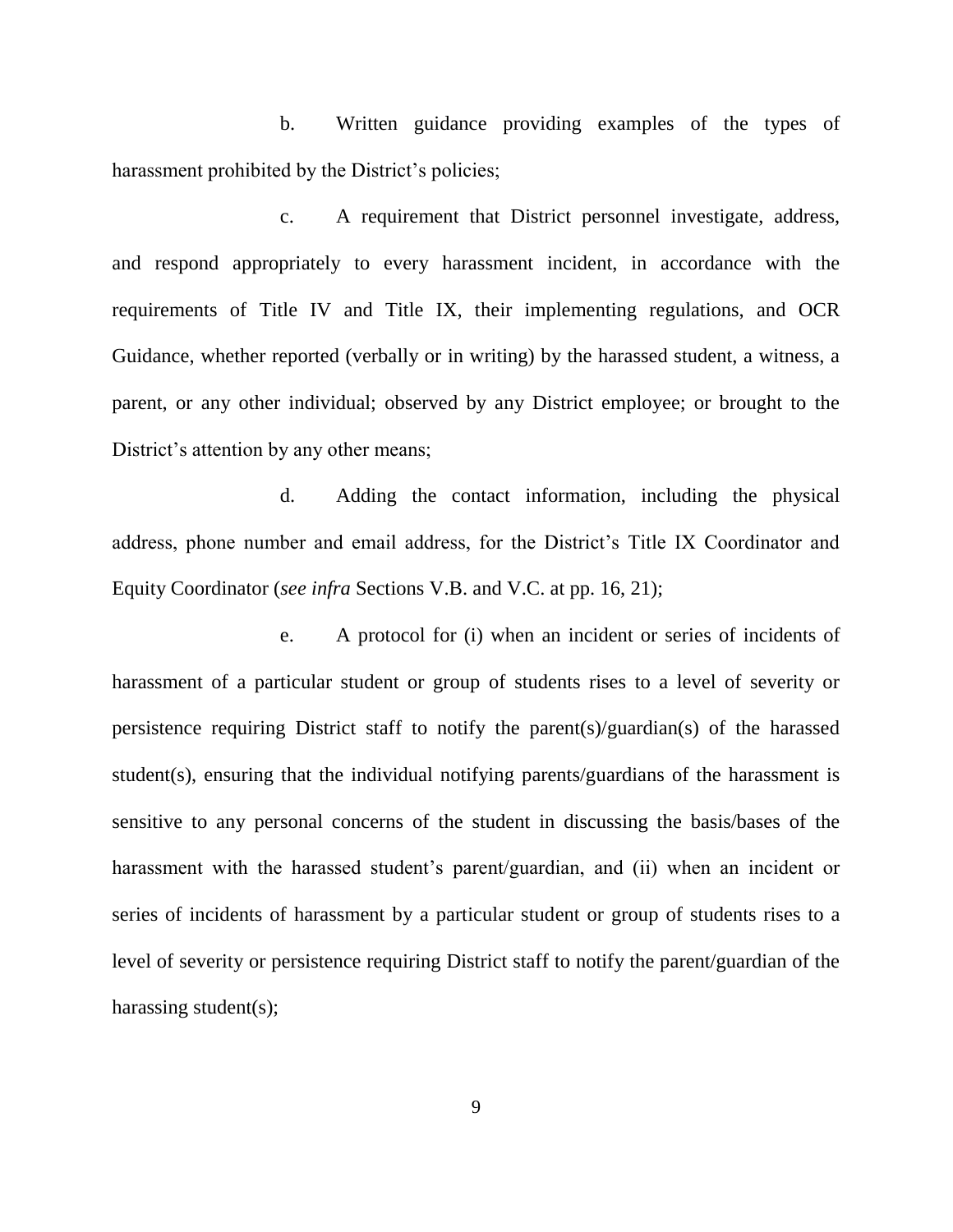f. A requirement that the District's procedures involve tracking electronically all harassment incidents (including any written or verbal report, discipline referral, or complaint involving possible sex-based or sexual orientation-based harassment ("harassment incidents") and that the tracking includes: relevant information related to the student harassed; the person reporting the harassment (if different than the student harassed); the alleged harasser; all known witnesses to the alleged incident(s); specific details on the date(s), time(s), nature, content, and location(s) of the harassment incident(s); the date the complaint or other report was made; the date the alleged harasser was interviewed; a brief summary of the investigating officials' findings and the basis for those findings (consistent with the District's current practice and subject to any recommendations of the Equity Consultant); and the District's response to the incident; except that for incidents involving no identified student target(s), the District will develop a district-wide system for tracking the frequency of each incident, including, for example, taking a photo or otherwise recording the date and location of the incident in a matter that can then be sent for tracking and investigation purposes to the Title IX Coordinator and/or Equity Coordinator, as appropriate;

g. In order for the District to identify, address, and eliminate harassment, a requirement that, at a minimum, the District tracks all incidents of harassment that are directed at a particular student or students as well as written or graphic statements (e.g., graffiti) located or distributed before, during or after school hours on all school property, including the school bus, at school functions, or at school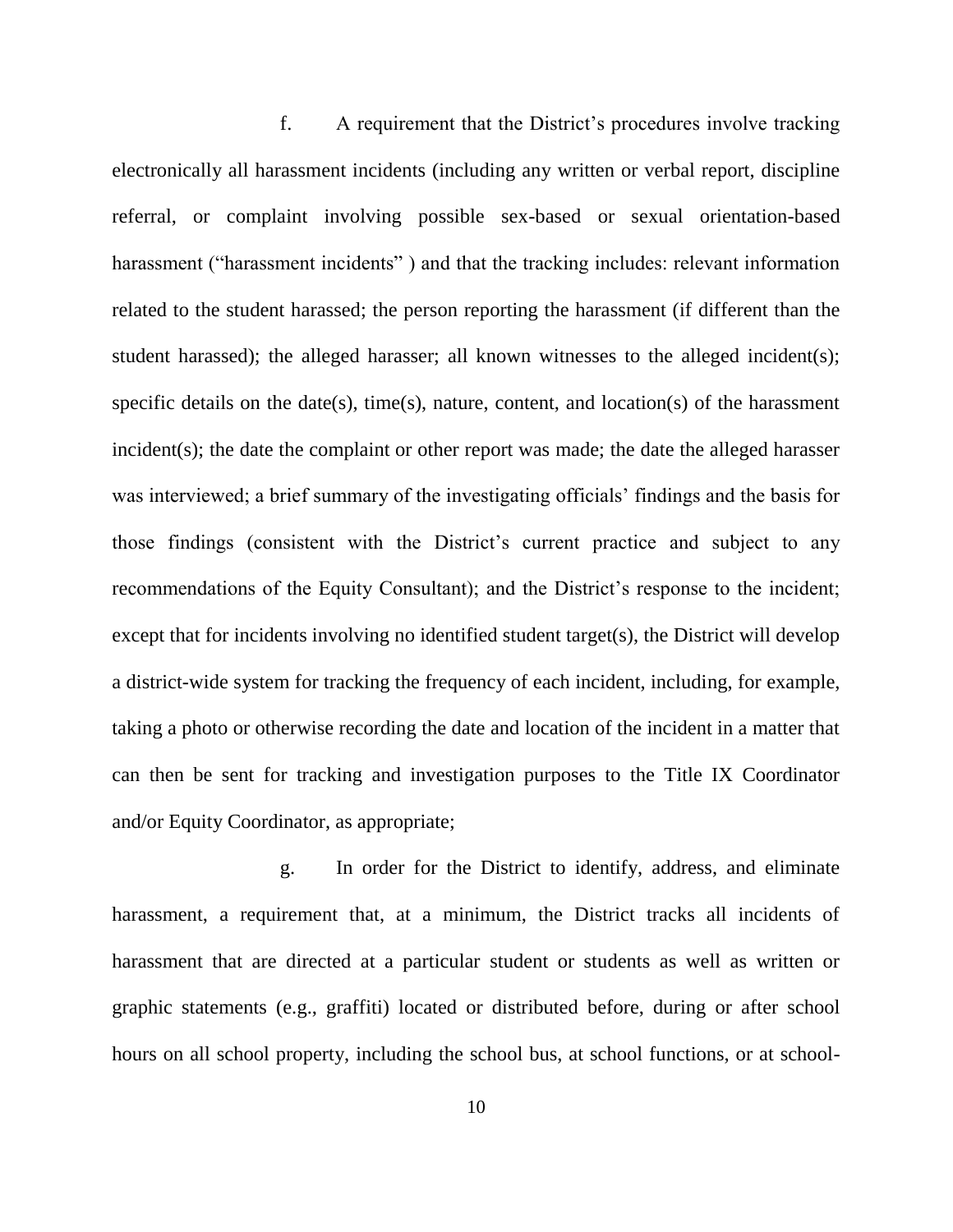sponsored events held at other locations; and any off campus conduct that has a continuing effect on campus.

i. At the end of the 2012-2013 school year, the District and the Equity Consultant shall confer with the United States concerning whether the District should track additional types of incidents in the 2013-2014 school year and beyond.

ii. The District shall consider additional recommendations of the Equity Consultant, if any.

iii. The District, the Equity Consultant, and the United States will work together in good faith to resolve any disagreements. If the District and the United States are unable to resolve any disagreements in a reasonable period of time, either party may request that the Court mediate the dispute.

h. A requirement that any supporting written documentation related to any harassment incident be maintained for the duration of this Consent Decree, including but not limited to: any written report or complaint; interview notes; any written statements of the student(s) harassed and/or person(s) reporting the harassment; any records of correspondence with the parent(s) or guardian(s) of the student(s) harassed and the alleged harasser(s) or his or her parents or guardian(s) regarding the incident; and existing documentation of any prior incidents of discrimination or harassment involving the student(s) subject to harassment or the alleged harasser(s).

4. Procedures and Timeline for Revision and Implementation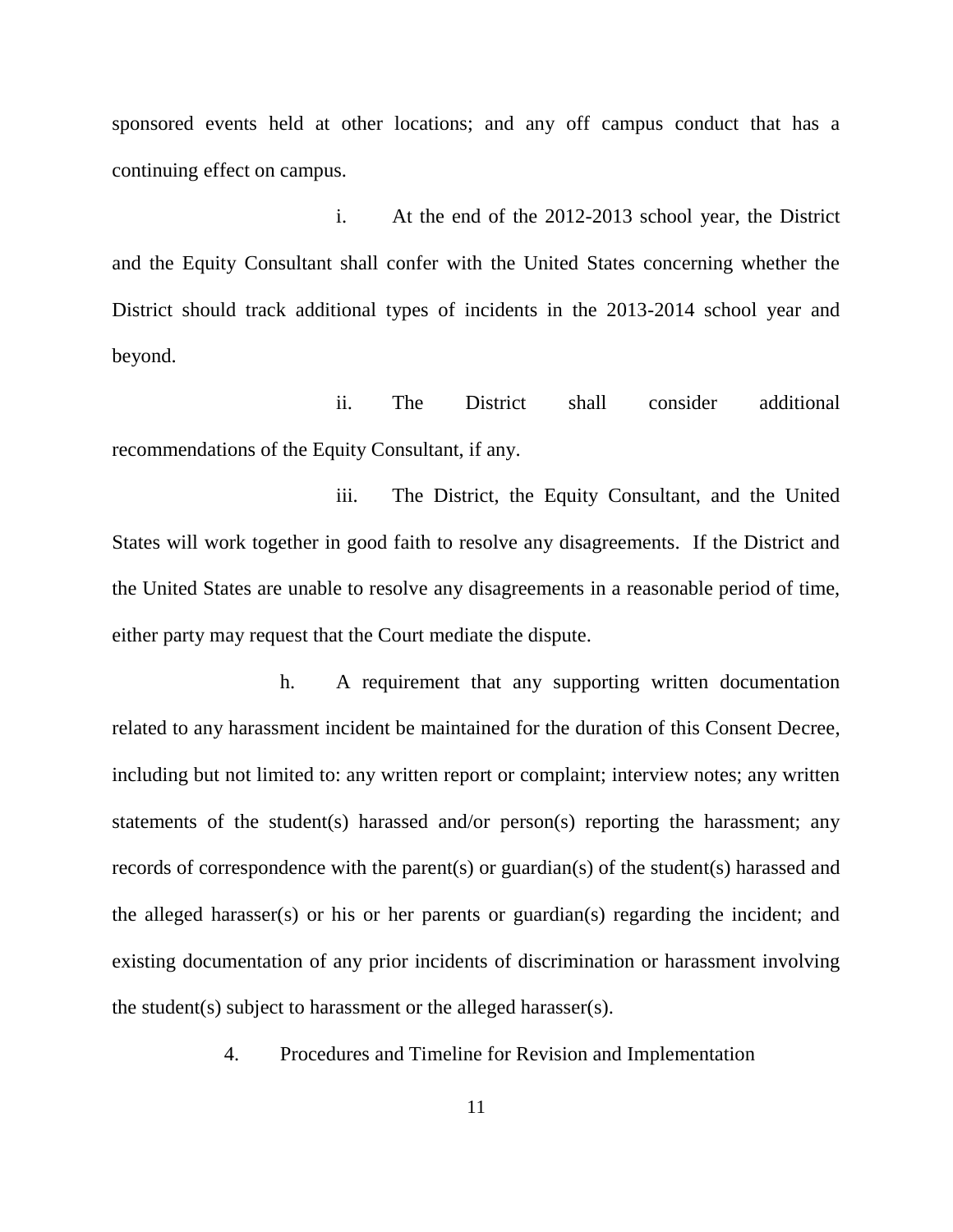a. No later than April 23, 2012, the Equity Consultant shall communicate to the District and to the United States his or her: (1) findings or conclusions regarding areas needing editing, clarification, or improvement in the relevant policies and procedures, and (2) recommendations for revisions to the relevant policies and procedures.

b. No later than May 15, 2012, the District shall submit to the United States for review and approval its proposed revisions to its relevant policies and procedures incorporating all of the Equity Consultant's recommendations, or proposing alternative revisions and explaining how the District's proposed alternative revisions are less burdensome, more feasible, or more appropriate and still address or remedy the Equity Consultant's findings and conclusions.

c. Under the terms of this Consent Decree, the United States has authority to review and approve the District's proposed revisions for compliance with Title IV and Title IX, their implementing regulations, OCR Guidance, this Consent Decree, and the underlying reasons for this Consent Decree. Such approval will not be unreasonably withheld, and the United States shall complete such review within thirty (30) calendar days of receipt of the proposed revisions. If, however, the District and the United States initially disagree regarding the proposed revisions, the District, the Equity Consultant, and the United States will work together in good faith to resolve any disagreements. If the District and the United States are unable to resolve any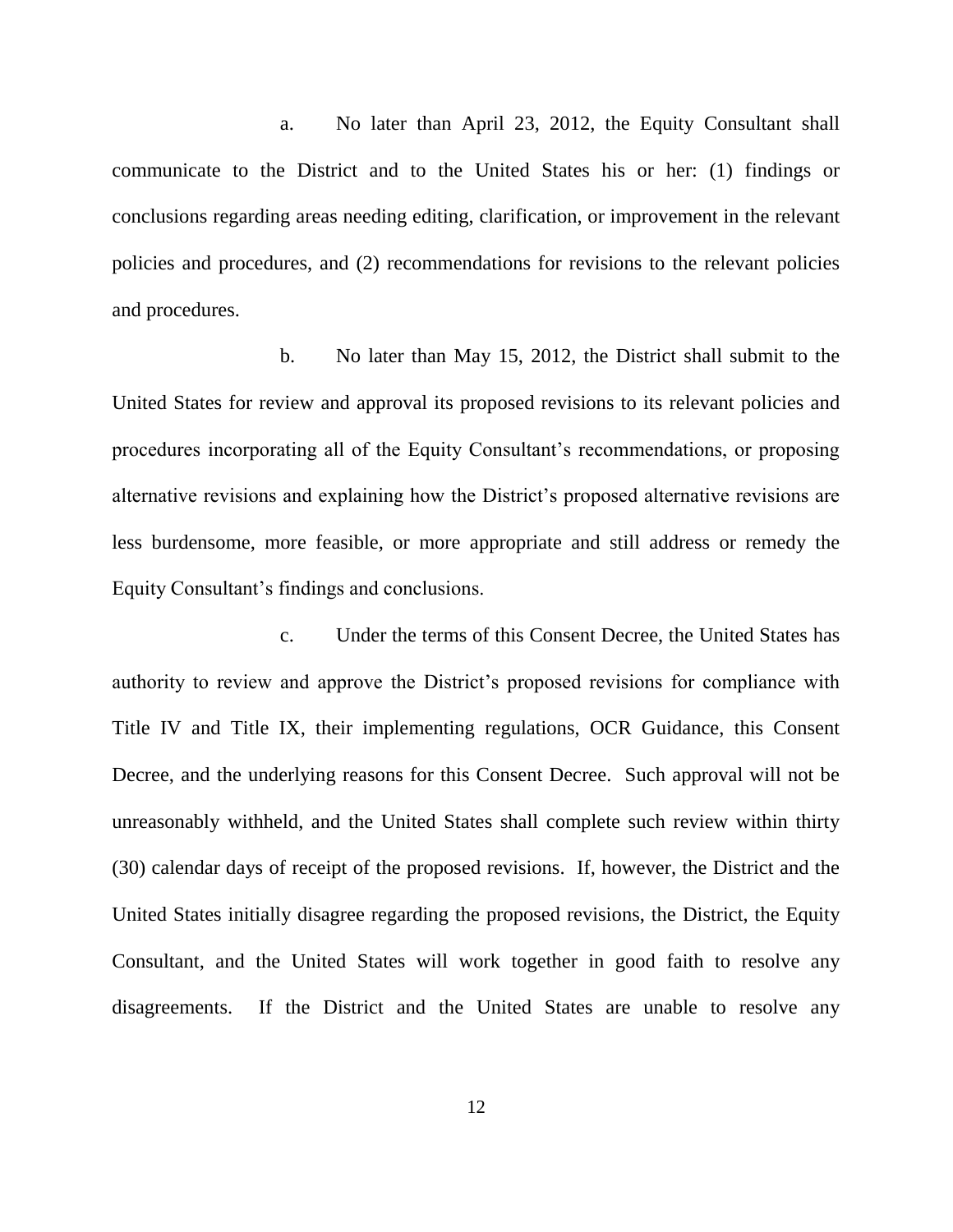disagreements in a reasonable period of time, either party may request that the Court mediate the dispute.

d. After the United States approves the proposed revised policies and procedures, the Board will review the proposed revised policies and procedures at its next scheduled meeting.

i. If the Board receives the United States' approval of the revised policies and procedures six (6) or more calendar days before its next scheduled meeting, it shall conduct a vote on whether to adopt the revisions within two (2) public meetings. If the Board receives the United States' approval of the revised policies and procedures within five (5) calendar days of its next scheduled meeting, it shall conduct a vote on the revisions within three (3) public meetings.

ii. If the Board modifies or rejects the proposed revised policies and procedures, the District shall resubmit a new proposal for revisions to the relevant policies and procedures to the United States.

iii. Under the terms of this Consent Decree, the United States has authority to review and approve the District's proposed revisions to its relevant policies and procedures for compliance with Title IV and Title IX, their implementing regulations, OCR Guidance, this Consent Decree, and the underlying reasons for this Consent Decree. Such approval will not be unreasonably withheld, and the United States shall complete such review within thirty (30) calendar days of receipt of the proposed revisions. The District, the Equity Consultant, and the United States will work together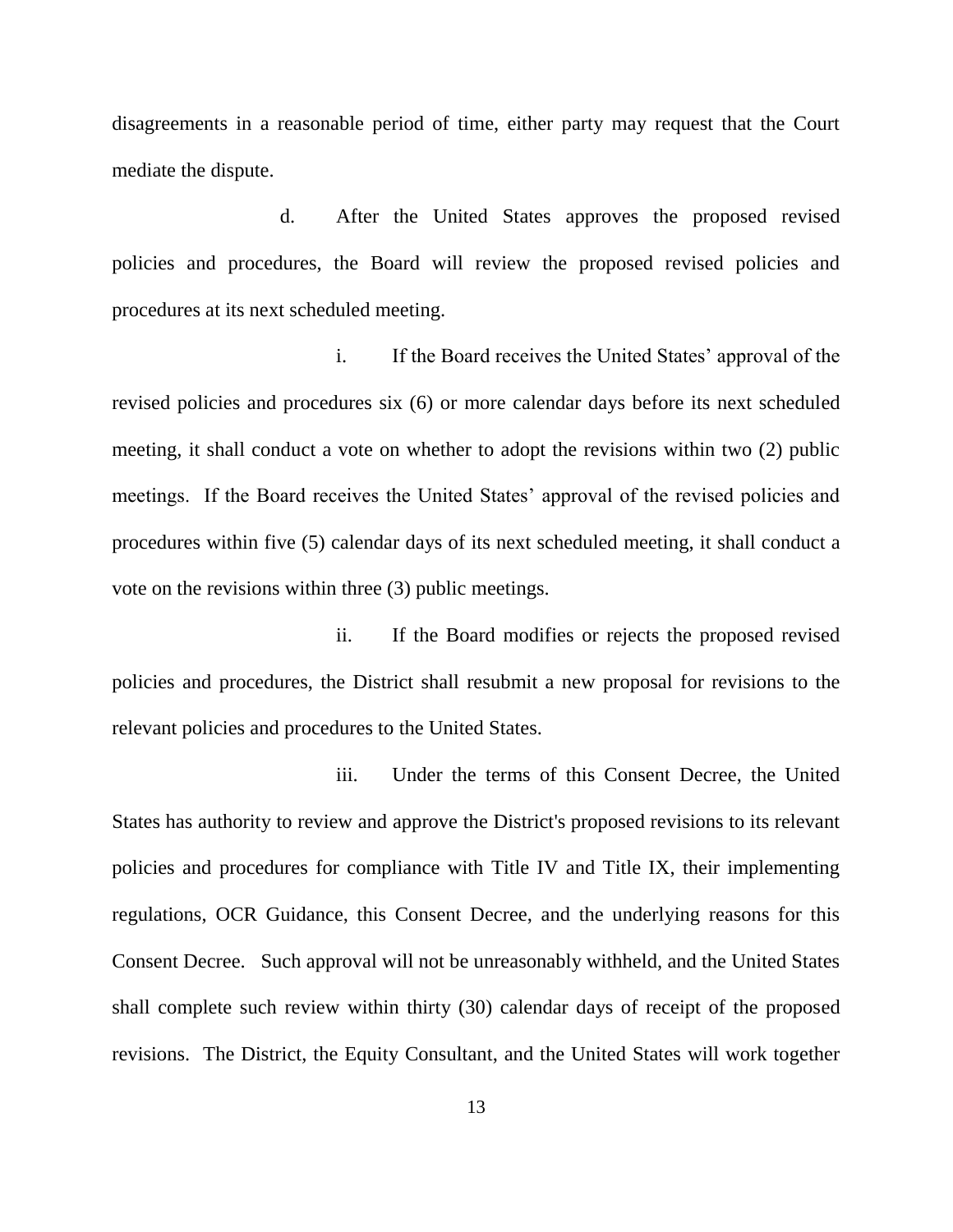in good faith to resolve any disagreements. If the District and the United States are unable to resolve any disagreements in a reasonable period of time, either party may request that this Court mediate the dispute.

e. The District will continue to distribute annually its student and employee handbooks, and such handbooks shall contain the revised relevant policies and procedures printed in full along with the title and contact information of the schoollevel and District-level individuals responsible for receiving and/or responding to harassment complaints, including the names and contact information for the Title IX Coordinator and Equity Coordinator. If the District has not yet identified or hired the school-level and District-level individuals responsible for receiving and/or responding to harassment complaints, Title IX Coordinator, or Equity Coordinator at the time it prints the annual student and employee handbooks, the handbooks shall provide full contact information, including an email address that the later-identified employee will access (*e.g.*, titleix@anoka.k12.mn.us for the Title IX Coordinator).

f. The District's website shall contain the revised relevant policies and procedures in full; the name and contact information of the school-level and District-level individuals responsible for receiving harassment complaints, including the Title IX Coordinator and Equity Coordinator; and a statement encouraging students to report incidents of harassment immediately.

g. The District shall make available a hyperlink to the revised *Harassment, Violence and Discrimination Reporting Form* (Exhibit E) on the District's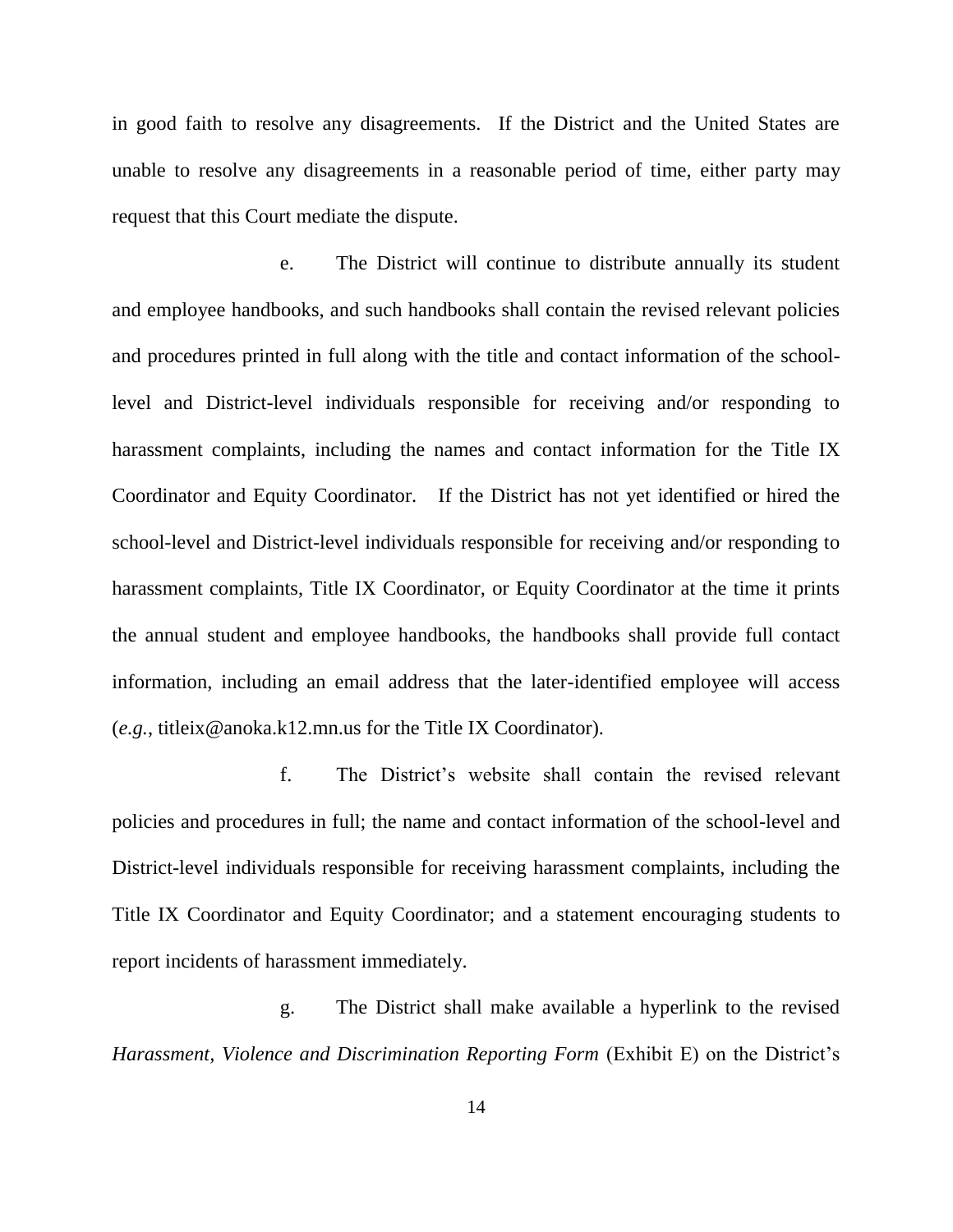website in a form-fillable PDF allowing direct electronic submission of the completed document to school and/or District officials, available in the languages represented in the District, and the District shall publicize the availability of this online form to all its students and their parents or guardians.

h. When the District revises any of the relevant policies or procedures during a school year pursuant to Section V.A.1-4 at pp. 8-15 of this Consent Decree, it shall disseminate notice of the revised policies and procedures to its students, parents and guardians, and employees and ensure all students, parents and guardians, and employees are able to access a full copy of the revised policies and procedures (e.g., by announcement on the District's website, email distribution to parents/guardians and employees, distribution of a written notice to students to take home with information on where hard copies of the revised policies are available, posting on school bulletin boards, etc.) not to exceed thirty (30) days after board approval.

i. The District will work with the Equity Consultant to determine appropriate ways to explain and address questions or concerns regarding the revised policies and procedures from students, parents and guardians, and employees.

5. Once the District revises its relevant policies and procedures pursuant to the terms above, the District will not modify those policies and procedures, rescind any of the policies or procedures, or adopt any new policies or procedures that relate to, are relevant to, or affect harassment during the period of the Consent Decree without following the process set forth in Sections V.A.4.b-d. at pp. 12-15.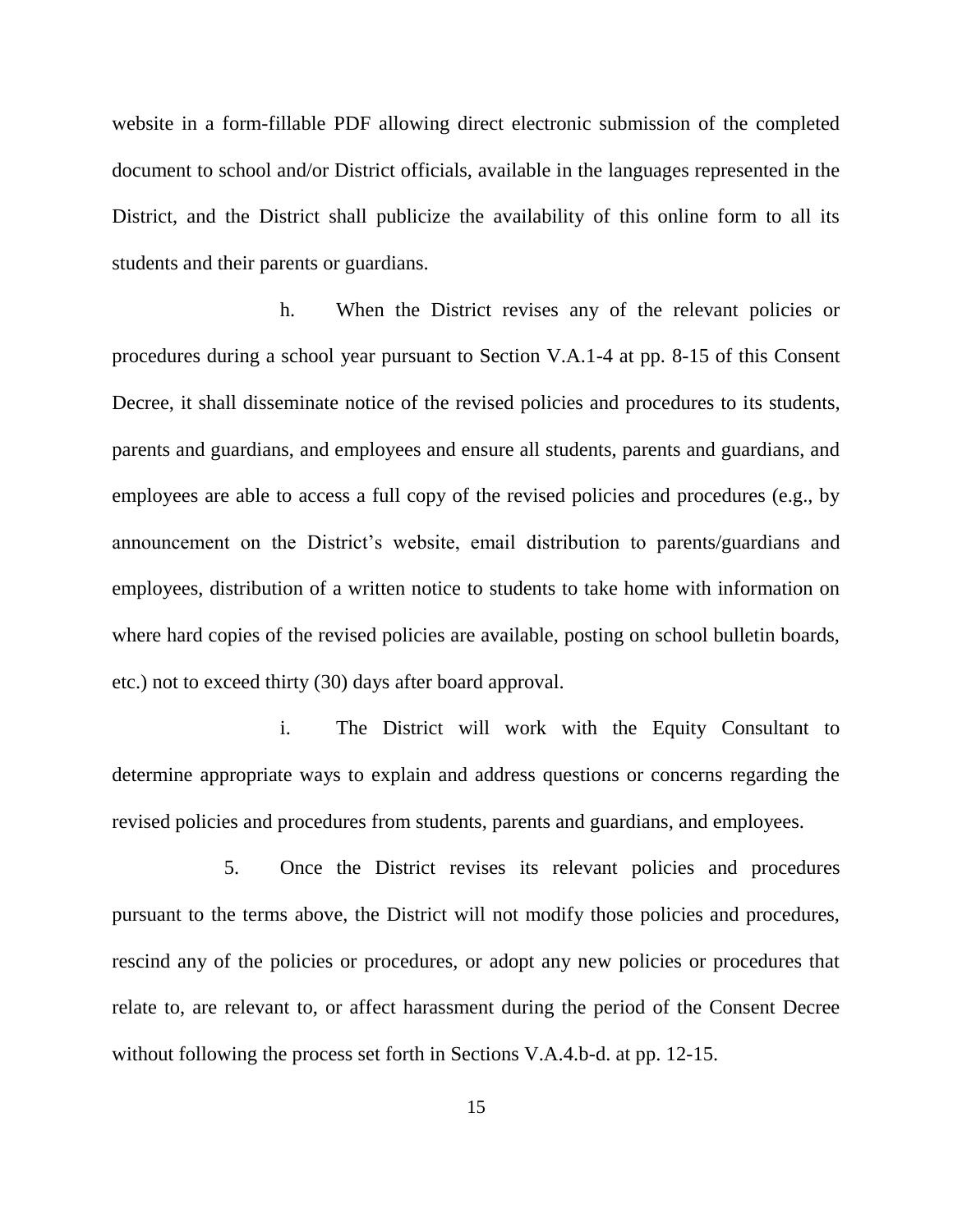#### B. Title IX Coordinator

1. Under 34 C.F.R. § 106.8(a), the District, as a recipient of federal funding, is required to "designate at least one employee to coordinate its efforts to comply with and carry out its responsibilities" under Title IX, "including any investigation of any complaint communicated to such recipient" alleging noncompliance or actions that would violate Title IX. The District must also "notify all its students and employees of the name, office address, and telephone number" of the Title IX Coordinator.

2. The District will hire or appoint a qualified person knowledgeable in all aspects of Title IX law (as applied to school districts) with experience conducting training on harassment or related civil rights issues and in carrying out the duties and responsibilities enumerated in Sections V.B.3 *infra* at pp. 17-18, to serve as Title IX Coordinator. This individual is vested with responsibility from the District to ensure proper implementation of the District's sex-based harassment policies and procedures.

a. If the District has already engaged its Equity Consultant, the Equity Consultant shall assist the District in hiring or appointing the Title IX Coordinator.

b. Prior to making an offer of employment or an appointment of a Title IX Coordinator, no later than April 30, 2012, the District shall submit the name and resume or curriculum vitae of the individual it would like to hire or appoint as the Title IX Coordinator to the United States. Under the terms of this Consent Decree, the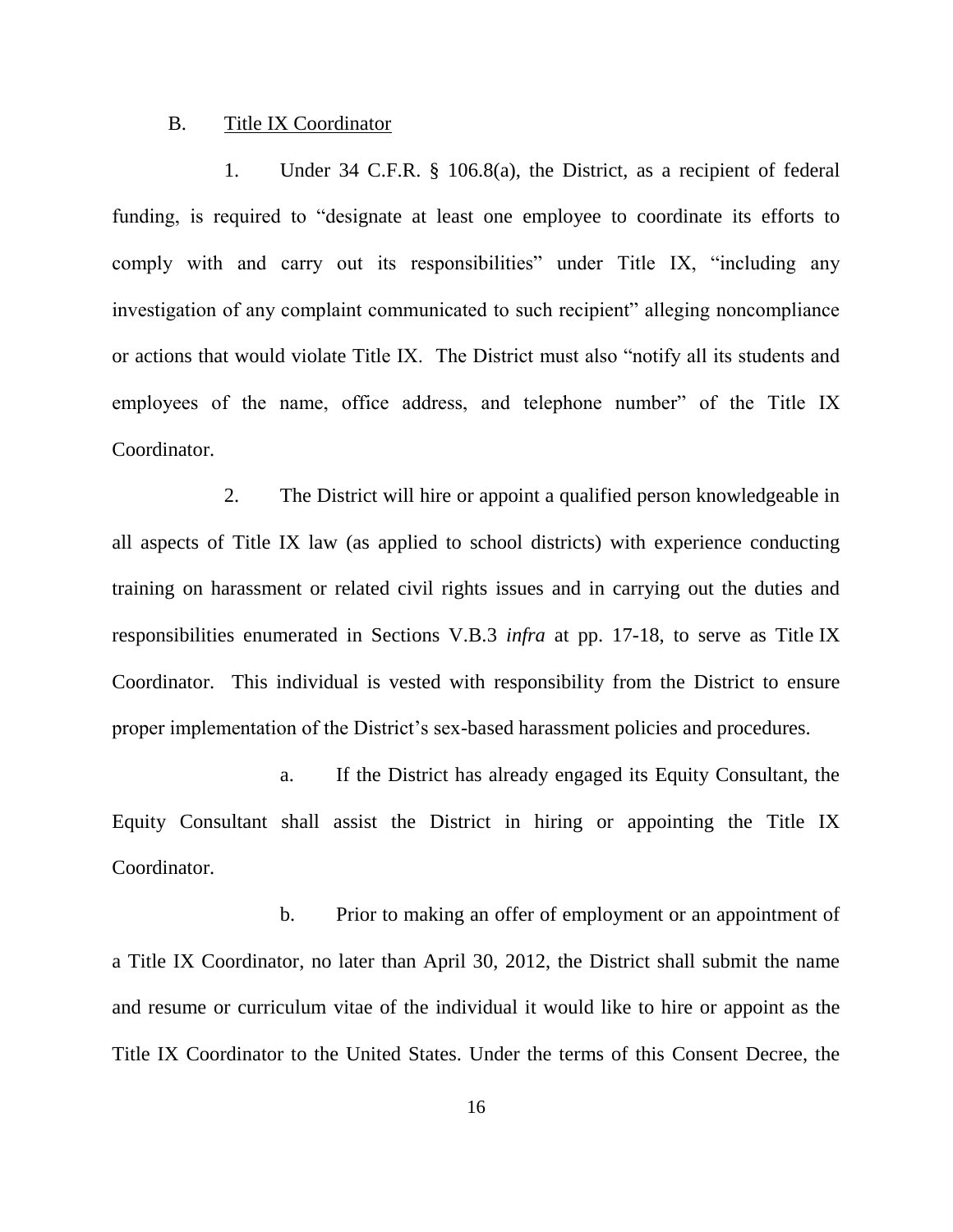United States has authority to review and approve the hiring or appointment of the individual the District selects for Title IX Coordinator for compliance with Title IV and Title IX, their implementing regulations, OCR Guidance, this Consent Decree, and the underlying reasons for this Consent Decree. Such approval shall not be unreasonably withheld.

i. No later than five (5) school days after the Court enters this Consent Decree, the District shall appoint an Interim Title IX Coordinator.

ii. The Interim Title IX Coordinator shall be responsible for the duties referenced in Section V.B.1 at p. 16 until the start date of the District's permanent Title IX Coordinator.

c. Should the Title IX Coordinator, once hired or appointed, leave that position during the term of this Consent Decree, the District shall immediately notify the United States and shall work with the Equity Consultant to hire or appoint a replacement pursuant to the terms in Section V.B.2. at pp. 16-17.

3. The Title IX Coordinator's duties shall include:

a. Ensuring the District complies with and carries out the requirements of and its obligations under Title IX;

b. Implementing District policies and procedures related to sexbased harassment and ensuring administrators, staff and students comply with those policies and procedures;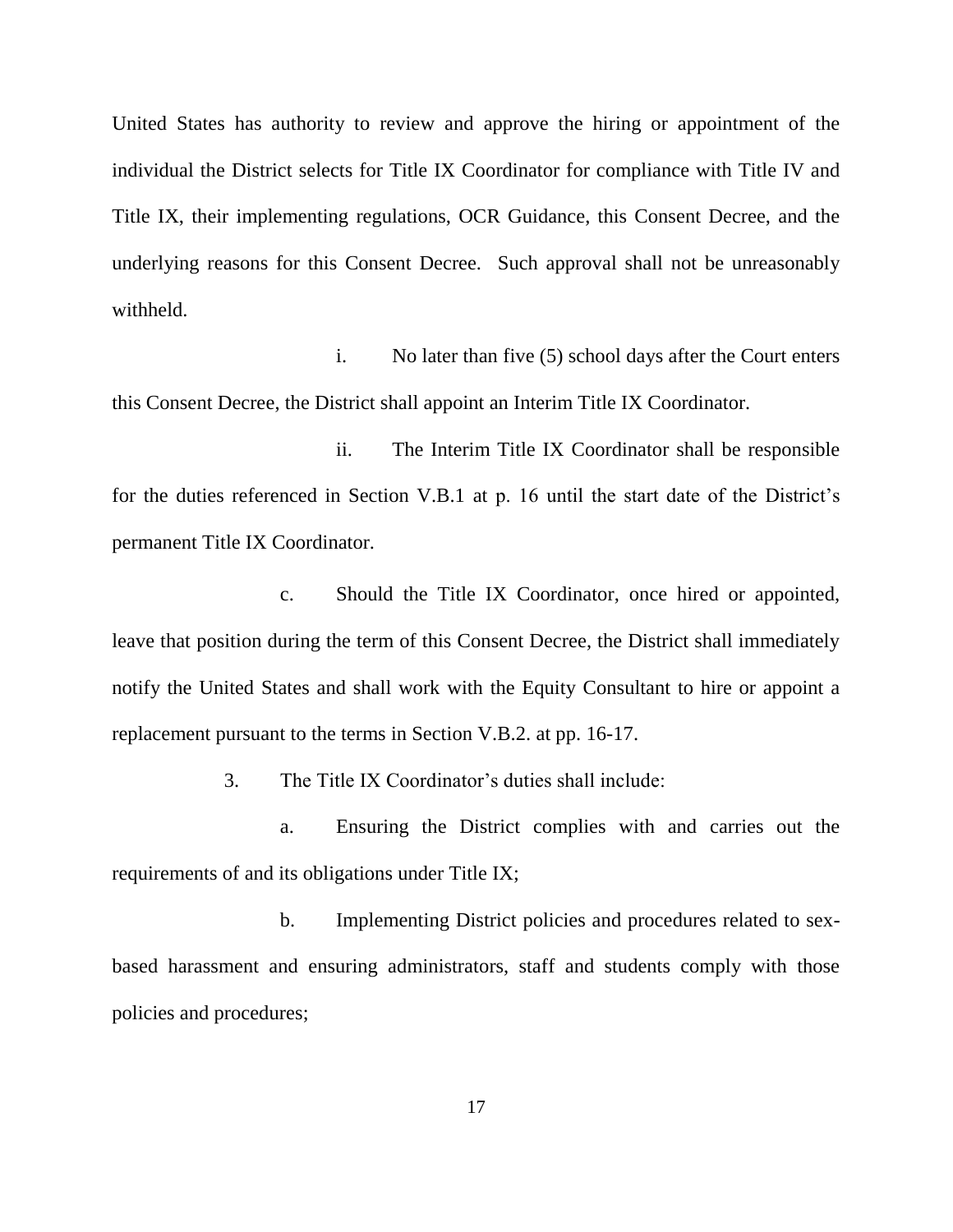c. Monitoring all complaints of sex-based discrimination and harassment pursuant to Section V.B.4., *infra* at pp. 18-20;

d. Identifying trends or common areas of concern related to Title IX compliance and assisting schools in addressing such issues;

e. Coordinating between and among school and District staff, students, and parents regarding Title IX issues including, but not limited to, issues related to sex-based harassment;

f. Training District employees and students regarding sex-based discrimination and harassment, and District policies and procedures pursuant to Section V.D., *infra* at pp. 22-29; and

g. Consulting with security personnel and administrative staff following any physical incidents of sex-based harassment or assault.

4. The District and its Title IX Coordinator will establish a system for District review of school-level investigations and resolutions of student conduct that may constitute sex-based harassment in order to ensure both compliance with the District's HVD Policy and that the District properly identifies all sex-based harassment as a means to assess the effectiveness of its efforts in preventing and eliminating harassment. The Equity Consultant will assist in the development and implementation of those procedures. That system will require, at minimum, that:

a. The Title IX Coordinator review all school-level harassment incident reports to ensure that all alleged incidents that involved possible sex-based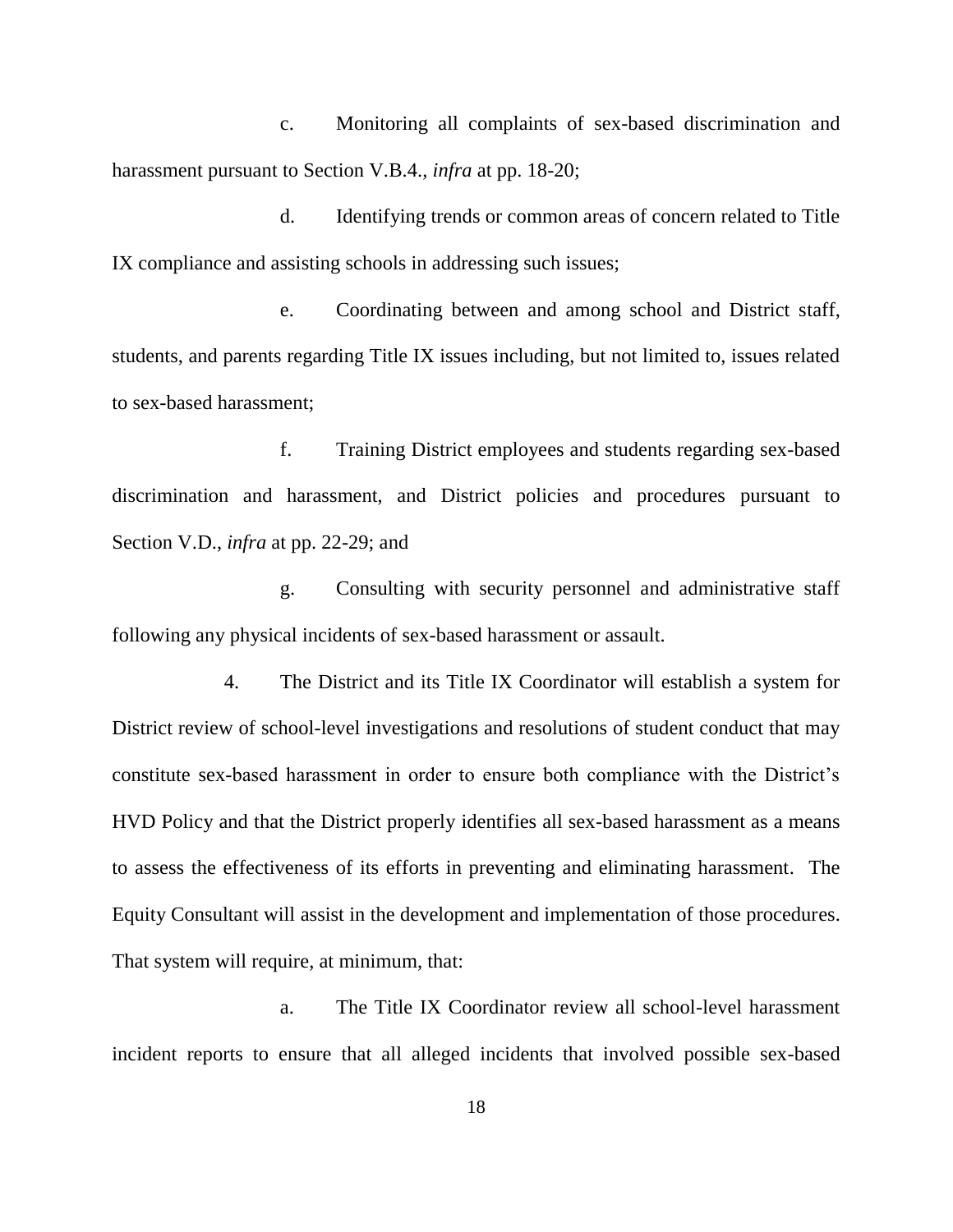harassment were properly identified as such and responded to appropriately, in accordance with the requirements of Title IV and Title IX, their implementing regulations, and OCR Guidance. The Title IX Coordinator will follow up with any particular schools or personnel who could improve their identification of or response to sex-based harassment to address the mistake(s);

b. For each harassment incident involving possible sex-based harassment, including but not limited to situations that result in assaults, the Title IX Coordinator will evaluate, within ten (10) school days of receiving the report, referral, or complaint of the harassment incident:

i. The investigating official's findings and the basis for those findings in supporting documentation; and

ii. Whether the school or District's response complied with the HVD Policy and Title IX.

c. For each instance of sex-based harassment for which the Title IX Coordinator determines that a school's response could be improved pursuant to the policies and procedures established in the HVD Policy or Title IX, the Title IX Coordinator will:

i. Promptly identify all areas where the school's response could be improved pursuant to the HVD Policy or Title IX;

ii. Promptly inform the Designated Person at that school who has been designated pursuant to Section V.D.4 at p. 26 below and the employee(s)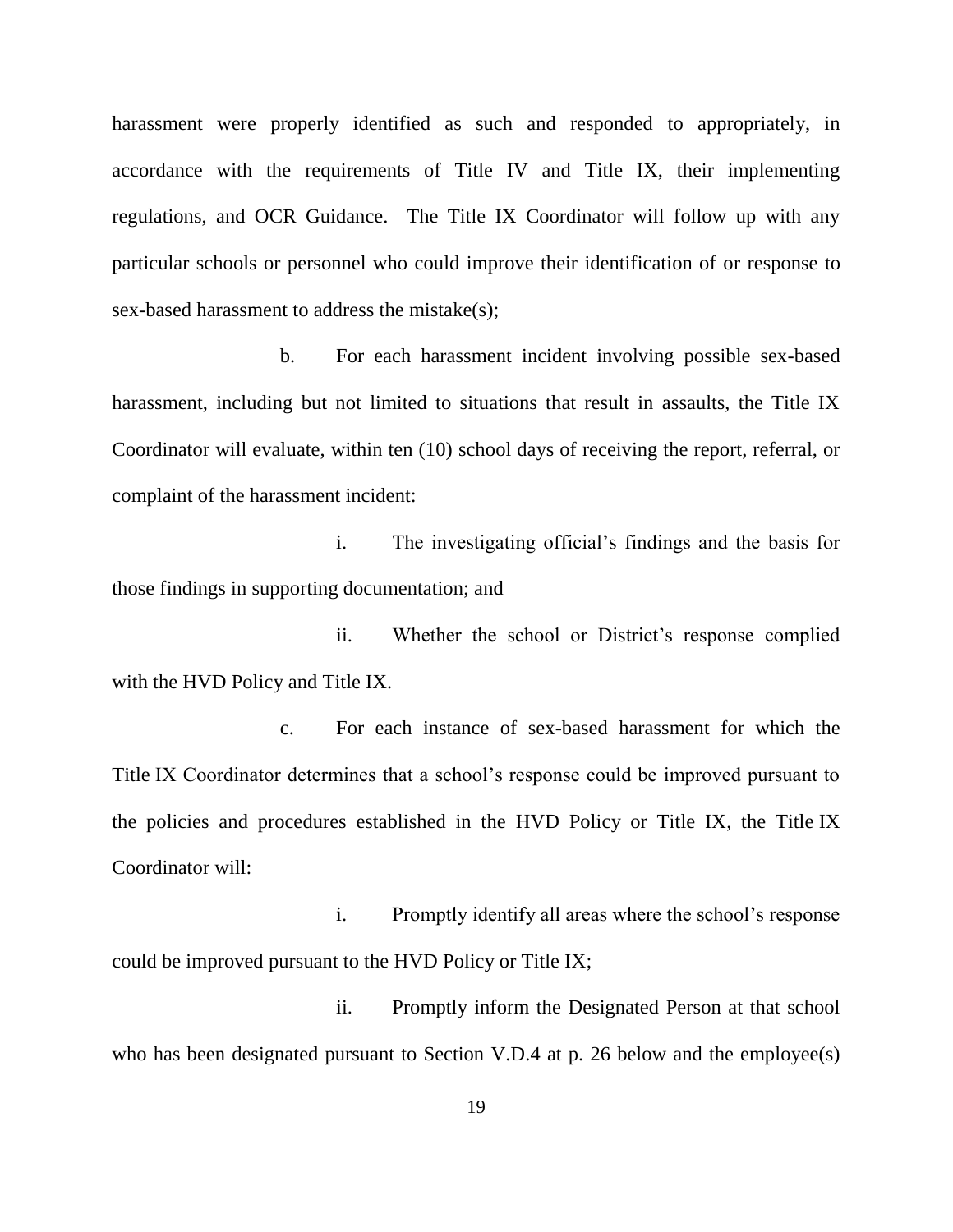who responded to the complaint of the manner in which the response could be improved under the HVD Policy or Title IX, and provide guidance and support necessary to ensure that a proper response is provided in the future, including, but not limited to, additional training and professional development;

iii. Initiate timely steps to remedy the non-compliance with regard to the particular complaint; and

iv. Within seven (7) school days of completing the investigation, contact the parents of both the student(s) subject to the harassment and the offending student(s) to inform them of the Title IX Coordinator's review of the complaint, being sensitive to any personal concerns of the student related to the basis for the harassment, provide the parents a copy of the HVD Policy, as well as the timeline for any additional processing and/or resolution of the underlying complaint. That timeline shall not exceed fourteen (14) school days from the date of parental contact without good cause.

d. The Title IX Coordinator shall submit for the United States' approval written copies of the system developed pursuant to Section V.B.4 at pp. 18-20 by August 1, 2012. Under the terms of this Consent Decree, the United States has authority to review and approve the District's proposed system for review of school-level investigations and resolutions of student conduct that may constitute sex-based harassment for compliance with Title IV and Title IX, their implementing regulations, OCR Guidance, this Consent Decree, and the underlying reasons for this Consent Decree.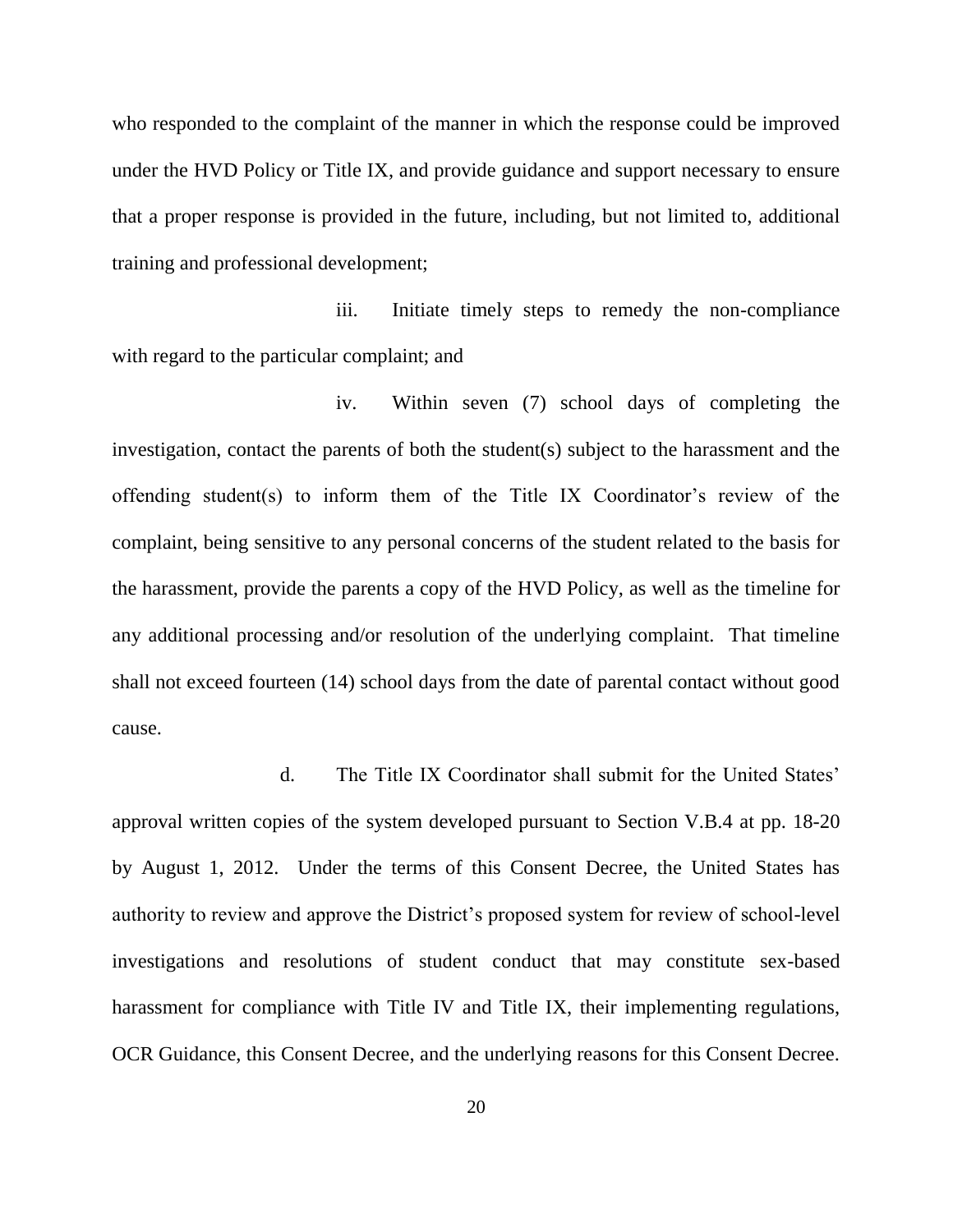Such approval will not be unreasonably withheld, and the United States shall complete such review within thirty (30) calendar days of receipt of the proposed system. If, however, the District and the United States initially disagree regarding the proposed system, the District, the Equity Consultant, and the United States will work together in good faith to resolve any disagreements. If the District and the United States are unable to resolve any disagreements in a reasonable period of time, either party may request that the Court mediate the dispute.

### C. Equity Coordinator

1. The District shall hire or appoint a qualified person knowledgeable in all aspects of the MHRA and in sexual orientation-based harassment, as applied to school districts, to serve as the Equity Coordinator. This individual will ensure proper implementation of the District's sexual orientation-based harassment policies and procedures.

2. If the District has already engaged its Equity Consultant, the Equity Consultant shall assist the District in hiring or appointing the Equity Coordinator.

3. The Equity Coordinator shall have the same duties and responsibilities as the Title IX Coordinator under Sections V.B.3-4 at pp. 17-21, except that the Equity Coordinator shall focus on sexual orientation-based harassment instead of sex-based harassment.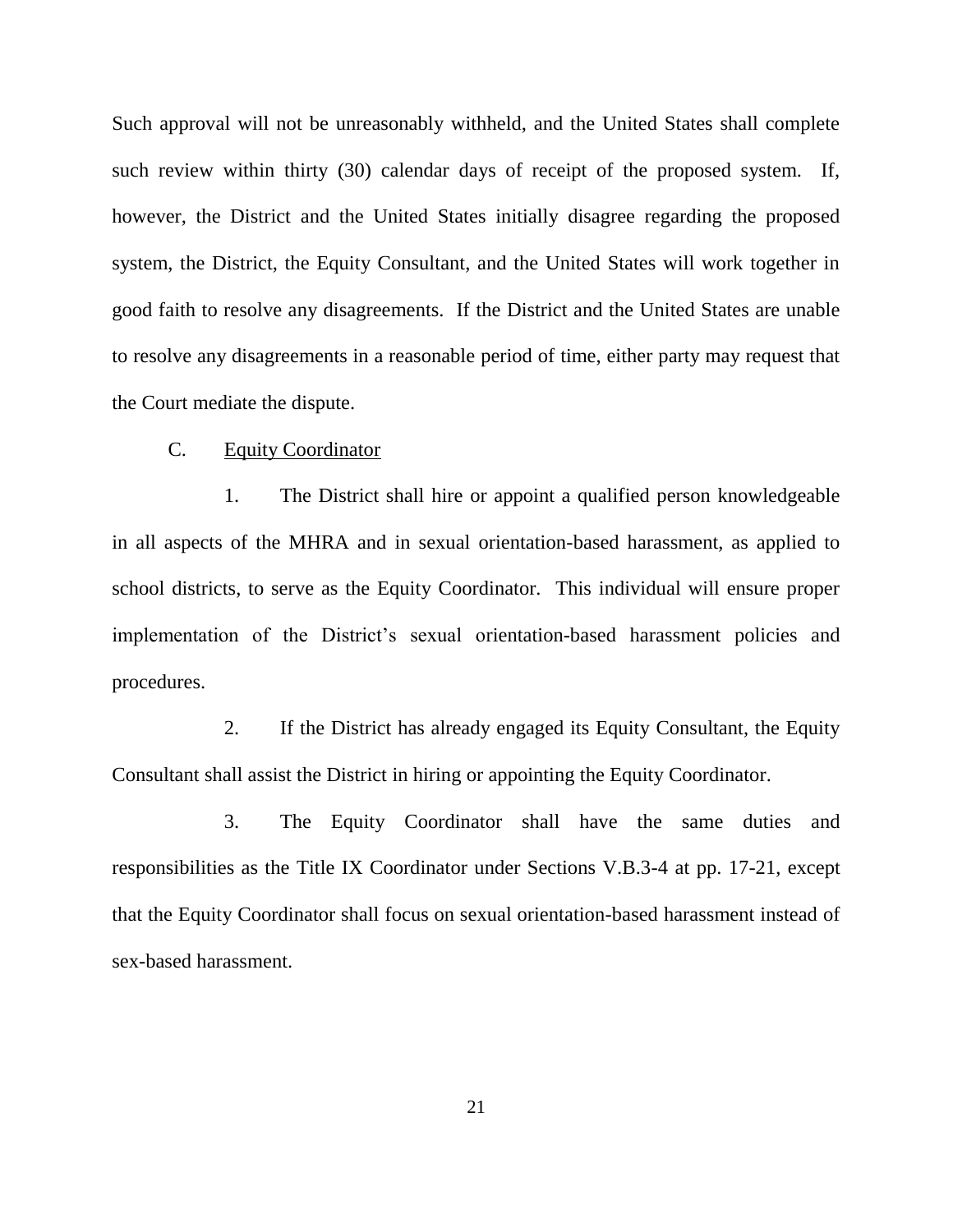4. Additionally, the Equity Coordinator or other qualified individual shall supervise, offer resources to, and act as a District liaison to Gay-Straight Alliance groups (GSAs) in the District, and his or her duties in this regard shall include:

a. Organizing regular meetings of GSA facilitators;

b. Providing resources and support to gender nonconforming students, to students of diverse sexual orientations, and to students whose family members have diverse sexual orientations;

c. Providing resources (consistent with the level of resources provided to other non-curricular student groups under the Equal Access Act) on gender identity, gender nonconformity, and sexual orientation for District teachers, staff, administrators, and GSA facilitators; and

d. Collaborating with external agencies and organizations for support and assistance.

5. The District may elect to have the same individual act as both the Title IX Coordinator and the Equity Coordinator.

D. Training and Professional Development

1. The District will work with the Equity Consultant, the Title IX Coordinator, and the Equity Coordinator to review and recommend additions and improvements to the trainings on harassment, consistent with best practices, for all students and employees who interact with students in the District. All such trainings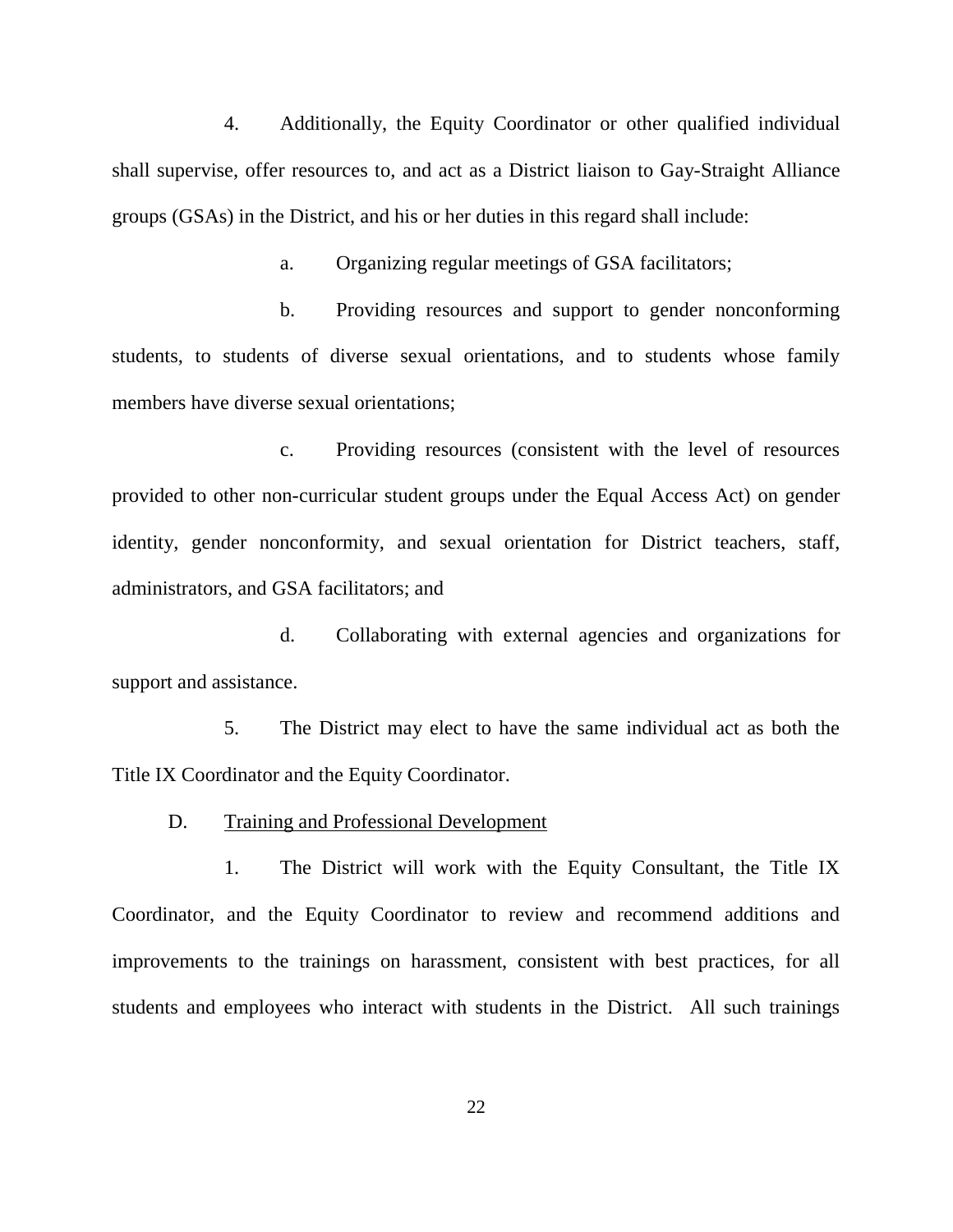shall be mandatory and the District will ensure that any student or employee who misses a scheduled training receives the training in a timely manner.

2. The District provides, and shall continue to provide, age-appropriate instruction to all of its students on harassment on an annual basis and on a make-up basis for students who miss the annually scheduled training. By September 1, 2012, the Equity Consultant shall review and recommend improvements to the content of the District's training program for students. The Equity Consultant's recommendations for student training content shall include, but are not limited to:

a. The importance of, sensitivity to, and respect for the diversity of the student body, specifically addressing harassment, including but not limited to issues related to sex and gender, including nonconformity with gender stereotypes.

b. For students in grades 6-12:

i. Instruction on the types of conduct that constitute harassment, including the use of multiple examples of the different types of behaviors that can constitute harassment;

ii. Instruction on the negative impact that such harassment has on students and on the educational environment;

iii. Information regarding how students are expected to respond to harassment they experience or witness, or of which they otherwise know or become aware, including the reporting avenues available;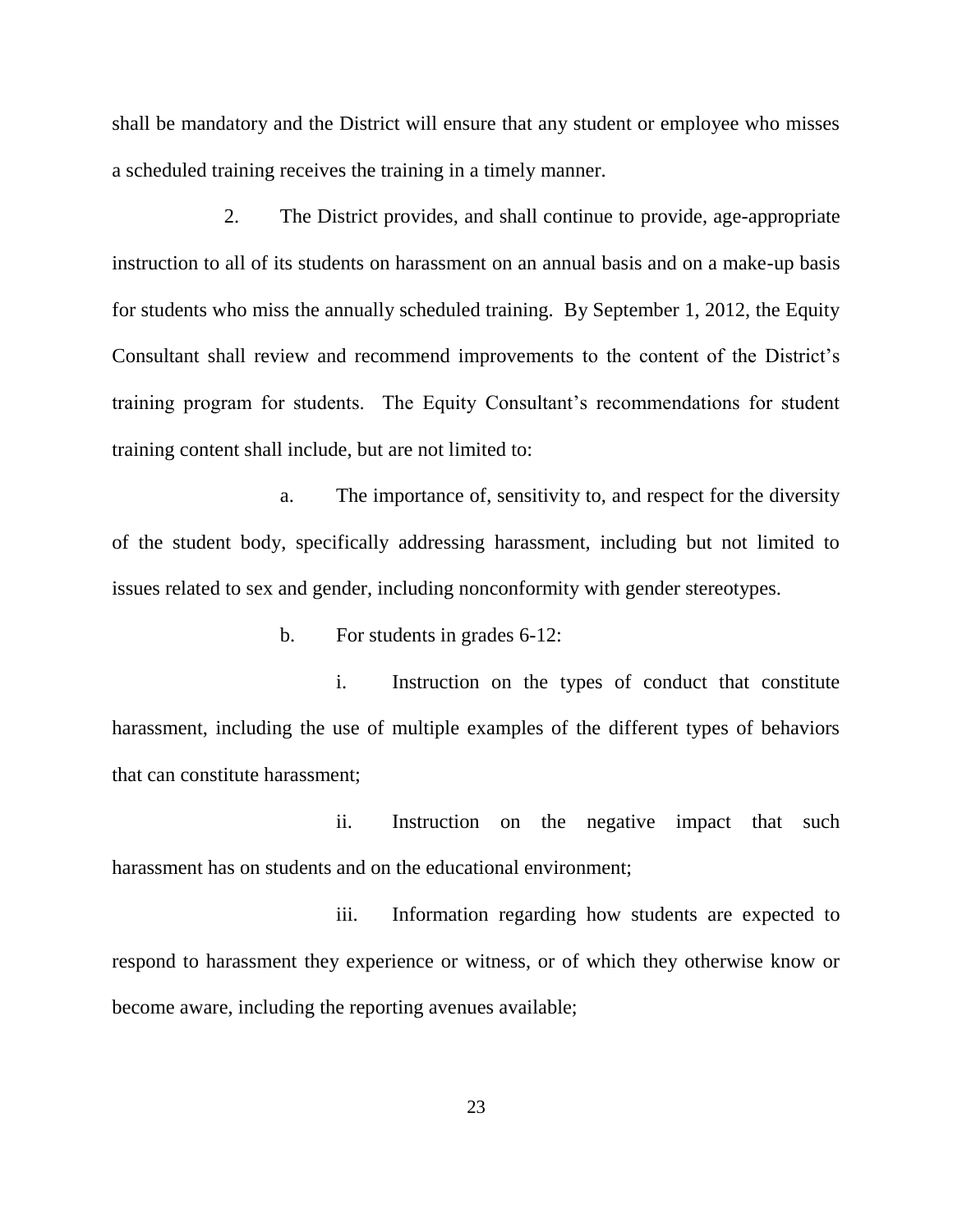iv. Information regarding how teachers, administrators, and staff are expected to respond to harassment they witness or to incidents that are reported to them;

v. A discussion of potential consequences for students who harass their peers, including a statement that the District and every school in the District will not tolerate harassment and will address all such incidents;

vi. An introduction of the Title IX Coordinator and an explanation of his/her role; and

vii. An introduction of the Equity Coordinator and an explanation of his/her role.

c. For students in grades K-5, instruction designed to promote an inclusive and safe educational environment for all students, including issues related to the prevention of bullying and violence.

3. The District provides, and will continue to provide, training to all of its teachers and administrators on harassment on an annual basis, and on a make-up basis for those employees who miss the annually scheduled training. By July 1, 2012, the Equity Consultant shall review and recommend improvements to the content of the District's staff training program. The District shall ensure all staff who interact with students receive mandatory annual training. The Equity Consultant's recommendations for training content shall include, but are not limited to: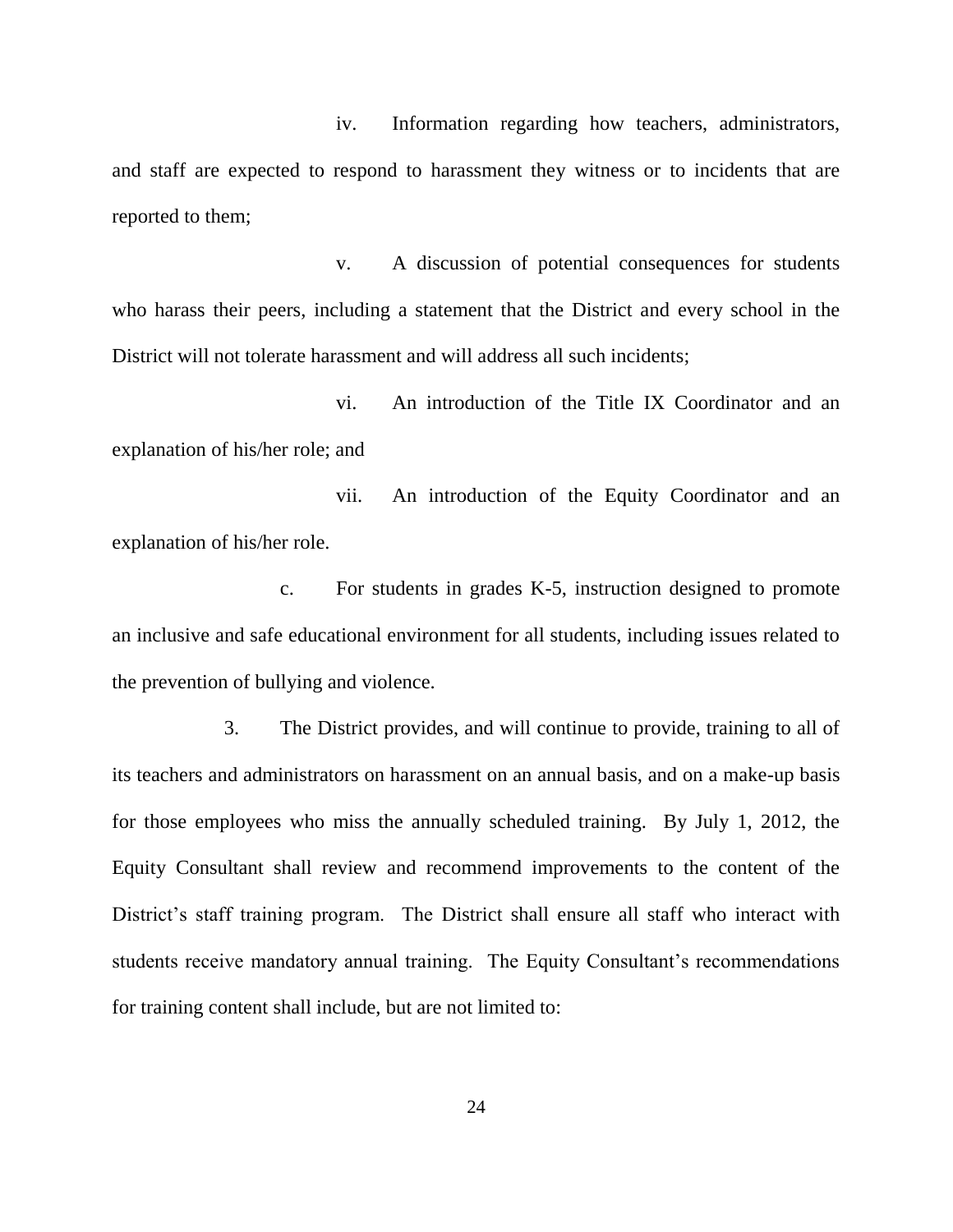a. In-depth instruction on the type of conduct that constitutes harassment, specifically addressing examples of sex-based and sexual orientation-based harassment, and a discussion about the negative impact that such harassment has on students, employees, and the educational environment;

b. In-depth discussion on the importance of, sensitivity to, and respect for the diversity of the student body. Such discussions will include the following topics: gender identity, gender expression, level of conformity to gender stereotypes, and sexual orientation;

c. A facilitated discussion on the root causes of harassment and the harms resulting from such conduct;

d. Specific guidance and discussions of steps to foster a nondiscriminatory educational environment for all students, specifically students who do not conform to gender stereotypes and/or who are or might be perceived to be lesbian, gay, bisexual, or transgender;

e. A review of the revised harassment policies and procedures with emphasis on the District's and its employees' responsibility to respond to all harassment, and to take effective action to end harassment, prevent its recurrence, and as appropriate, remedy its effects;

f. An introduction of the Title IX Coordinator and an explanation of his/her role;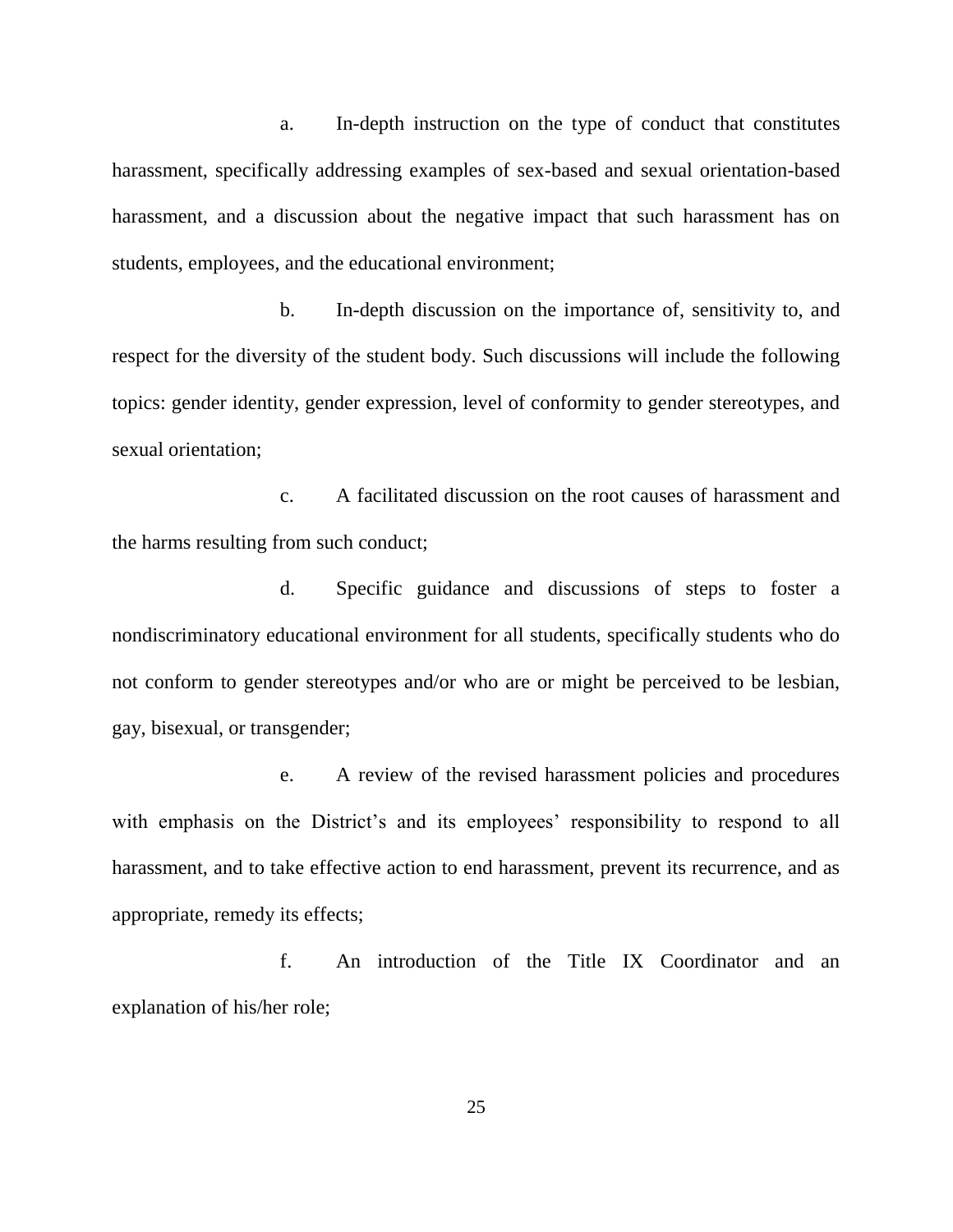g. An introduction of the Equity Coordinator and an explanation of his/her role;

h. Identification of designated staff at each school who are available to answer questions or address concerns regarding the harassment policies and procedures or other issues related to harassment (*see infra* Section V.D.4 at p. 26);

i. Clarification that failure by school officials to respond in a timely, reasonable, effective, and appropriate manner, in accordance with the requirements of Title IV and Title IX, their implementing regulations, and OCR Guidance, to harassment of which they knew or should have known violates District policy as well as federal and/or state laws;

j. Clarification that in countering harassment, staff should inform harassers that the District is accepting of all students, regardless of gender nonconformity or sexual orientation, and that comments to the contrary are inappropriate and harmful;

k. Clarification that statements of staff that expressly affirm the dignity and self-worth of students and any protected characteristic of such students are consistent with District policies, subject to the Equity Consultant's recommendations.

4. The District has designated at least one administrator or staff member ("Designated Person") at each middle and high school who will be responsible for overseeing reports and investigations of harassment and answering staff and student questions regarding the harassment policies and procedures in his or her school.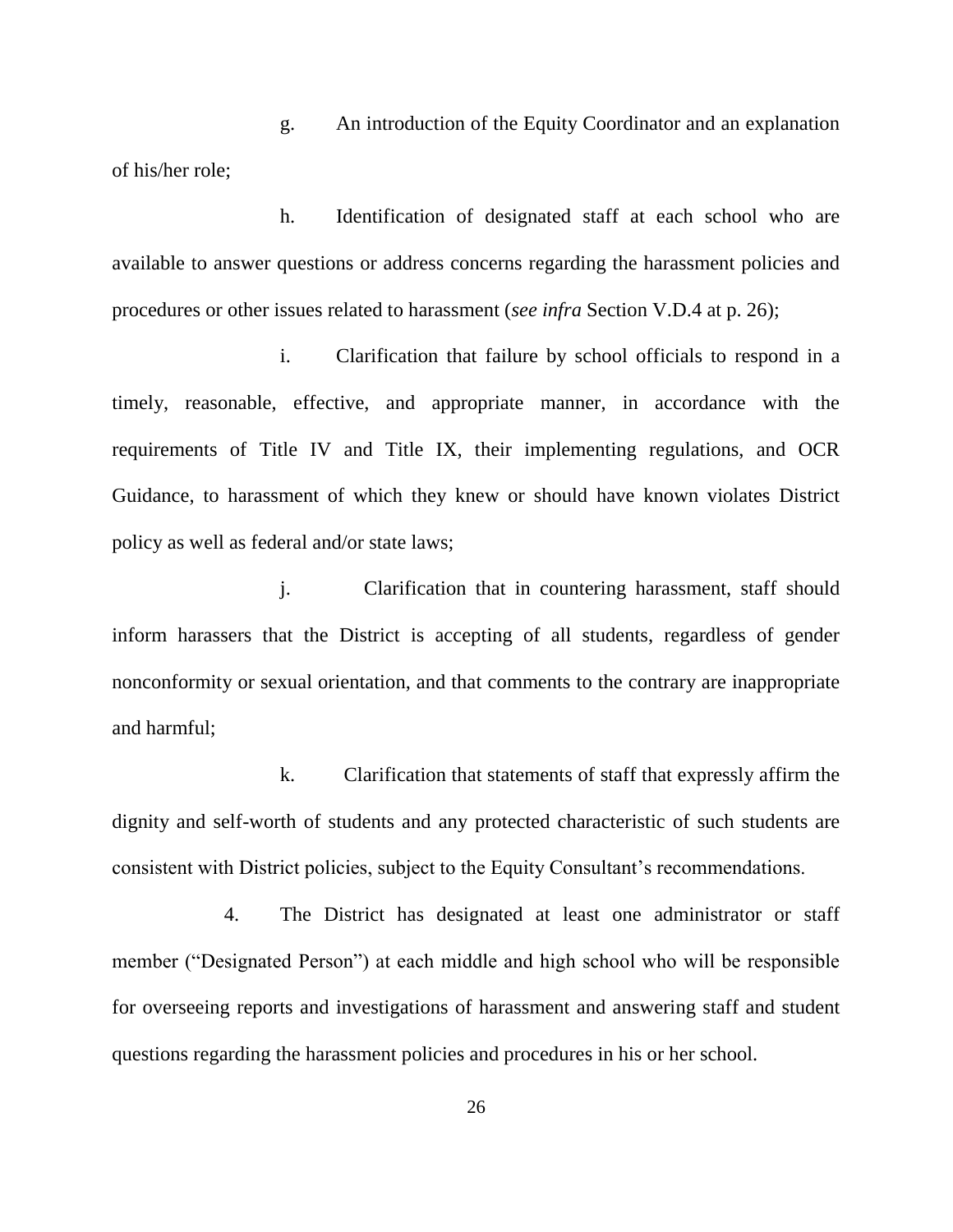a. By the first day of school each year, the District shall provide the name and contact information of the Designated Person for each school on its website and on a prominent bulletin board in each school's main office. If the Designated Person is identified at the time the annual student and employee handbooks are printed, the District shall also include the name of the Designated Person in the handbooks. If the Designated Person has not yet been identified when the handbooks are printed, the District shall include in the handbooks the full contact information for each Designated Person, including an email address (*e.g.*, DPblainehs@anoka.k12.mn.us).

b. Each middle and high school in the District shall also identify and introduce its Designated Person to all students during student orientation at the beginning of each school year.

5. By the first day of school each year, and then at least annually thereafter for the term of this Consent Decree, the District, with the Equity Consultant, the Title IX Coordinator, and the Equity Coordinator, will provide additional mandatory training(s) on harassment to every Designated Person. The training shall include, but is not limited to:

a. In-depth instruction on talking with students who have been subject to harassment, including specific guidance on talking with students struggling with sexual orientation and/or gender identity or expression issues who may have concerns about unsupportive environments; and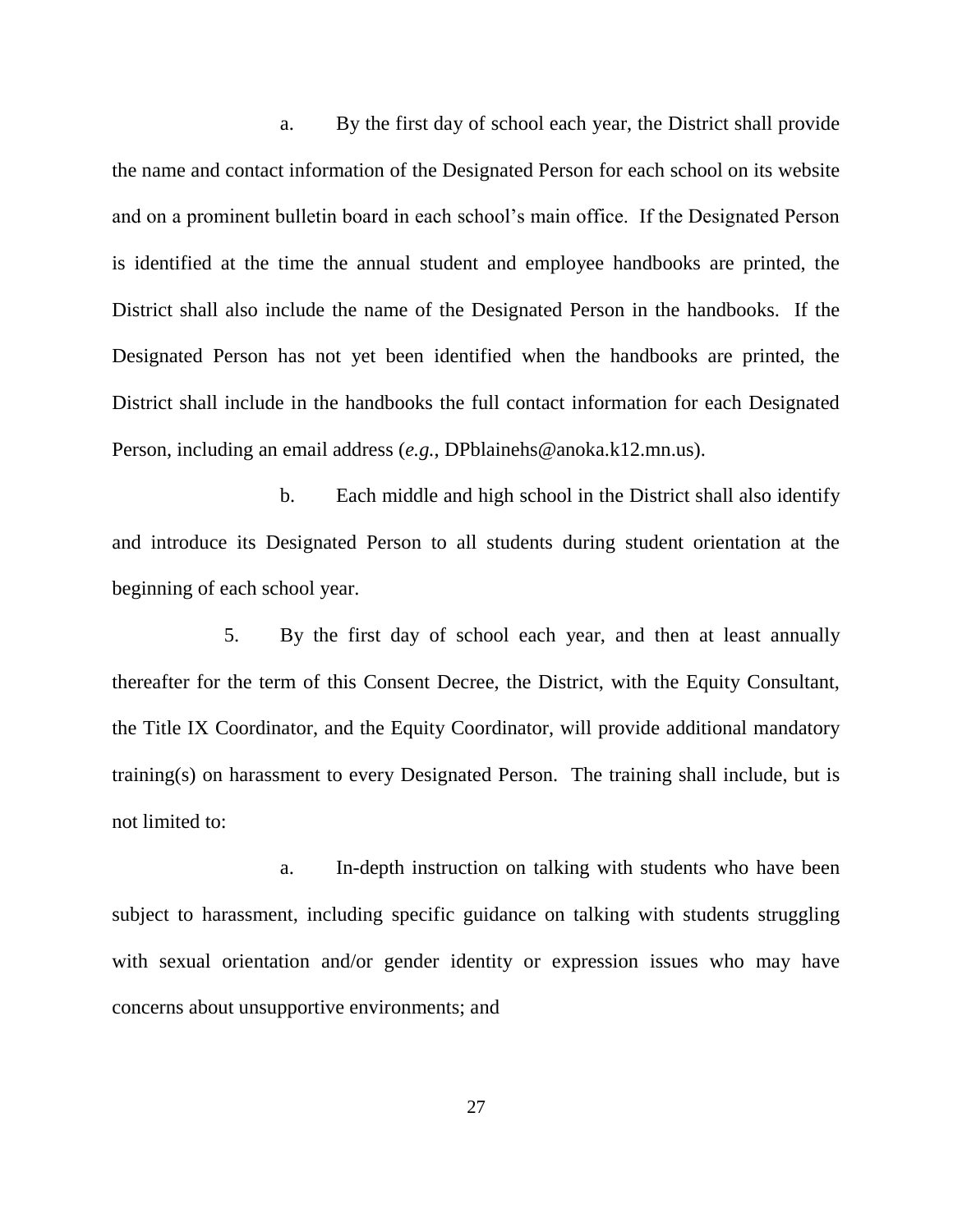b. Instruction on talking with students who repeatedly harass their peers on the basis of sex and/or sexual orientation, including examples of ageappropriate interventions for these students.

6. The District, with the Equity Consultant, may develop a train-thetrainer model for some or all of the required trainings in Section V.D.1-5, *supra* at pp. 22- 28. If the District uses a train-the-trainer model, it shall ensure that all individuals leading trainings are sufficiently trained to do so. If, and only if, the Equity Consultant and the District cannot agree on the details and procedures of a train-the-trainer model program, the District shall propose its model to the United States. The United States may reject proposed train-the-trainer models that are not consistent with the terms and spirit of this Consent Decree and/or applicable civil rights laws.

7. The District shall work with the Equity Consultant to determine an appropriate format for each annual and make-up training included in Section V.D.1-6 at pp. 22-28. The District and the Equity Consultant shall ensure that the group sizes and potential inclusion of discussions, role-plays, and/or time for questions and answers conform to best practices in the field, as determined by the Equity Consultant.

8. The District is responsible for assuming any and all costs associated with the required trainings referenced in Section V.D.1-7 at pp. 22-28.

9. Under the terms of this Consent Decree, the United States has authority to review and approve the District's design and content of the student and employee trainings incorporating all of the requirements in Section V.D.1-7 at pp. 22-28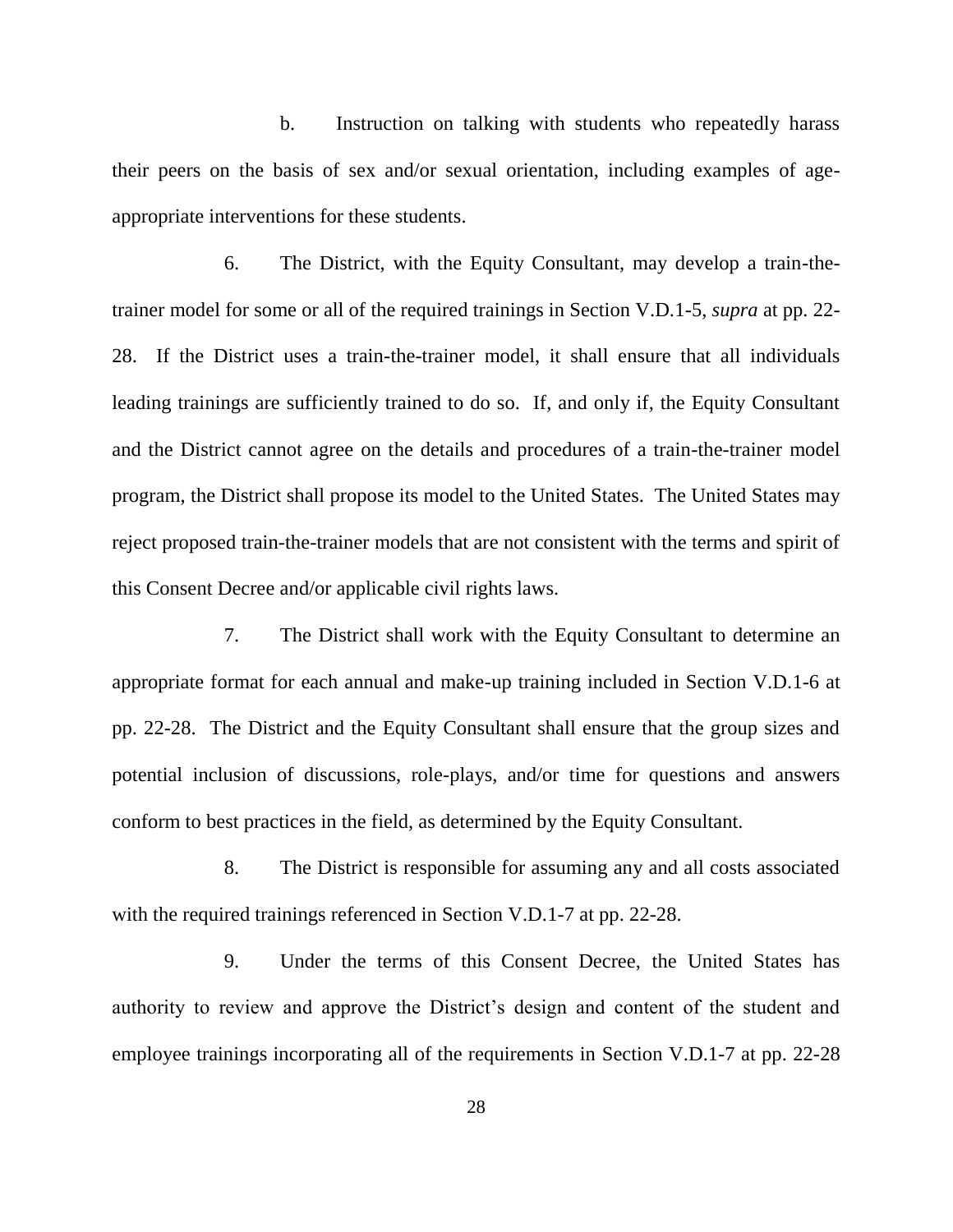for compliance with Title IV and Title IX, their implementing regulations, OCR Guidance, this Consent Decree, and the underlying reasons for this Consent Decree. The review and approval process shall encompass the following:

a. The District and the Equity Consultant shall work together to submit a written proposal to the United States for its student trainings incorporating all of the requirements in Section V.D.1-7 at pp. 22-28 and including any additional recommendations by the Equity Consultant, to the extent permitted by law, by September 30, 2012. The District and the Equity Consultant shall work together to submit a written proposal to the United States for its employee trainings incorporating all of the requirements in Section V.D.1-7 at pp. 22-28 and including any additional recommendations by the Equity Consultant, to the extent permitted by law, by July 27, 2012.

b. The proposal shall include detailed descriptions of the content of the trainings, the intended audience, the size of the audience, the schedule and length of the trainings, and the identity of the individual(s) providing the training.

c. The United States shall have thirty (30) calendar days from the day of receipt of the proposed trainings to review and approve the District's proposed trainings for compliance with Title IV and Title IX, their implementing regulations, OCR Guidance, this Consent Decree, and the underlying reasons for this Consent Decree. If, however, the District, the United States, and/or the Equity Consultant initially disagree regarding the proposed training design and/or content, the District, the Equity Consultant,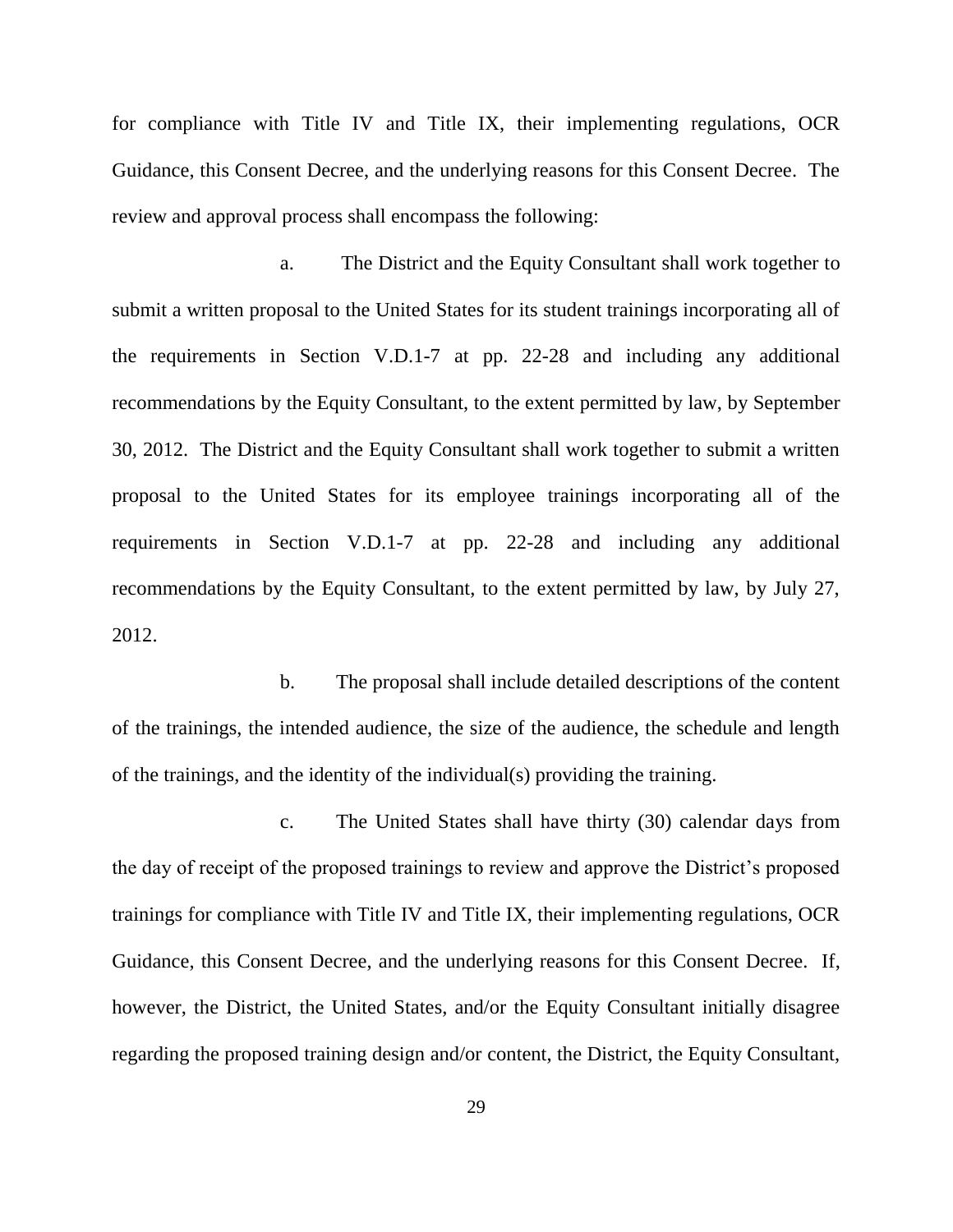and the United States will work together in good faith to resolve any disagreements. If the District and the United States are unable to resolve any disagreements in a reasonable period of time, either party may request that the Court mediate the dispute.

#### E. Mental Health Needs of Students

1. The District agrees that a counselor or other professional qualified to assist students with mental health concerns will always be available during school hours to assist students who have mental health concerns.

2. By September 4, 2012, the District agrees to hire or appoint a qualified individual who holds a Masters degree or a PhD in a mental health field, a current licensure, and has previous experience as a clinician, to act as a consultant ("Mental Health Consultant"). The Mental Health Consultant will review and assess current practices in the District with regard to assisting middle and high school students who are targets of harassment, including students who may be at risk for mental health problems that include, but are not limited to depression, anxiety, cutting and other selfinjurious behaviors, and/or suicidal ideation or suicide attempts.

3. By December 31, 2012, the Mental Health Consultant will prepare a report (the "Mental Health Report") recommending action steps for the District to effectively address, assist, and respond to middle and high school students who are targets of harassment, including students who may be at risk for mental health problems that include, but are not limited to depression, anxiety, cutting and other self-injurious behaviors, and/or suicidal ideation or suicide attempts.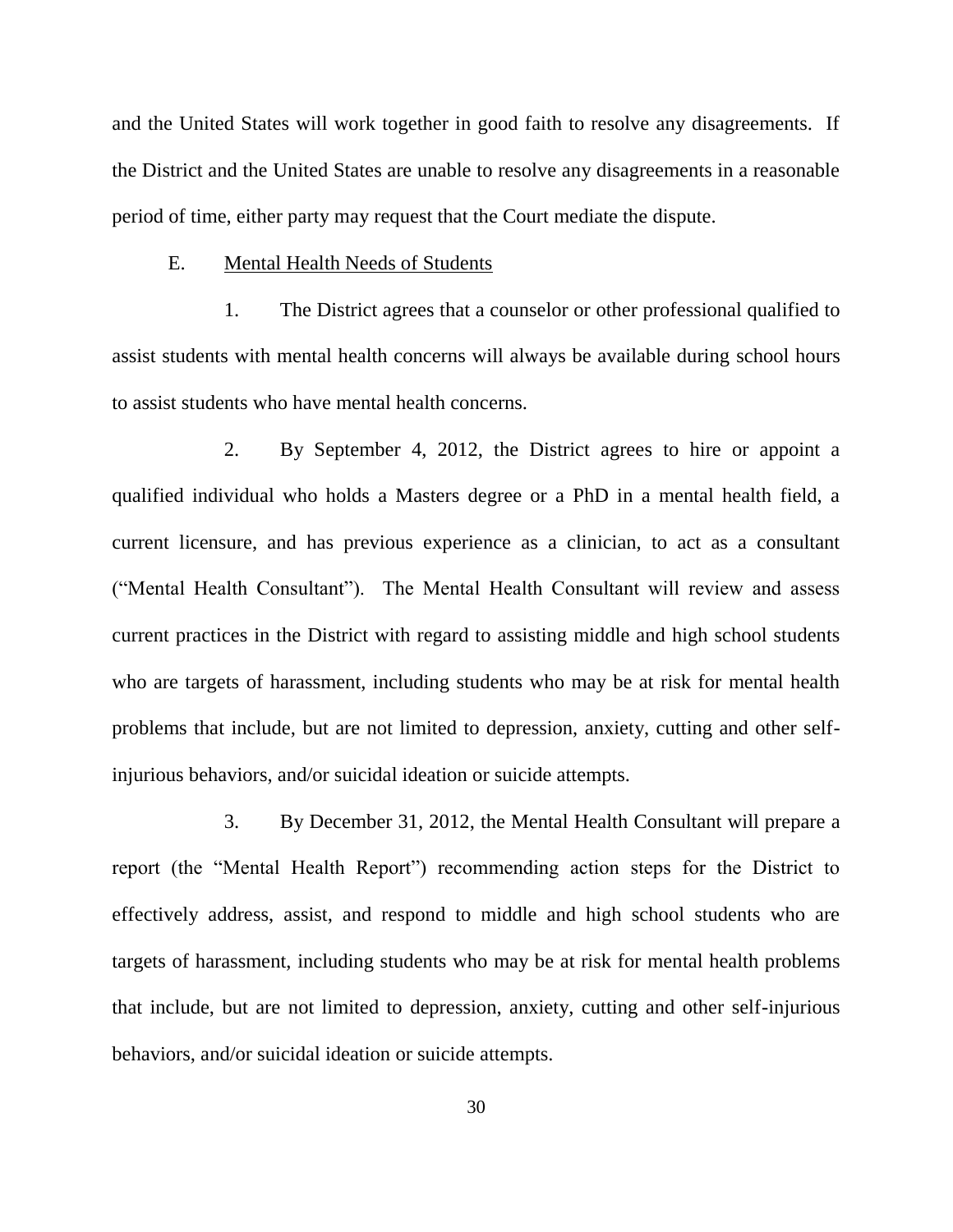4. At a minimum, the Mental Health Report shall include the following:

a. Assessment of the mental health needs of middle and high school students in the District who were targets of harassment;

b. Recommendations for ways in which the District can better meet the mental health needs of such middle and high school students;

c. A review of the District's procedures for identifying risk factors for such middle and high school students struggling with serious mental health issues and recommendations for improvements, if necessary;

d. A review of the District's procedures for intervention with such middle and high school students at risk for depression, anxiety, cutting and other self-injurious behaviors, and suicide, consistent with its obligations under the Individuals with Disabilities Education Act, 20 U.S.C. §§ 1400–1482, Americans with Disabilities Act, 42 U.S.C. §§ 12131–12134, and Section 504 of the Rehabilitation Act of 1973, 29 U.S.C. §§ 794, 794a, and recommendations for improvements, if necessary;

e. A review of the District's procedures for tracking such middle and high school students at risk for depression, anxiety, cutting and other self-injurious behaviors, and suicide, and recommendations for improvements, if necessary;

f. A review of the District's policies and procedures for handling suicidal ideation, suicide attempts, and other mental health crises among students in the District and recommendations for improvements, if necessary; and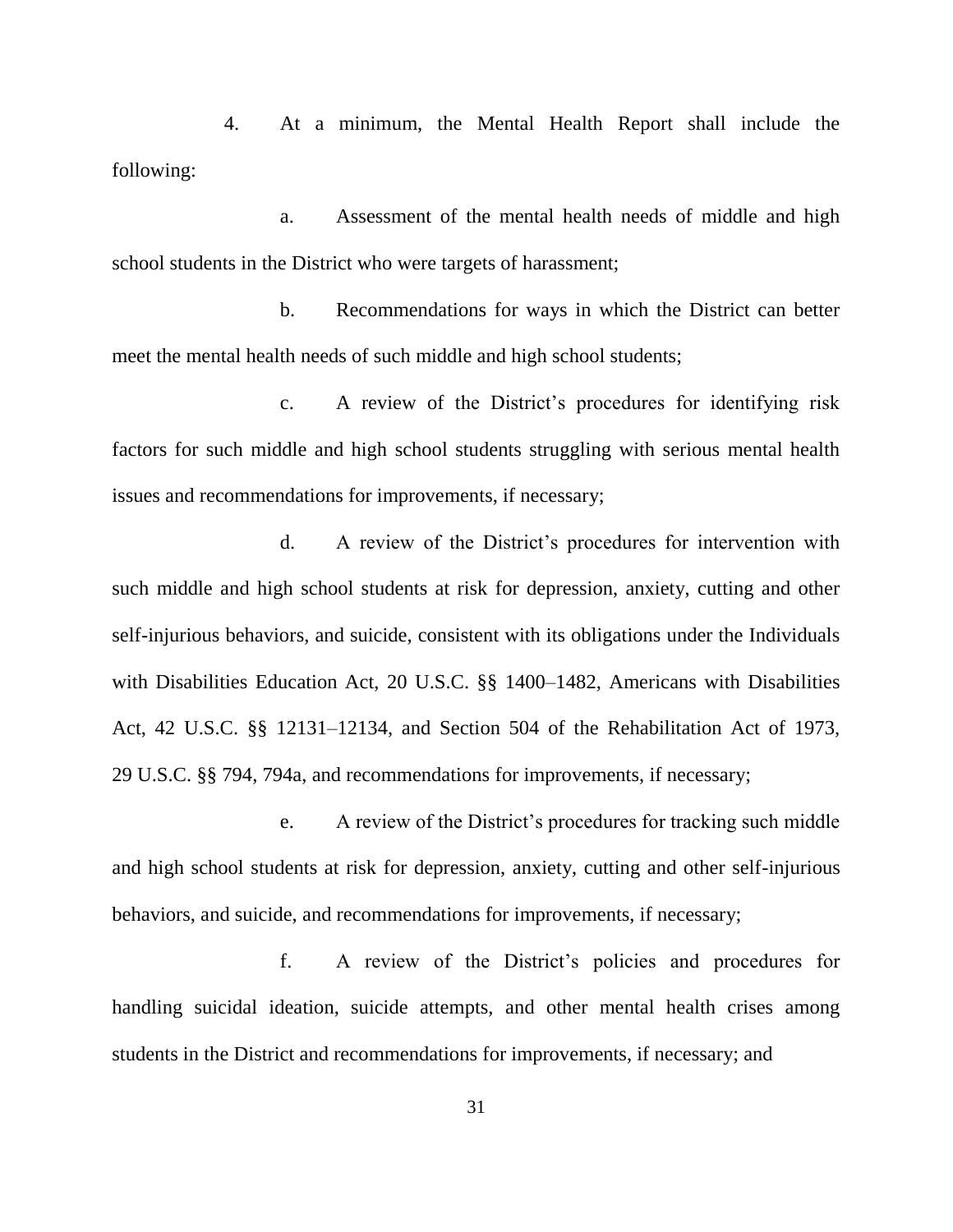g. A review of the District's training(s) for middle and high school administrators, counselors, psychologists, and any other District mental health professionals related to any of the recommendations contained in the Mental Health Report, and recommendations for improvements, if necessary.

5. The District, after hiring or appointing its Mental Health Consultant, shall provide the Mental Health Consultant with all information he or she believes is necessary to prepare the Mental Health Report pursuant to the requirements set forth in Sections V.E.3-4, *supra* at pp. 30-31. 2

6. Within seven (7) calendar days of its receipt, the District shall provide the United States with a copy of the Mental Health Report.

7. By January 31, 2013, the District shall submit to the United States for its review and approval a plan detailing how the District intends to address the recommendations contained in the Mental Health Report for the 2012-2013 school year and subsequent school years. Under the terms of this Consent Decree, the United States has authority to review and approve the District's plan for addressing the Mental Health Report recommendations for its compliance with Title IV and Title IX, their implementing regulations, OCR Guidance, this Consent Decree, and the underlying reasons for this Consent Decree. Such approval will not be unreasonably withheld, and the United States shall complete such review within thirty (30) calendar days of receipt of

 $\frac{1}{2}$ The Mental Health Consultant's access to personally identifiable information shall be in accordance with the regulations of the Federal Educational Rights and Privacy Act, 34 C.F.R. § 99.31(a)(1).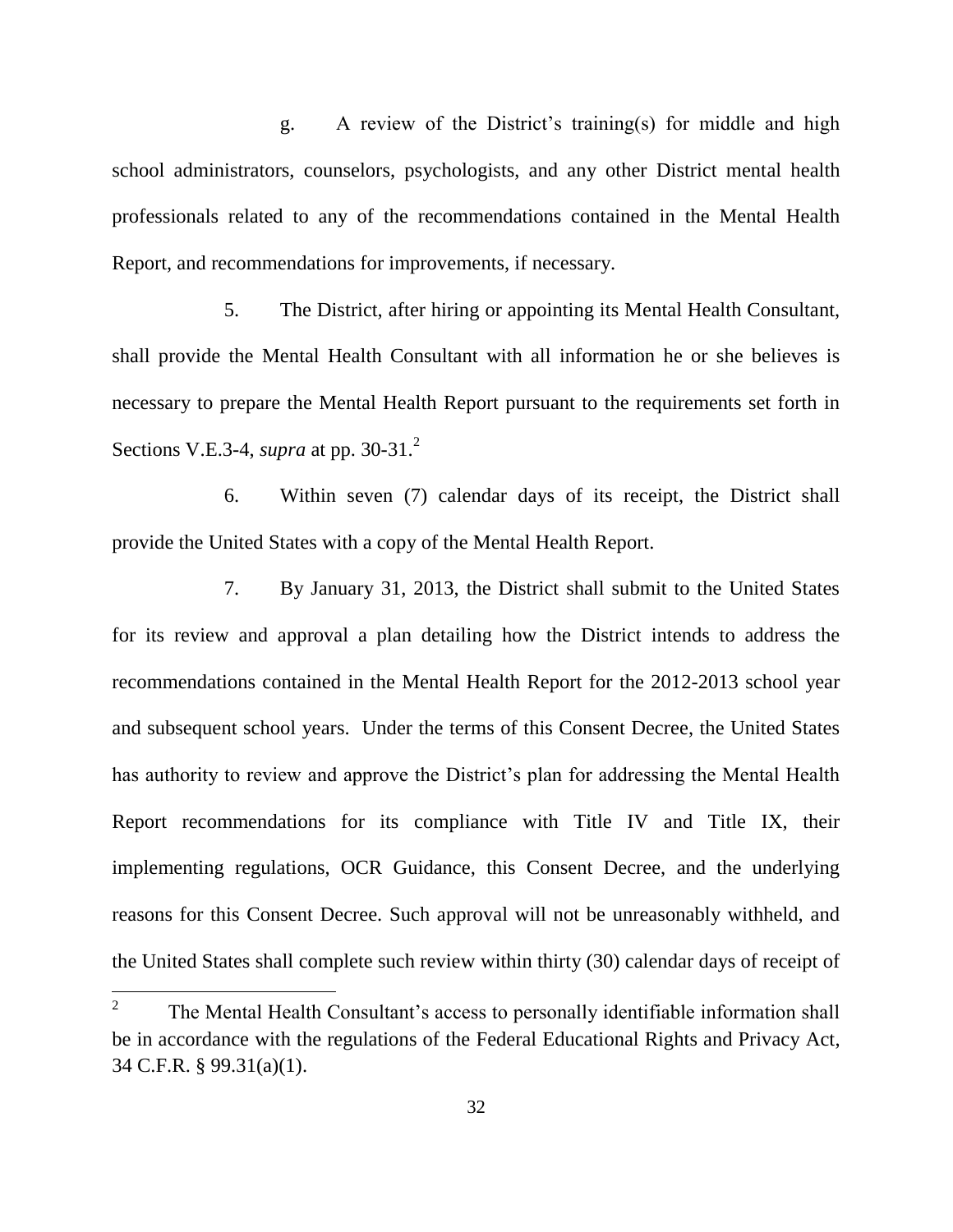the District's plan. If, however, the District and the United States initially disagree regarding the proposed plan, the District and the United States will work together in good faith to resolve any disagreements. If the District and the United States are unable to resolve any disagreements in a reasonable period of time, either party may request that the Court mediate the dispute.

F. Anti-Bullying Survey

1. The District will continue to administer an Anti-Bullying Survey (―Survey‖) and will do so once per school year. The District shall ensure that the Survey includes questions regarding the "hot-spots" (*see infra* Section H at pp. 36-37) within each school where harassment is occurring.

2. In consultation with the Equity Consultant, the District shall review the Survey to ascertain its effectiveness in assessing the presence and impact of harassment at each middle and high school in the District. By October 16, 2012, the Equity Consultant shall make recommendations to enhance the Survey's effectiveness.

3. In making his or her recommendations regarding the Survey, the Equity Consultant shall consider (i) the number and adequacy of the questions related to harassment; and (ii) the appropriate survey participants.

4. The District shall implement the Equity Consultant's recommendations in revising the content and participants of the Survey, unless the District disagrees with the recommendations. If the District disagrees with the Equity Consultant's recommendations regarding the Survey, the District shall submit to the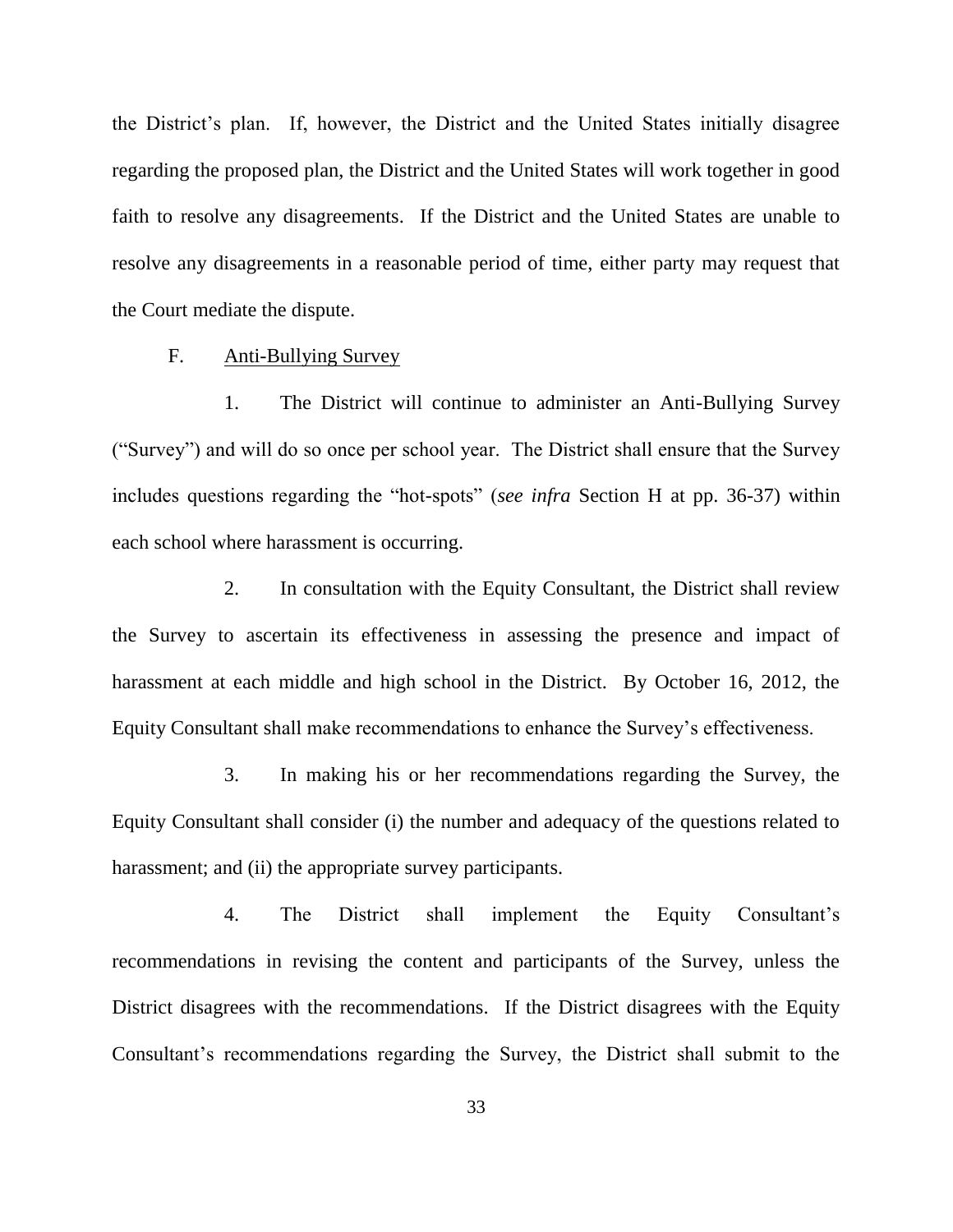United States an alternative proposal regarding the Survey, detailing the Equity Consultant's recommendations and explaining why the District disagrees with them. Under the terms of this Consent Decree, the United States has authority to review and approve the District's alternative Survey proposal for compliance with Title IV and Title IX, their implementing regulations, OCR Guidance, this Consent Decree, and the underlying reasons for this Consent Decree. Such approval will not be unreasonably withheld, and the United States shall complete such review within thirty (30) calendar days of receipt of the District's plan. If the District and the United States are unable to resolve any disagreements in a reasonable period of time, either party may request that the Court mediate the dispute.

6. With assistance from the Equity Consultant, the District will analyze the results of the Survey in writing. The analysis will include any climate issues identified through the Surveys and recommendations to address harassment as needed. Within 30 days of when the District receives the survey results, the District will produce a copy of the Survey analysis and recommendations to the United States.

7. The Equity Consultant will train the District administrators on how to properly interpret the results of its Survey and respond to the findings (e.g*.*, modify policies or procedures as necessary, according to the terms of this Consent Decree).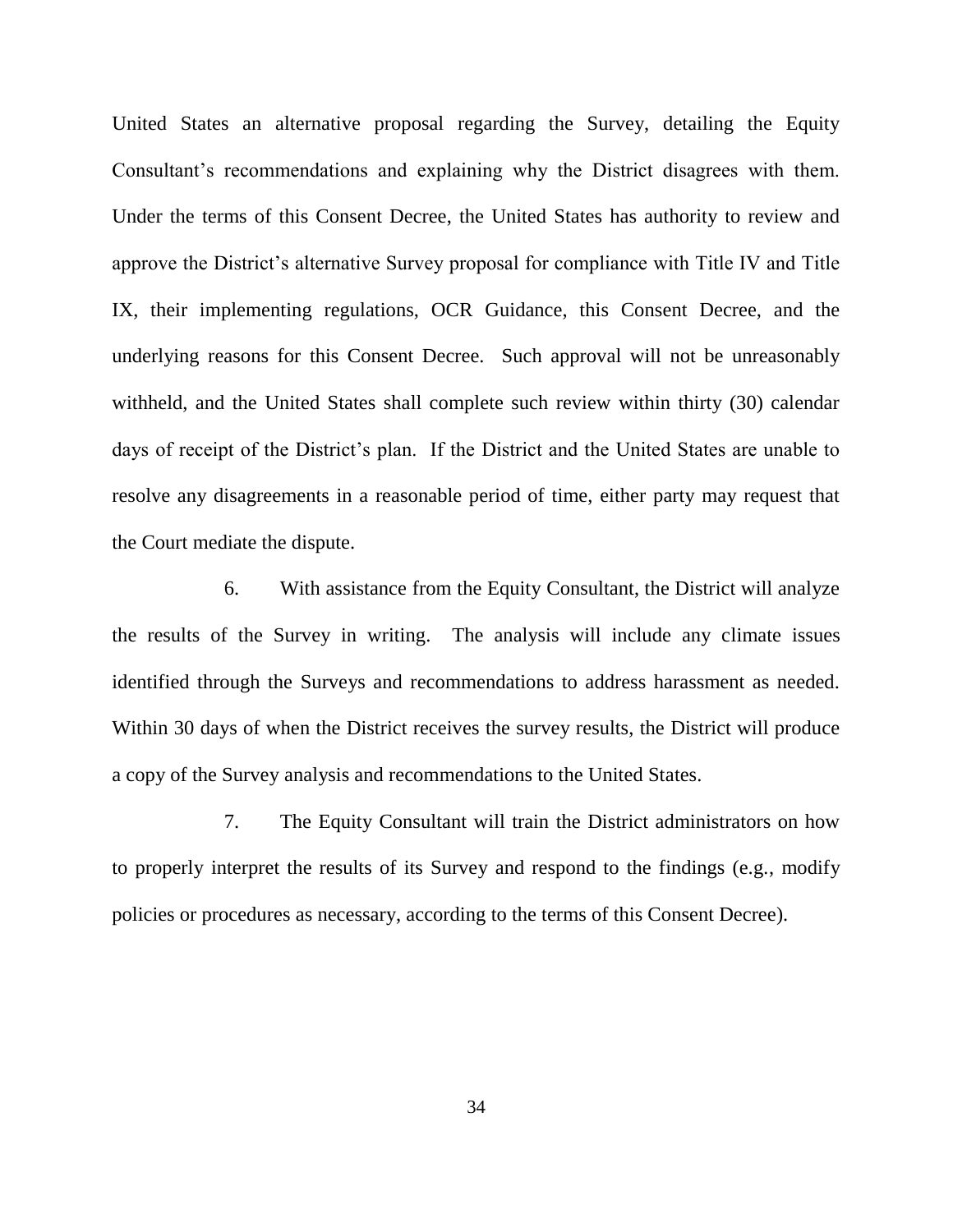#### G. Anti-Bullying/Anti-Harassment Task Force

1. The District has formed an Anti-Bullying/Anti-Harassment Task Force ("Task Force") to advise the District regarding how best to foster a positive educational climate free of harassment.

2. The District shall work with the Equity Consultant to assess and expand the composition, mission, and functions of the Task Force pursuant to the guidelines outlined herein by July 31, 2012. At a minimum, members of the Task Force shall include, but are not limited to: the Title IX Coordinator, the Equity Coordinator, students (including at least two Gay-Straight Alliance ("GSA") members, so long as there are two GSA members who wish to participate), parents of students in the District (including at least two parents of GSA members, so long as there are two GSA parents who wish to participate), teachers or school counselors, and school administrators. The Equity Consultant shall ensure that parents and students have meaningful representation on the Task Force.

3. The Title IX Coordinator, or his or her designee, shall coordinate and schedule the Task Force's meetings and work.

4. The Task Force shall meet at least twice per school year and maintain documentation of the date and duration of each meeting as well as meeting minutes.

5. At least once per school year, and more often if the Task Force deems it appropriate, the Title IX Coordinator or his/her designee will prepare a written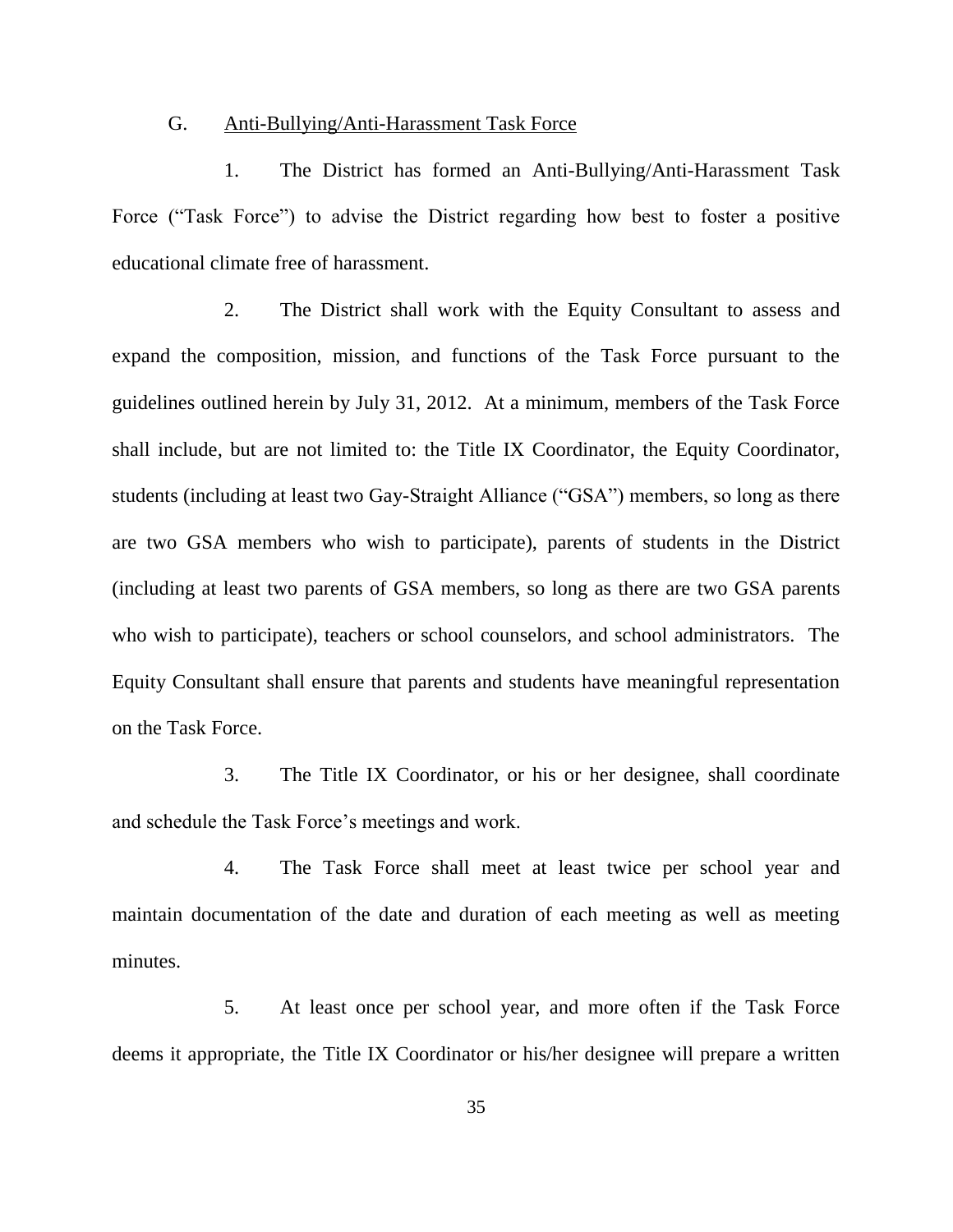report ("Task Force Report") summarizing the Task Force's recommendations and suggestions. Each annual Task Force Report shall be completed no later than June 30 of each year that the Consent Decree is in effect. The Task Force Report shall include, but not be limited to:

a. Concerns of students and parents related to harassment incidents and the District's overall climate;

b. Recommendations for strategies to prevent harassment and improve the climate;

c. Outreach strategies to parents and families to build awareness around, address concerns related to, and gain feedback regarding the District's antiharassment efforts.

6. Within seven (7) calendar days of receiving the Task Force Report, the District shall provide the Equity Consultant and the United States with copies of the Report. The District shall carefully consider the findings and recommendations of the Task Force.

H. Harassment Hot-Spots

1. In consultation with the Equity Consultant in 2012-2013 and on its own for the remainder of the term of the Consent Decree, at least once each trimester during the school year, the District will identify "hot-spots" in its middle and high schools where harassment is most often occurring, including outdoor locations on each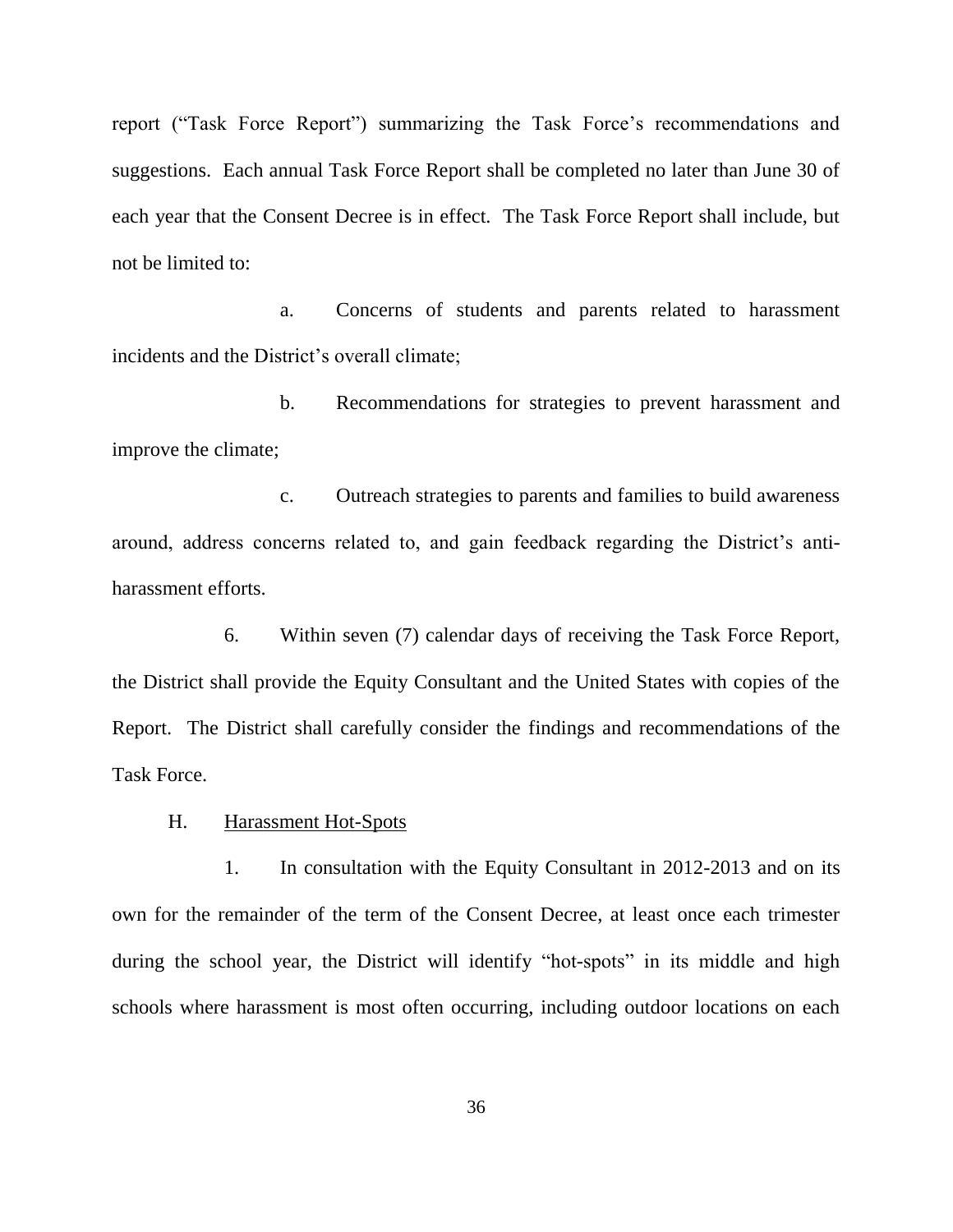school property where students congregate (e.g., parking lots) and on school buses. The District shall seek and consider student input in identifying hot-spots.

2. Based on a review of the data and the recommendations of the Equity Consultant, the District will work in good faith with the Equity Consultant to agree on appropriate corrective actions by the District to eliminate harassment in the identified hot-spots. The corrective actions may include, but are not limited to, training students to assist in monitoring hot-spots, assigning staff to monitor hot-spots, and/or adding additional cameras in certain school locations or on buses and monitoring those cameras. The District will implement the agreed actions and promptly notify the United States of its actions no later than fourteen (14) school days after the last day of each trimester.

3. The District shall ensure that any person designated to monitor a harassment hot-spot has attended trainings on the District's harassment policies and procedures. The District will ensure that those employees who begin employment after such annual training has occurred will work with the Title IX Coordinator and Equity Coordinator to ensure each new employee receives training on the District's harassment policies and procedures.

4. The parties acknowledge that the school bus drivers who work in the District are not District employees, but rather are the employees of vendors with whom the District contracts. The District will work with its school bus vendors to ensure that school bus drivers receive annual training on the District's harassment policies and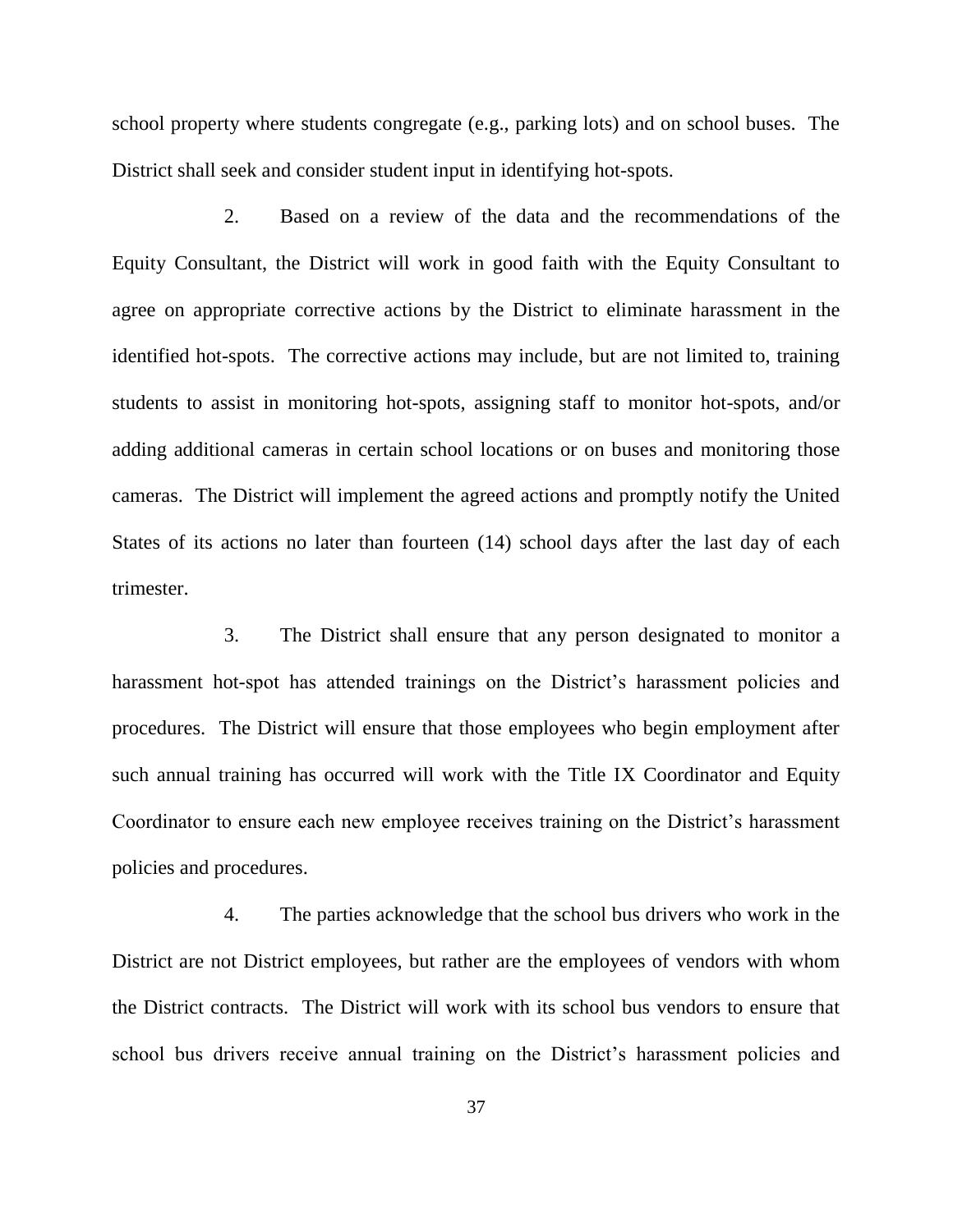procedures, and to ensure that the bus vendors have processes in place to provide each new bus driver with training on the District's harassment policies and procedures.

## I. Peer Leadership

1. The District shall ensure that all of its middle and high schools have a peer leadership program addressing harassment by the beginning of the second trimester of the 2012-2013 school year.<sup>3</sup> The District may tailor its peer leadership programs to the specific needs of each individual middle and high school, so long as every program has an anti-harassment component. The Equity Consultant may assist the District in setting up or improving its peer leadership programs and in tailoring the programs to each school building.

2. The District will work with the Equity Consultant to review the need for additional training on responding to or preventing harassment for students in the peer leadership programs.

## J. Student Meetings

 $\overline{\phantom{a}}$ 

1. The Superintendent or an Associate Superintendent of the District shall continue the District's practice of convening annual meetings with students at every middle school and high school, including alternative schools, in the District. Each school administration shall select 15-20 students to attend the Superintendent meeting, making

<sup>3</sup> *See, e.g.*, Roosevelt Middle School's peer leadership program, in which student leaders are identified in each grade level to establish a student-led anti-bullying group that leads team-building, anti-bullying activities during advisory periods, stands up against bullying when they see it, assists targeted students who are struggling with bullying, and makes videos, posters, and other displays to raise awareness.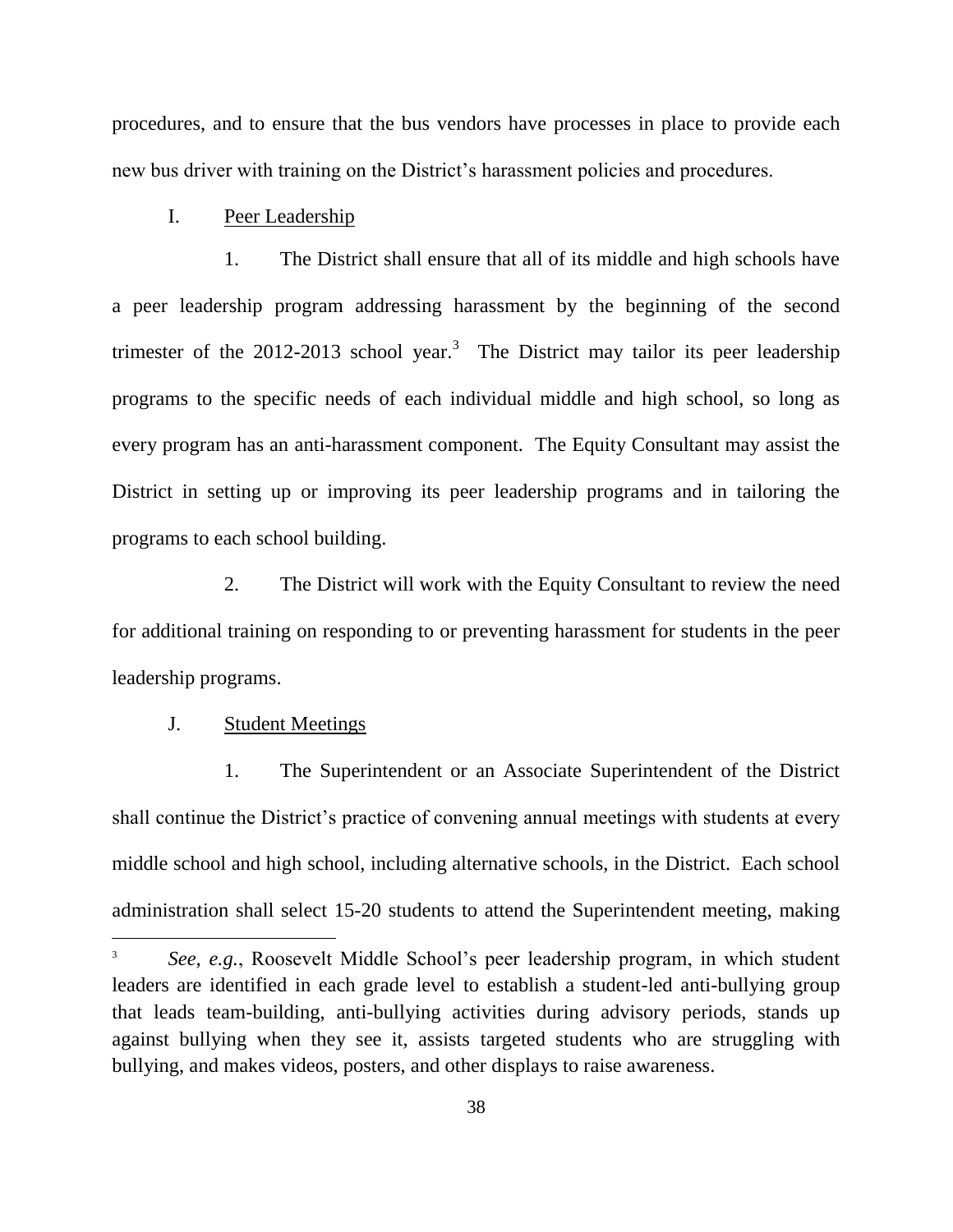every effort to choose students with a diversity of backgrounds, interests, and experiences. Each school shall endeavor to choose at least two students who are members of the school's GSA.

2. The meetings shall last at least one class period, and students must be specifically asked about and provided with the opportunity to discuss any concerns they have about incidents of harassment.

3. During each meeting, the District will emphasize its commitment to having a school environment free from all harassment and inform attendees about the Task Force (*see* Section V.G. at pp. 34-36 of this Consent Decree), including identifying the representatives on the Task Force from that particular school.

4. If students identify any specific incidents of harassment during or after the meeting, the District will commence an investigation of each incident as soon as possible, in accordance with the *HVD Policy*. If students express concerns about the school climate, the District will address the concerns consistent with the terms of this Consent Decree.

5. During each meeting, the District will also remind the students of their right to file a complaint of harassment at any time they believe they have been subjected to harassment and will advise the students of the procedure they should follow if they wish to do so.

6. During each meeting, the District will inform students that if they have concerns they wish to share with the Superintendent or Associate Superintendent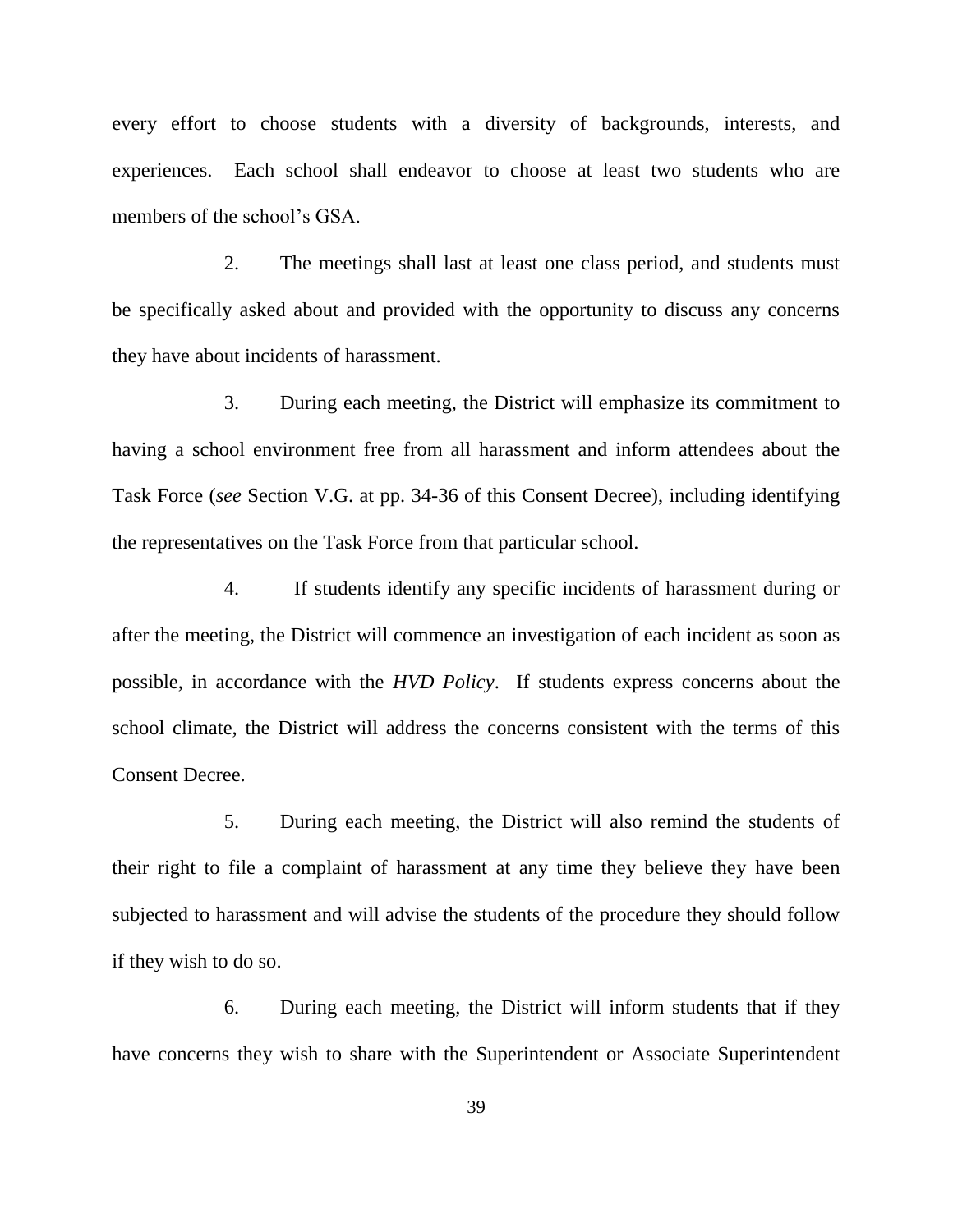privately, they may do so immediately after the group meeting or at any other time by email.

7. The Superintendent or an Associate Superintendent shall submit a written summary of all meetings, identifying key issues by school and all necessary follow-up tasks, if any, to the Equity Consultant, the Title IX Coordinator, the Equity Coordinator and the United States no later than thirty (30) calendar days after all of the middle and high school meetings have taken place in that school year.

#### K. Monitoring and Assessment of Program Effectiveness

1. By September 4, 2012, the District will develop and begin implementing a monitoring program to assess the effectiveness of its anti-harassment efforts. In developing the monitoring program, the District will consider the recommendations and suggestions made by the Equity Consultant.

2. At the conclusion of each school year, the District, in collaboration with the Equity Consultant, the Title IX Coordinator, and the Equity Coordinator, will conduct an annual assessment of the effectiveness of the District's anti-harassment efforts. Such assessment shall include, but is not limited to:

a. A review of the Anti-Bullying/Anti-Harassment Task Force Report(s);

b. A review of the anti-bullying surveys and related analysis;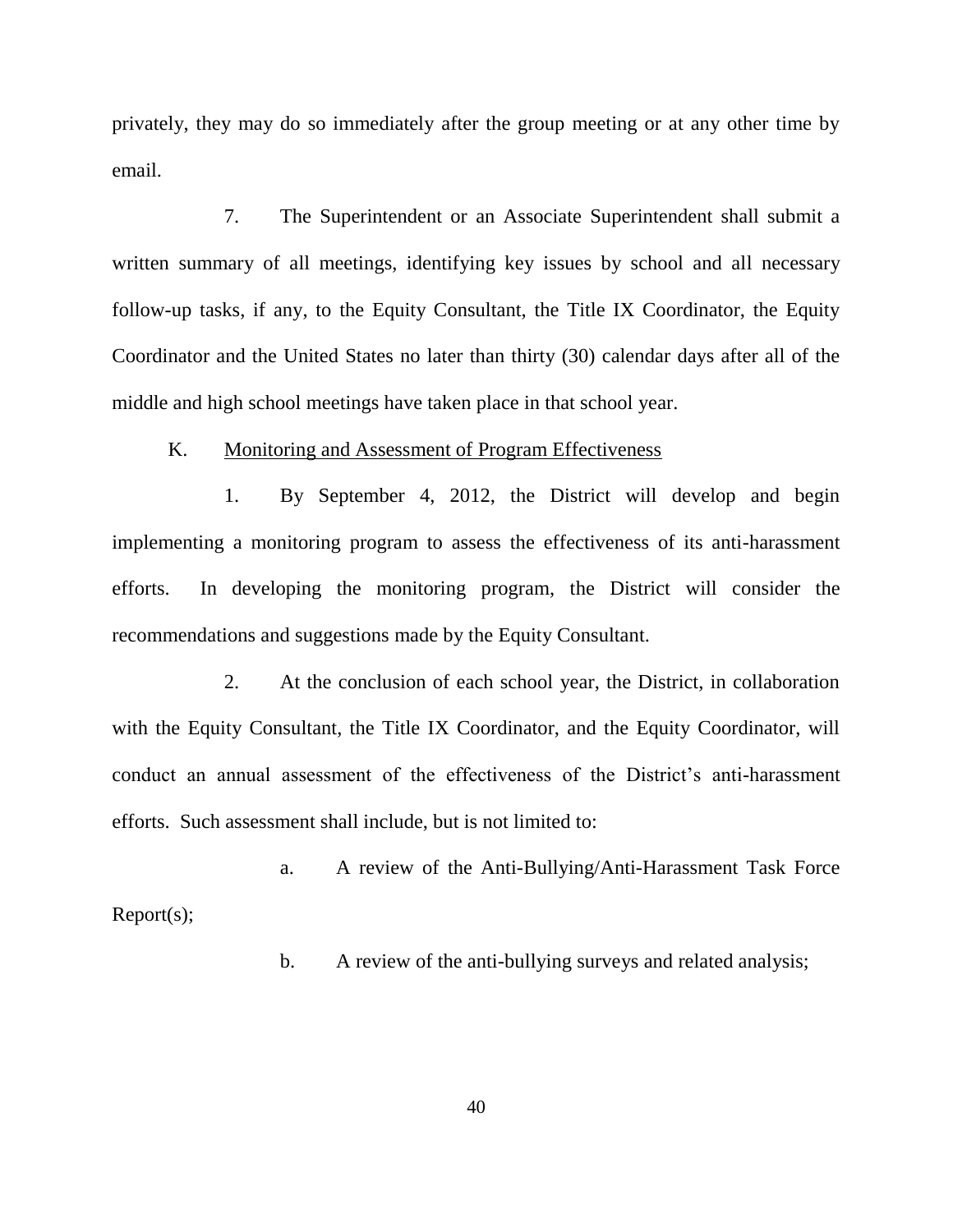c. The Title IX Coordinator's review of all reports of sex-based harassment and District responses thereto in its electronic database, including any and all supporting documentation and/or underlying analyses;

d. The Equity Coordinator's review of all reports of sexual orientation-based harassment and District responses in its electronic database;

e. An analysis of all harassment incidents in the District disaggregated by the sex, school, and grade of both the accused harasser and harassed student;

f. Evaluation and analysis of the data collected, including an assessment of whether the reported incidents of harassment have increased or decreased in number and severity; whether certain students are repeatedly harassed or repeated alleged perpetrators in harassment complaints; and differences between and among individual District schools in the numbers, types, and severity of harassment incidents.

3. Based on the annual assessment conducted pursuant to Section V.K.2. at pp. 40-41, the District shall develop recommendations for ways to improve its anti-harassment program.

4. By July 15 of each year this Consent Decree is in effect, the District shall submit to the United States for review: (1) a report analyzing all of the information collected and reviewed pursuant to Section V.K.2. at pp. 40-41; (2) its proposed recommendations for improvements to its anti-harassment program pursuant to Section V.K.3. at p. 41; and (3) timelines for the implementation of the recommendations.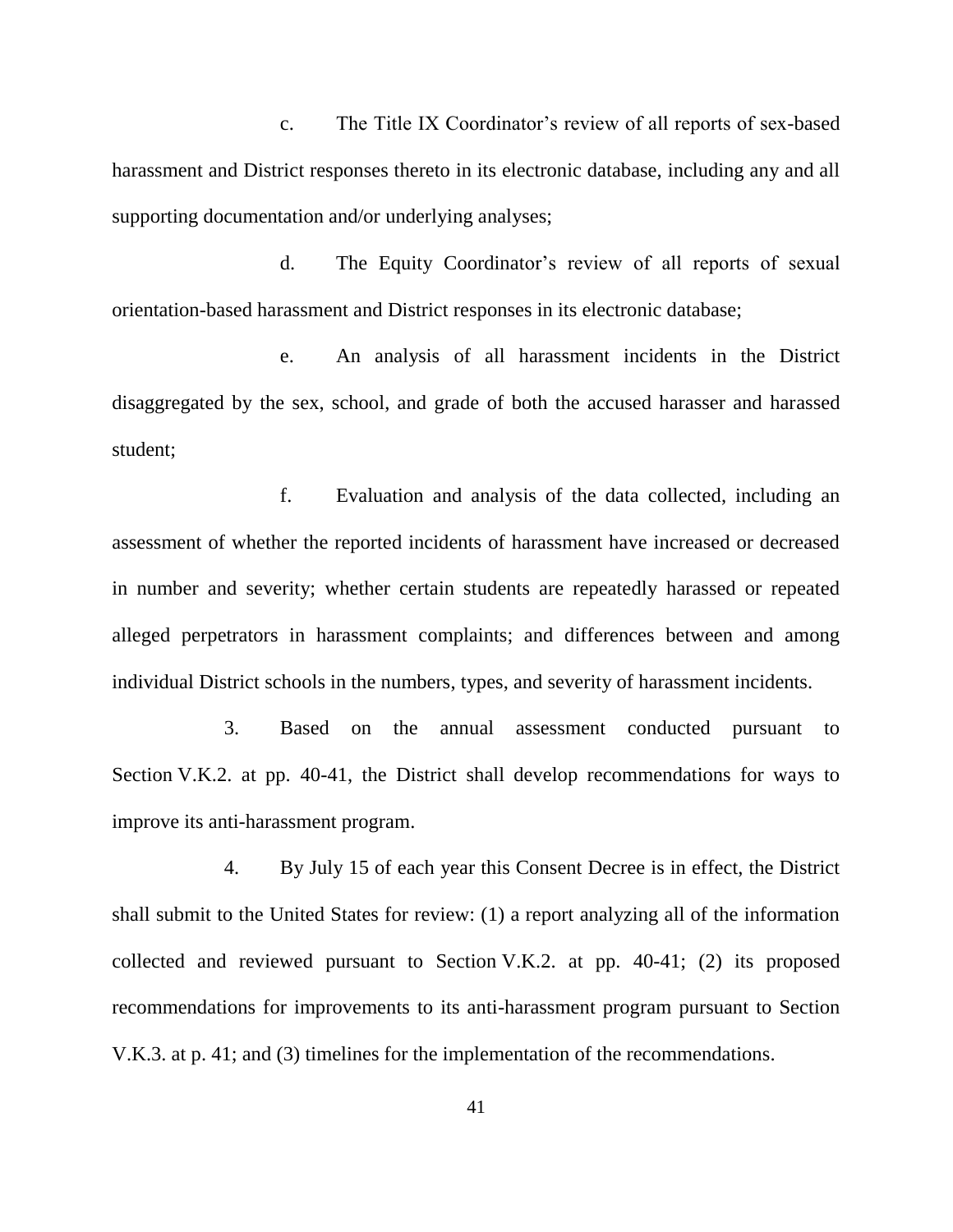5. If the United States provides comments on the District's proposed recommendations for improvement actions and timelines for their implementation, it will do so no later than the first Friday in August of each year. The District shall incorporate the United States' comments into the District's action plans, unless the District disagrees with the recommendations. If the parties disagree about the United States' comments to the District's proposed recommendations, the District and the United States will work together in good faith to resolve any disagreements. If the District and the United States are unable to resolve any disagreements in a reasonable period of time, either party may request that the Court mediate the dispute.

L. Reporting

1. The District will provide all reports, documents, and information required to be produced to the United States, including all information required pursuant to this Consent Decree, in electronic form, usable by the United States, or in written form if the data in electronic form would not be usable, in accordance with the timelines set forth herein.<sup>4</sup>

Torey Cummings and Tamica Daniel Leticia Soto U.S. Department of Justice U.S. Department of Education Civil Rights Division Office for Civil Rights Educational Opportunities Section, PHB 4300 Citigroup Center 601 D Street NW 500 W. Madison Street Suite 1475 Washington, DC 20004 Chicago, IL 60661-7204

 $\frac{1}{4}$ The District shall provide to DOJ and OCR one copy of all documents and information it is required to produce to the United States in this Consent Decree, directed to the following attorneys: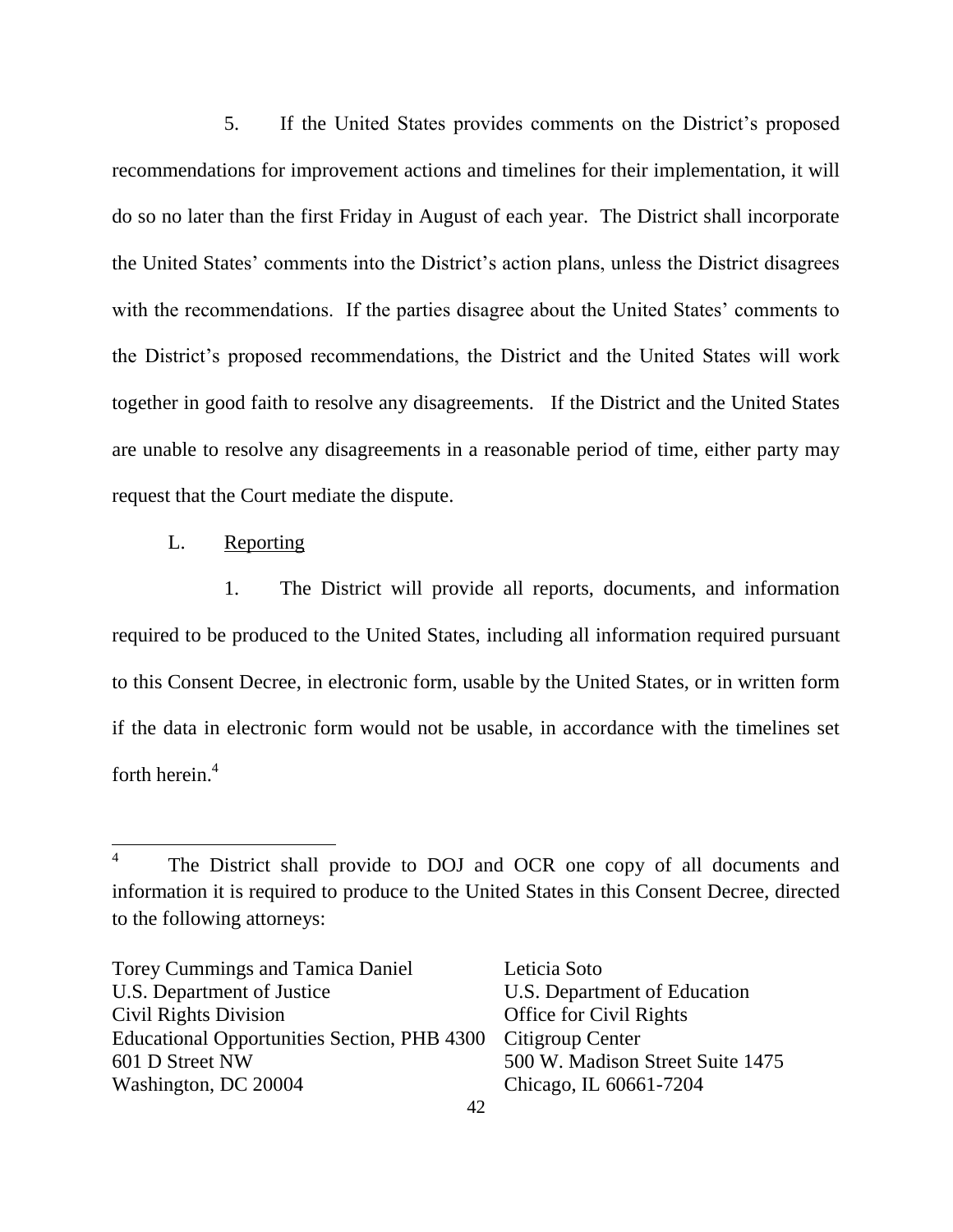a. The District shall produce to the United States all reports, documents, and information required by this Consent Decree, including those that contain private student information. The law enforcement exception to the Family Educational Rights and Privacy Act ("FERPA") applies to the United States in this matter, allowing it to receive documents containing private student information. *See* 20 U.S.C. § 1232g (b)(1)(C)(ii); *see also United States v. Bertie Cnty. Bd. of Educ.*, 319 F. Supp. 2d 669, 671–72 (E.D.N.C. 2004). The United States shall maintain the confidentiality of any protected private student information it receives from the District.

b. The District acknowledges that, pursuant to the Minnesota Government Data Practices Act, Minn. Stat.  $\S$  13.01–13.99 ("MGDPA"), the Student Plaintiffs are entitled, upon request, to copies of all documents that the District is required to provide to the United States pursuant to this Consent Decree, with any private data redacted as required by statute. The District agrees that it will provide those documents to counsel for the Student Plaintiffs pursuant to their request under Minn. Stat. § 13.03, subd. 3, appended hereto as Exhibit F. Such reports will be provided concurrently with the District's delivery of those reports to the United States. However, the District shall not produce to Student Plaintiffs any documents or information containing private student information subject to FERPA, *see* 20 U.S.C. § 1232g, and the MGDPA. Instead, the District will provide documents or information containing private student information to the United States only. The United States will then provide Student Plaintiffs with summaries or redacted reports so that Student Plaintiffs do not receive any private student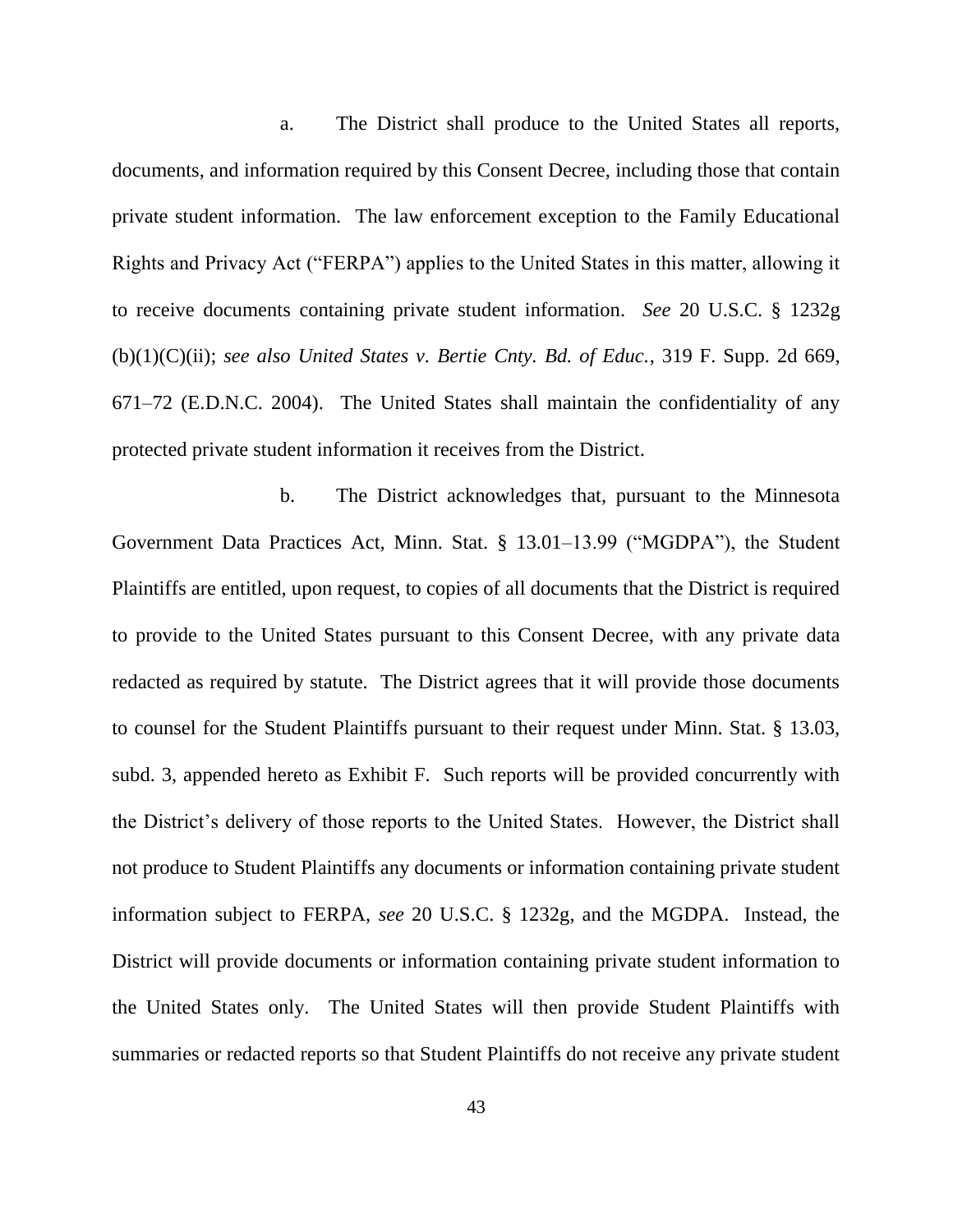information. The District agrees to promptly notify Student Plaintiffs and the United States of the submission of any reports to the United States that are in need of redaction.

2. If the District, despite its good faith efforts, is unable to meet any timeline set forth in this Consent Decree, it will immediately notify the United States, of the delay and the reason therefor. The United States may provide a reasonable extension of the timeline at issue and will consider any request for extension of time in good faith.

3. At the end of each trimester, the District will provide documentation of its compliance with this Consent Decree through written electronic compliance reports, which will be produced to the United States within fourteen (14) school days of the last day of each trimester of each year this Consent Decree is in force. Each compliance report will cover the immediately preceding trimester, and will include the following information and documents:

a. The date and duration of each training session required by this Consent Decree; copies of all agendas for such training sessions; and copies of any training materials distributed at the trainings, including videos or Power Point presentations;

b. The number of people, by position and school, who did not receive each required training and the District's plan for these individuals to receive the training(s) they missed. The District will provide additional verification of completed training for those individuals who received rescheduled training;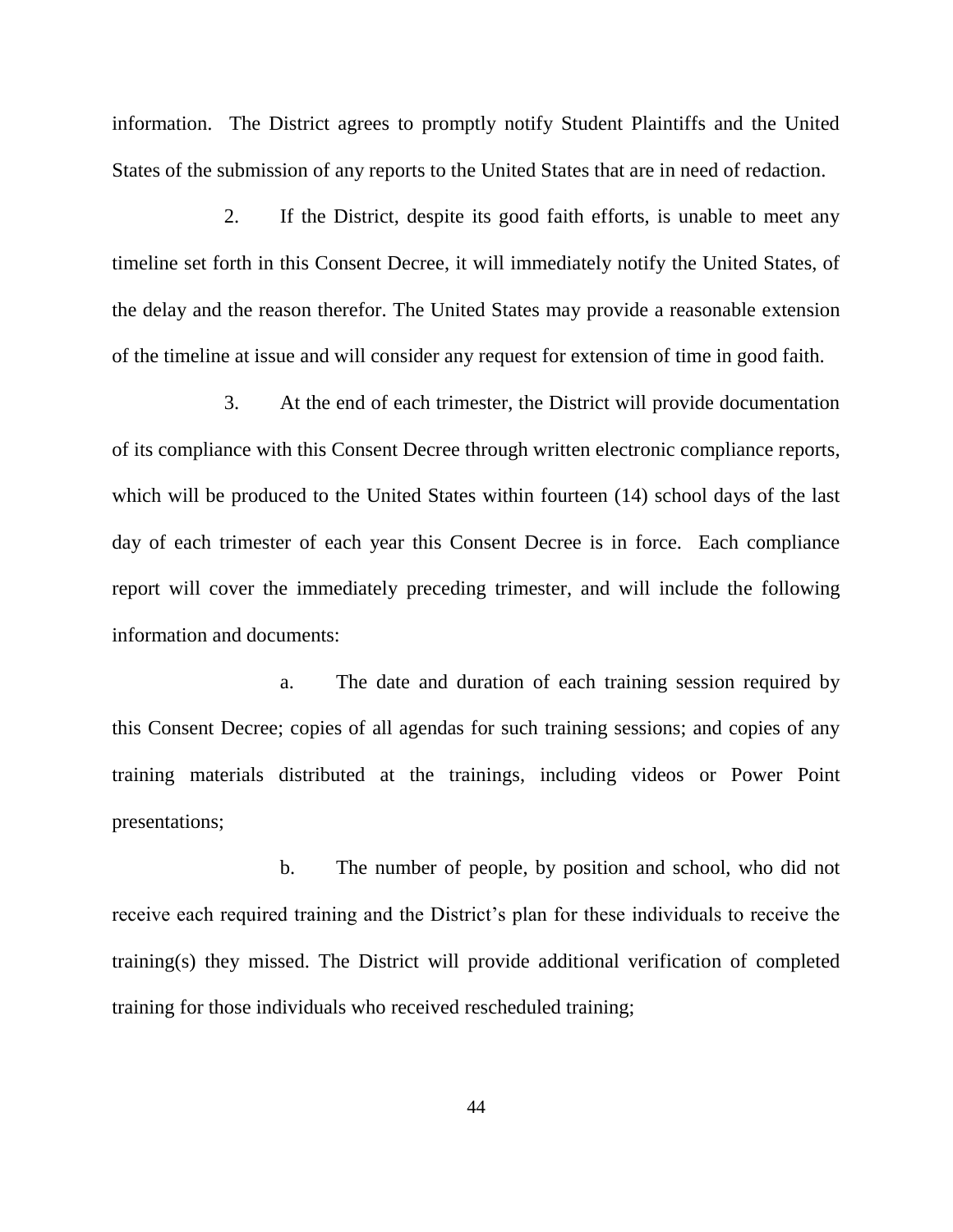c. A summary of harassment incidents that includes data, by school, on: the number and types of complaints; the prevalence of each type of harassment (e.g., physical, verbal, or written); the remedial or disciplinary actions taken; the sex of harassed student and accused harasser; and any other relevant information. Copies of all supporting documentation shall be maintained at the Title IX Coordinator or the Equity Coordinator's office for review, upon request, by the United States;

d. Copies of any District policies and procedures related to harassment or discrimination that the District has revised, adopted, or rescinded since the last compliance report;

e. Certification by the Title IX Coordinator that he or she has reviewed all harassment incidents related to bullying, discrimination, and harassment based on sex, and all documentation related to such incidents, to determine whether all harassment incidents were properly identified, investigated, and resolved consistent with District policies and procedures, or, if not, that he or she has taken appropriate corrective action pursuant to Section V.B.4. at pp. 18-21 of this Consent Decree;

f. Certification by the Equity Coordinator that he or she has reviewed all harassment incidents related to bullying, discrimination, and harassment based on sexual orientation, and all documentation related to such incidents, to determine whether all harassment incidents were properly identified, investigated, and resolved consistent with District policies and procedures, or, if not, that he or she has taken appropriate corrective action pursuant to Section V.C.3. at p. 21 of this Consent Decree;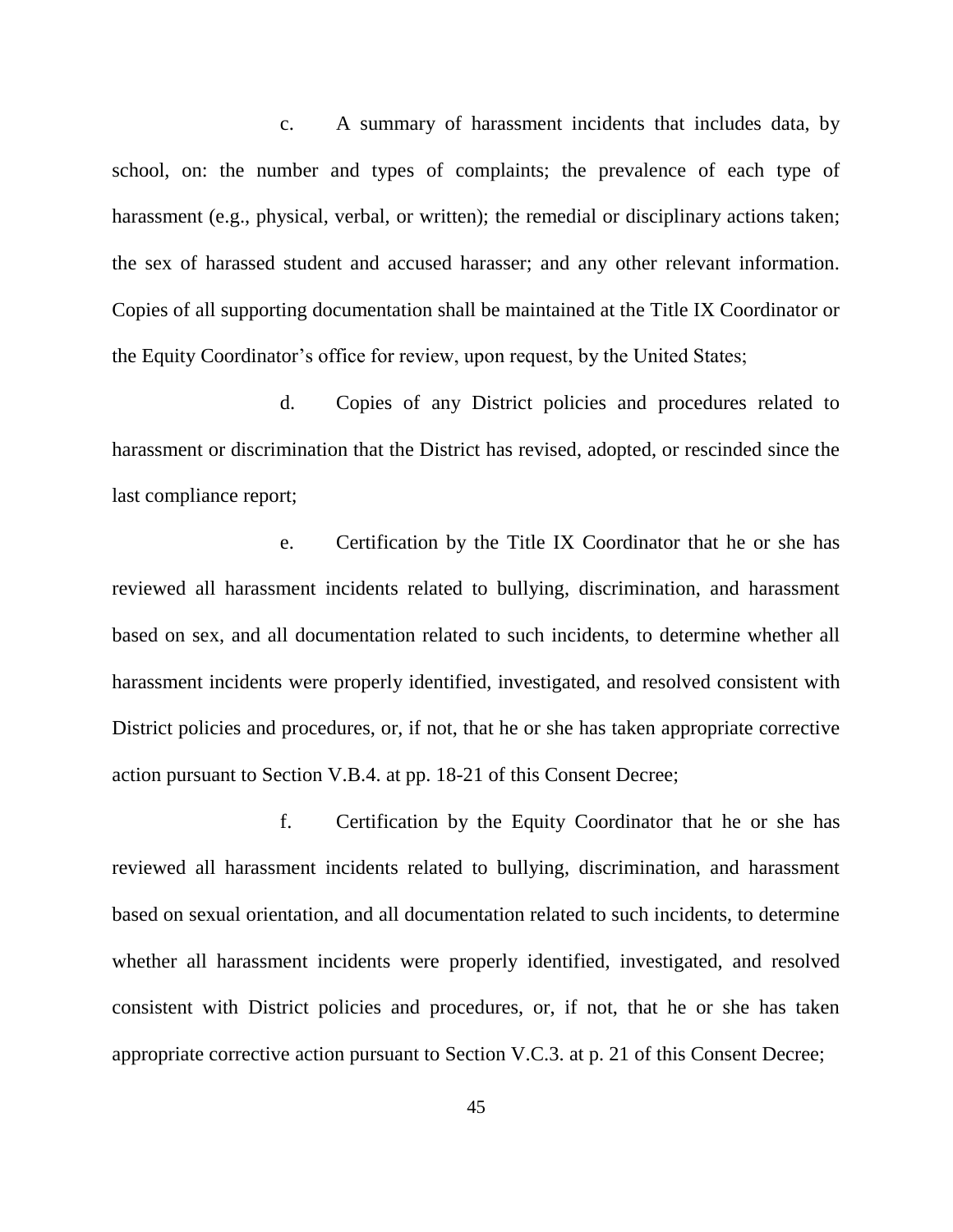g. Certification by the Title IX Coordinator that, if and when corrective action was necessary for Title IX compliance pursuant to Section V.B.4.c at pp. 19-20 of this Consent Decree, he or she, at a minimum, took the following corrective action: reviewed all documentation from the incident; identified all areas where the school or District response did not comply with District policies and procedures; initiated timely steps to remedy violations of District policies and procedures; and contacted the parent(s) of the student(s) subject to the harassment and parent(s) of the offending student(s) to inform them of the Title IX Coordinator's involvement in the matter, the applicable policies and procedures, and the timeline for resolving the underlying complaint;

h. Certification by the Equity Coordinator that, if and when corrective action was necessary for MHRA compliance pursuant to Section V.C.3. at p. 21 of this Consent Decree, he or she, at a minimum, took the following corrective action: reviewed all documentation from the incident; identified all areas where the school or District response did not comply with District policies and procedures; initiated timely steps to remedy violations of District policies and procedures; and contacted the parent(s) of the student(s) subject to the harassment and the parent(s) of the offending student(s) to inform them of the Equity Coordinator's involvement in the matter, the applicable policies and procedures, and the timeline for resolving the underlying complaint; and

i. Certification by the District that it has fully and sufficiently addressed all incidents alleging harassment.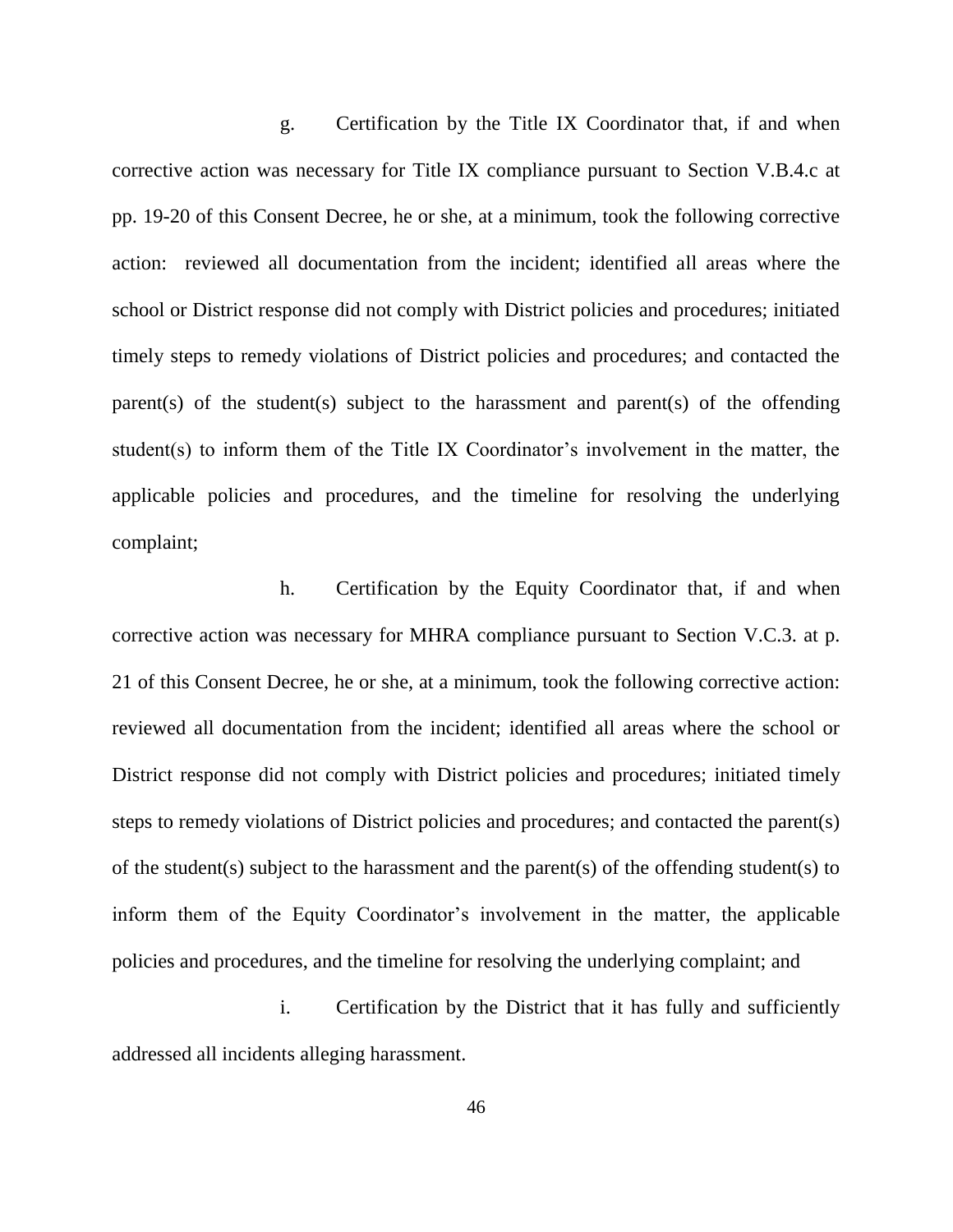#### M. Enforcement

1. The United States will monitor and review compliance with this Consent Decree.

2. As part of its responsibility to monitor and review compliance with this Consent Decree, the United States may observe trainings, interview District staff and students (including ex parte communications with students and employees other than school and District administrators), and request such additional reports or data as are necessary for the United States to monitor the District and to determine whether the District is in compliance with this Consent Decree. A response to a request by the United States for additional reports or data necessary to determine if the District is in compliance with this Consent Decree shall not be unreasonably withheld. Also, with ten (10) calendar days advance notice, the United States may visit any school in the District to monitor compliance with the terms of this Consent Decree and the District agrees to provide full access to the United States to perform such monitoring.

3. In the event that the United States believes that the District has violated any provision of this Consent Decree, the United States will provide written notice (including the relevant section(s) of this Consent Decree and the factual basis) of such violation to all parties, and the District shall then respond to such notice and/or cure such non-compliance within thirty (30) calendar days. The parties shall negotiate in good faith in an attempt to resolve any dispute relating thereto before the United States seeks relief with the Court. If the District and the United States are unable to resolve any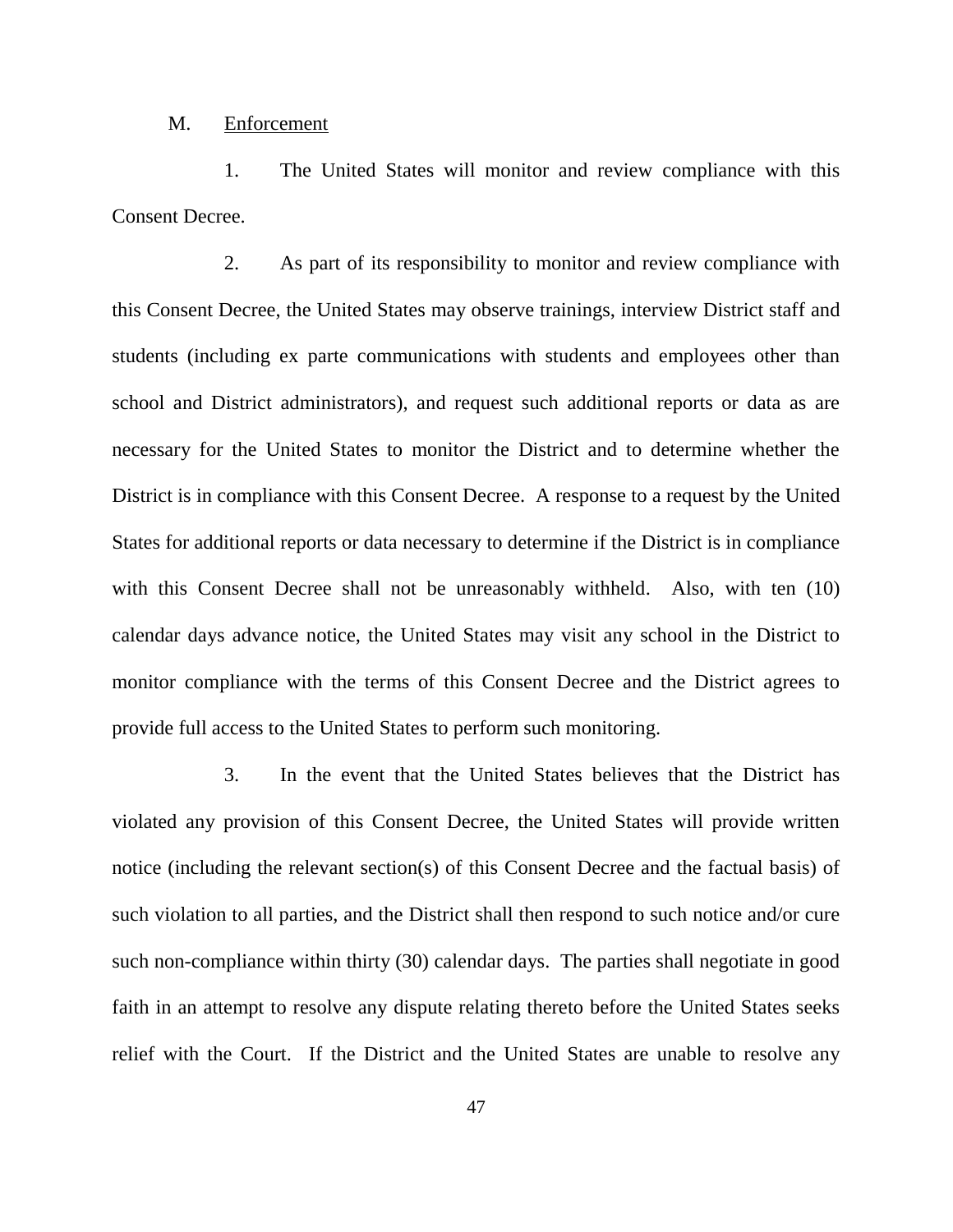disagreements in a reasonable period of time, any party may request that the Court mediate the dispute.

4. Where there is a requirement in this Consent Decree that the District submit material to the United States for review and approval for compliance with Title IV and Title IX, their implementing regulations, OCR Guidance, this Consent Decree, and the underlying reasons for this Consent Decree, and the District is unable to obtain approval that it believes has been unreasonably withheld, the District will raise its concerns in writing with the United States and the United States shall then respond to such notice and/or issue the approval within thirty (30) calendar days of receipt of written notice. The United States and the District shall negotiate in good faith in attempt to resolve any dispute relating thereto before seeking relief. If the District and the United States are unable to resolve any disagreements in a reasonable period of time, any party may request that the Court mediate the dispute.

5. If any dispute under this Consent Decree is not resolved pursuant to Sections V.M.1-4, *supra* at pp. 46-47, any aggrieved party may file a motion with the Court for such further orders as may be necessary for, or consistent with, the enforcement of this Consent Decree.

## **VI. STUDENT PLAINTIFFS' RELEASES, REPRESENTATIONS AND WARRANTIES**

The terms and conditions in this Section VI are by and between only the Student Plaintiffs and the District: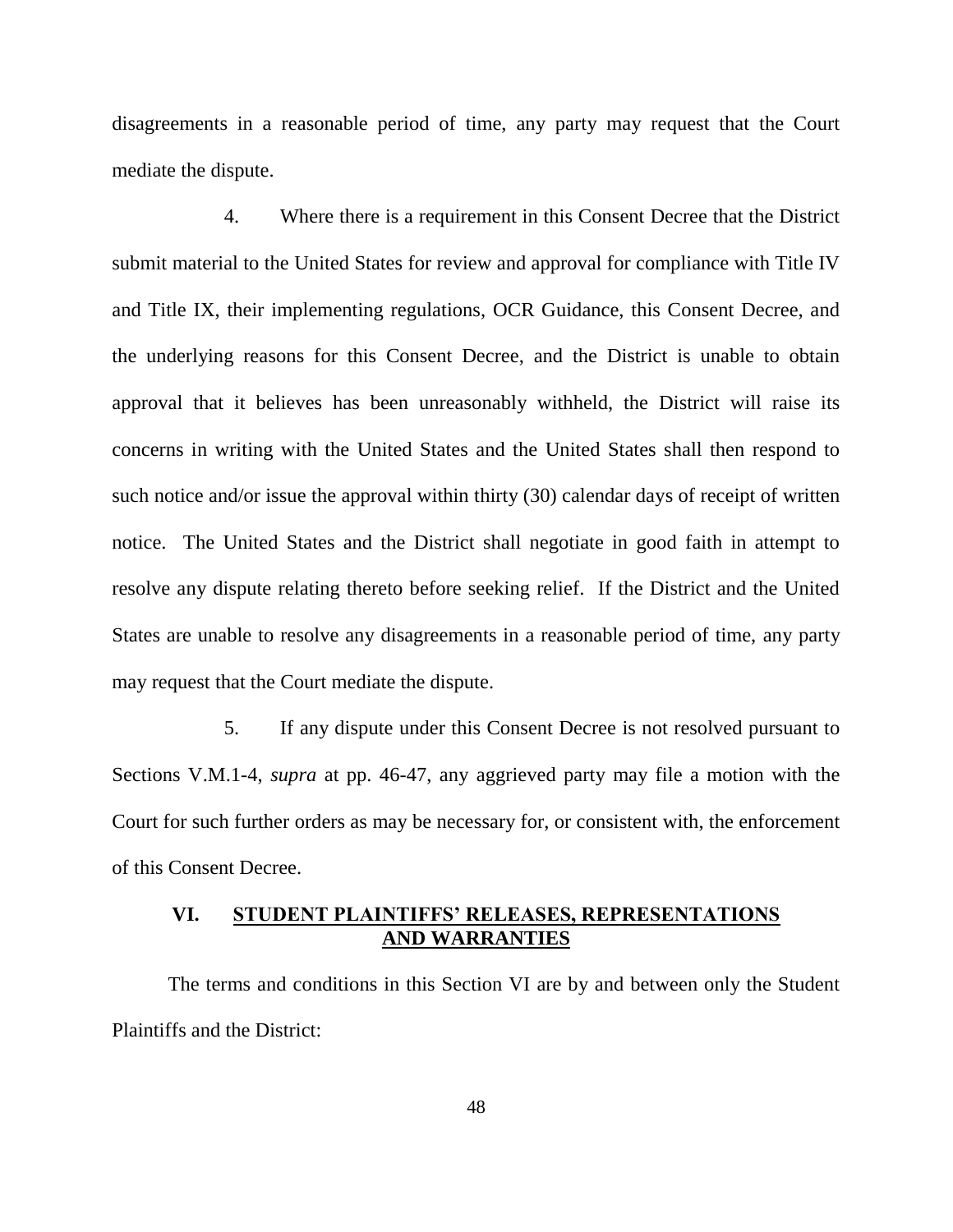A. In exchange for the full and final release of claims as set forth in Section VI.B., the District's insurance carrier shall pay to the Student Plaintiffs the total amount of Two Hundred Seventy Thousand Dollars (\$270,000) within ten (10) business days of the entry of the Court's approval of the Petitions for Approval of Settlement of Claims of Minor Plaintiffs. Such payments shall be consistent with Minn. Stat. § 540.08, where applicable.

B. In consideration of the terms set forth in this Consent Decree, the sufficiency of which is hereby acknowledged, each Student Plaintiff does hereby release and forever discharge the District; the School Board; the members of the School Board, and any and all of the District's departments or divisions; together with all past and present Board members, officers, employees, agents, insurers, reinsurers, and selfinsurers; attorneys and each and every one thereof, from all actions, claims, causes of action, suits, debts, sums of money, controversies, trespasses, and demands whatsoever in law or in equity, including claims for attorneys' fees or costs, that were or could have been asserted in the Complaints.

C. The Student Plaintiffs certify, represent, and warrant that they are authorized to enter into and consent to the terms and conditions of the Consent Decree and to execute and legally bind the parties to it.

D. The Student Plaintiffs hereby certify, represent, and warrant that (a) they are the only and lawful owners of the claims and causes of action arising out of the facts giving rise to the allegations described in the Action, and (b) they have not assigned or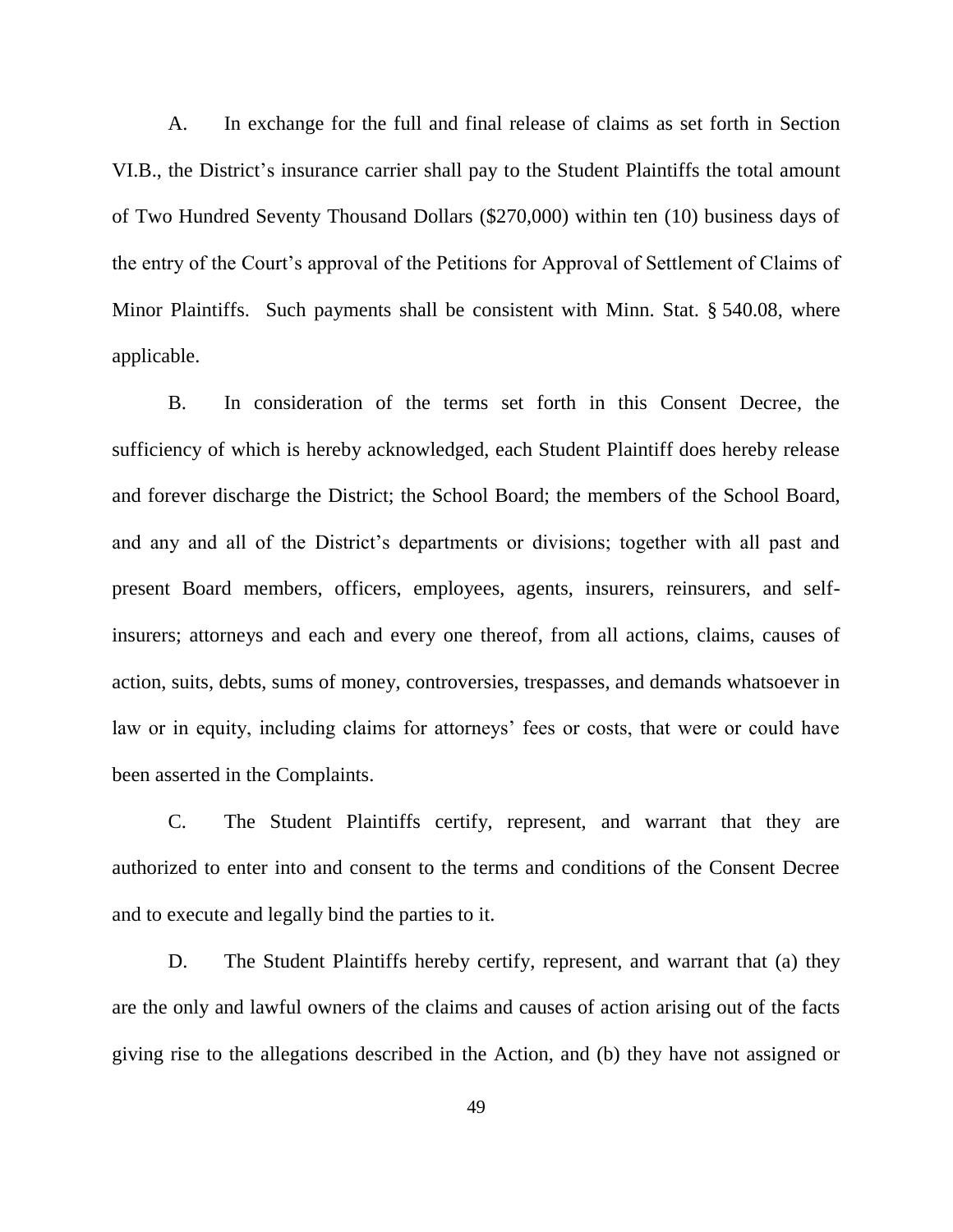otherwise transferred to any other third party or entity any interest in any claim or cause of action arising out of the facts giving rise to the allegations described in the Action.

E. Each Student Plaintiff certifies that to the extent he or she has received Medicare or Medicaid benefits arising out of and/or relating in any manner to the Action he or she has provided notice of the Action and will provide additional notice of this Consent Decree as mandated by applicable law. Each Student Plaintiff further certifies that he or she will honor such subrogation claims as are ultimately asserted relating to his or her receipt of Medicare and/or Medicaid benefits. Student Plaintiffs acknowledge that any and all past, present and/or future medical expenses and/or benefits, expenses, reimbursements, liens and/or costs of any kind arising out of and/or relating in any manner to the Action shall be their sole and continuing responsibility and not that of the District or its insurer. Each Student Plaintiff further certifies that he or she will honor any valid subrogation claims that are asserted relating to his or her receipt of nongovernmental medical benefits.

F. The Student Plaintiffs represent and warrant that—other than the complaints filed in this Action—they have filed no other complaints, charges or other claims against the District in any court or administrative or regulatory body (including but not limited to the Minnesota Department of Education or the U.S. Department of Education).

G. The Student Plaintiffs agree that they shall not represent this Consent Decree or any agreements contained herein as an admission of liability or wrongdoing on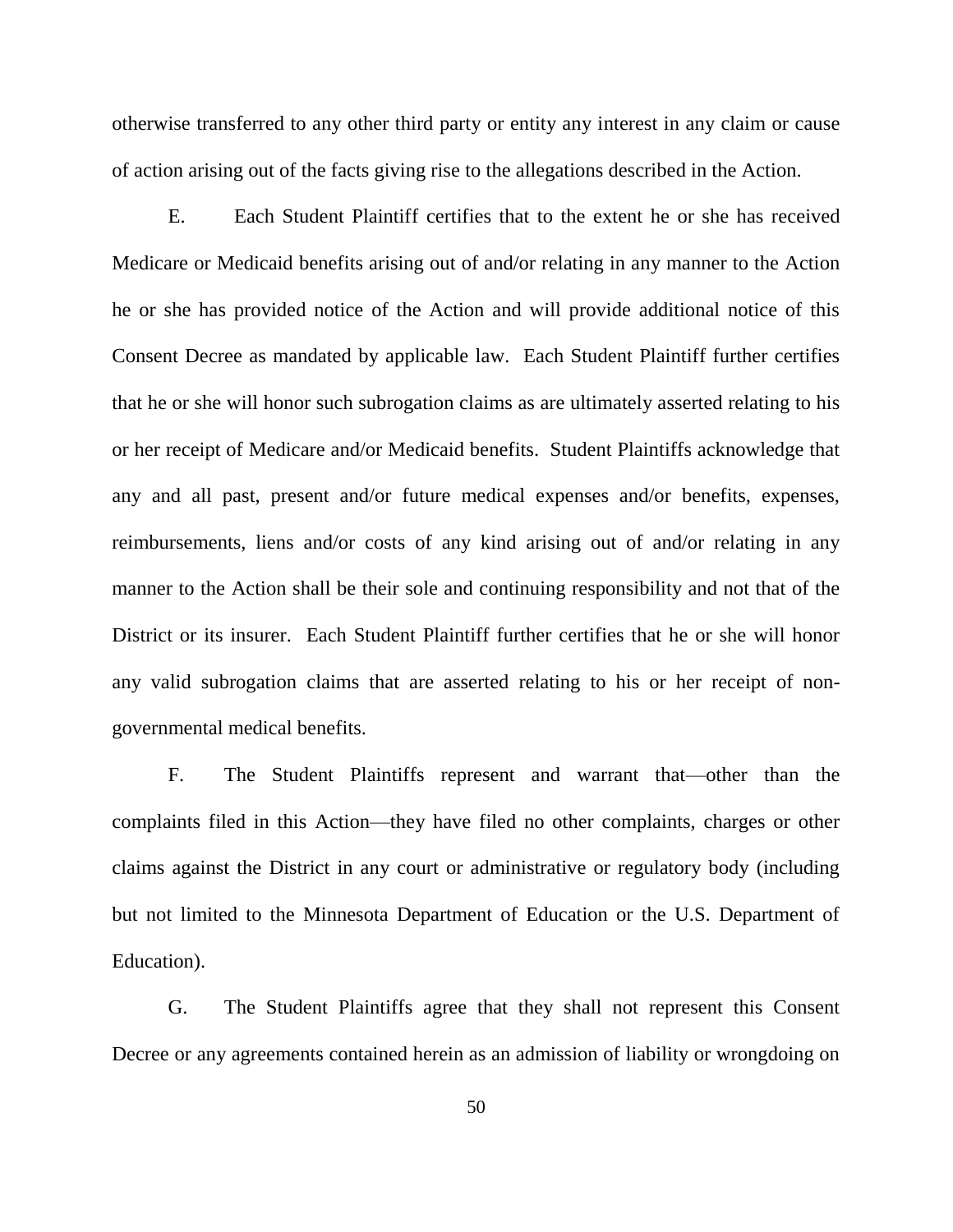the part of the District or any of the individual defendants named in the Action. The Student Plaintiffs further agree that they will not identify individual District defendants or other District employees by name in public statements concerning the allegations in the Complaints or resolution of this matter. If the District believes that one or more of the Student Plaintiffs has violated this provision, the District may seek an order of the Court requiring the violating Student Plaintiff(s) to issue a corrective statement, but only after first providing the Student Plaintiff(s) the opportunity to issue a corrective statement within 10 days of receipt of notice of any claimed violation of this provision.

I. Each of the Student Plaintiffs and the District is responsible for the tax implications that may occur to the party or their attorneys in connection with the payment or receipt of funds pursuant to this Consent Decree. The District has made no representation regarding the taxability of the payments made to Student Plaintiffs pursuant to this Consent Decree. The District will not be liable for any tax consequence to the Student Plaintiffs as a result of the payments made pursuant to this Consent Decree.

J. The Student Plaintiffs, by their signatures to this Consent Decree, acknowledge and agree that they have carefully read and understood all provisions of this Consent Decree and that they have entered into this Consent Decree knowingly and voluntarily. The Student Plaintiffs acknowledge that they have been represented by their own attorneys, and that they are voluntarily entering into this Consent Decree to resolve the causes of action that were or could have been brought in the Complaints, and that this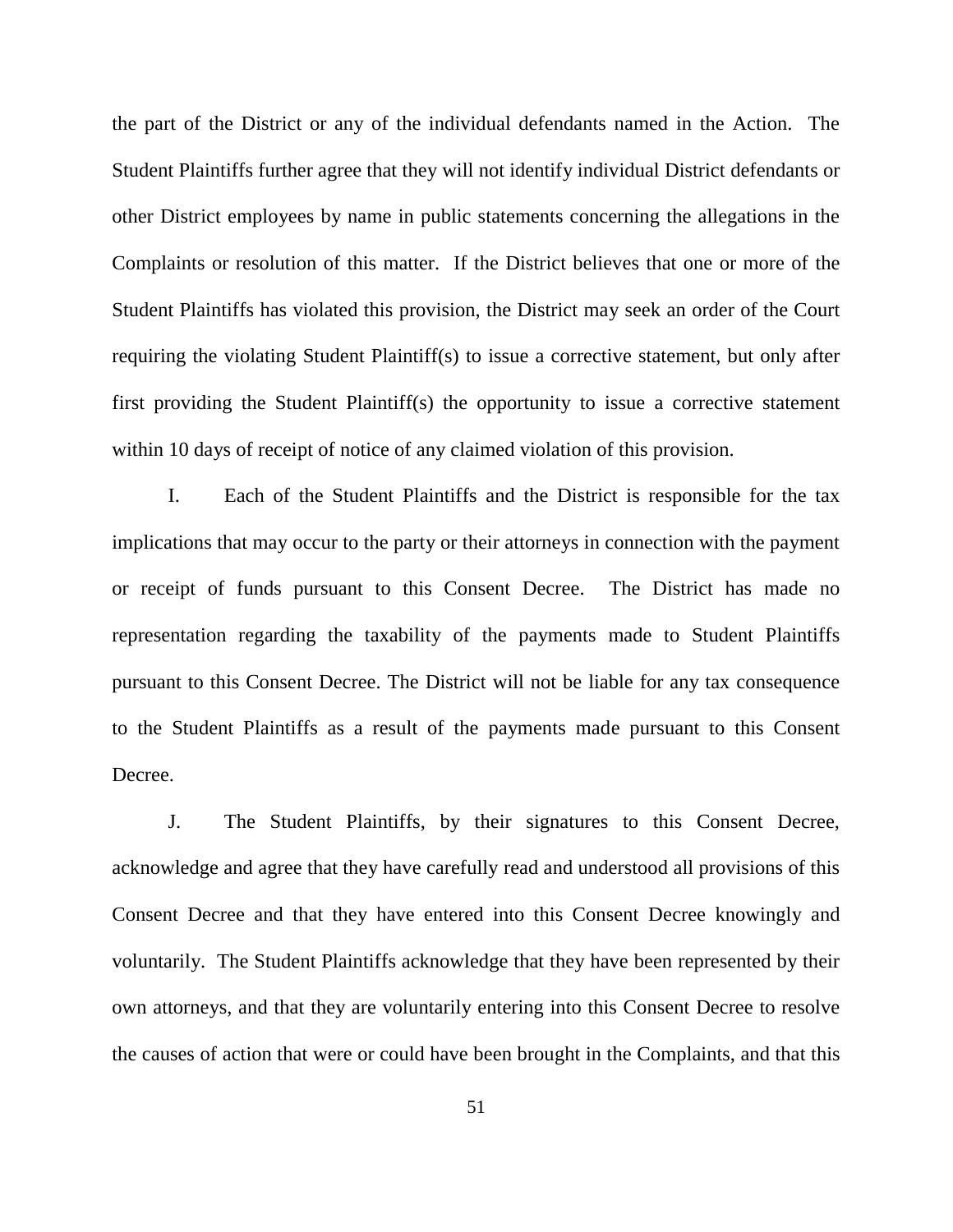Consent Decree is agreed to and signed with the intent that it be final, binding, and enforceable. The Student Plaintiffs also acknowledge that they have agreed to settle their claims based on the advice and recommendation of their own attorneys, and that the District has not made any representations or advised them as to the terms of this Consent Decree.

K. The Student Plaintiffs are permanently barred and enjoined from asserting, commencing, prosecuting, or continuing any of the claims that were settled and released in this Consent Decree.

### **VII. MISCELLANEOUS**

A. This Consent Decree shall remain in effect for five (5) years from the date of entry. The Court shall retain jurisdiction for the duration of this Consent Decree to enforce the terms of the Consent Decree.

B. In consideration of, and consistent with, all the terms of this Consent Decree, the United States agrees to refrain from undertaking further investigation into, or pursuing further legal proceedings regarding, all matters contained within the Consent Decree, except those rights and remedies identified in the Consent Decree.

C. The requirements and procedures in this Consent Decree shall be implemented consistent with the rights and protections afforded under the MGDPA; FERPA; 20 U.S.C. § 1232g; 34 C.F.R. Part 99; Health Insurance Portability and Accountability Act of 1996, Public Law 104-191, 45 C.F.R. Parts 160, 162, and 164  $("HIPAA")$ ; and other applicable law.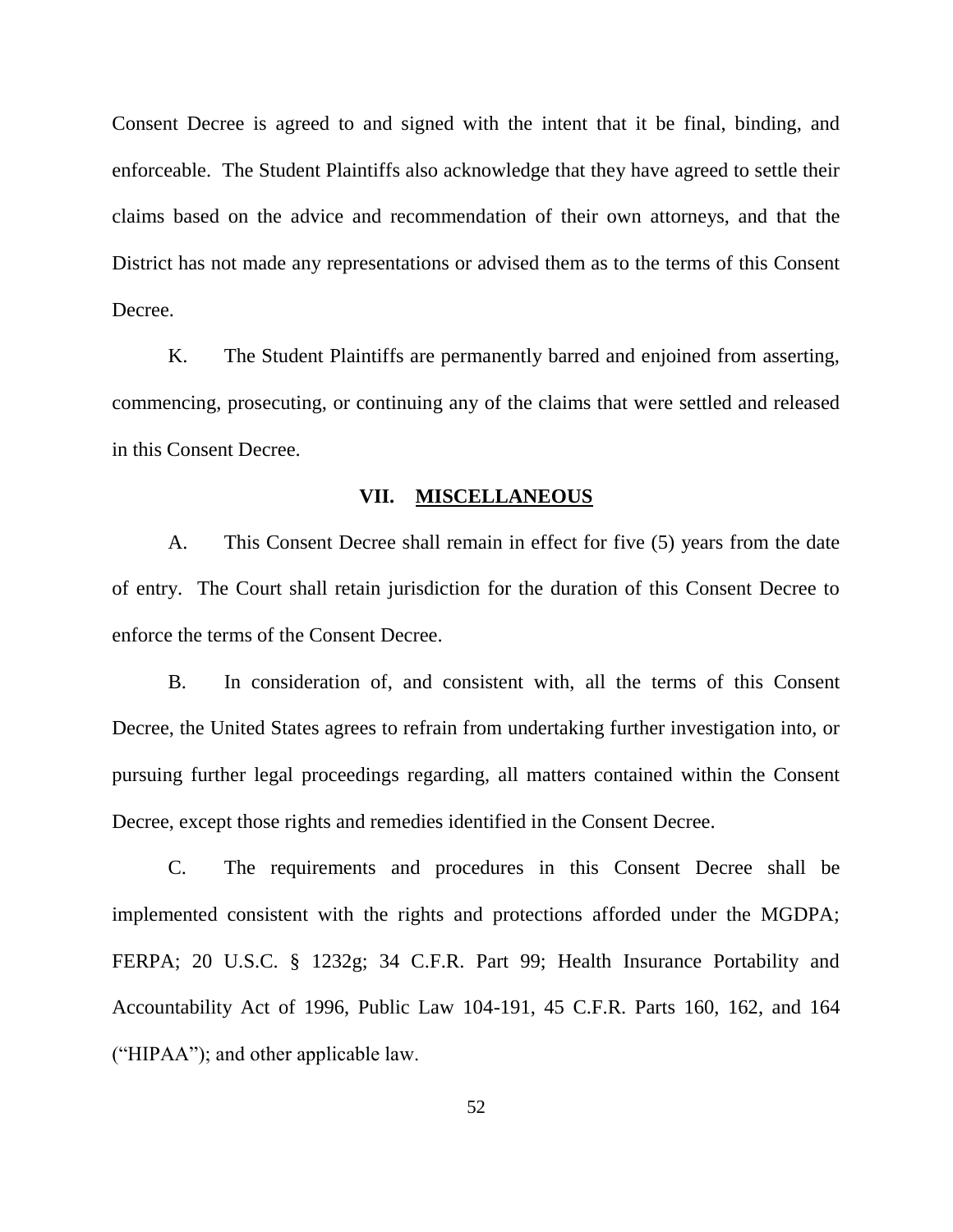D. In consideration of, and consistent with, all the terms of this Consent Decree, the Student Plaintiffs' Complaints are hereby dismissed with prejudice and without taxing costs to any party. Student Plaintiffs retain the right to petition the Court for the purpose of enforcing their individual rights under Sections V.L.1.b. at p. 42-43 and VI.A. at p. 48 of this Consent Decree. In the event that the Student Plaintiffs believe that the District has violated either Sections V.L.1.b. at p. 42 or VI.A. at p. 48, the Student Plaintiffs will provide the District written notice of such violation, and the District shall have ten (10) calendar days to cure any violation.

E. In consideration of, and consistent with, all the terms of this Consent Decree, the United States' Complaint-in-Intervention is hereby dismissed with prejudice and without costs to any party. The United States retains the right to petition the Court, at any time during the duration of this Decree, for the purpose of enforcing the Decree consistent with Section V.M.3 at p. 47 of this Consent Decree.

F. The individual defendants named in the Student Plaintiffs' Complaints shall not have any individual responsibility to carry out any of the requirements of this Consent Decree, except (to the extent applicable) as employees of the District.

G. The parties agree that, as of the date of entry of this Consent Decree, litigation is not "reasonably foreseeable" concerning the matters described herein. To the extent that any party previously implemented a litigation hold to preserve documents, electronically stored information, or things related to the matters described herein, the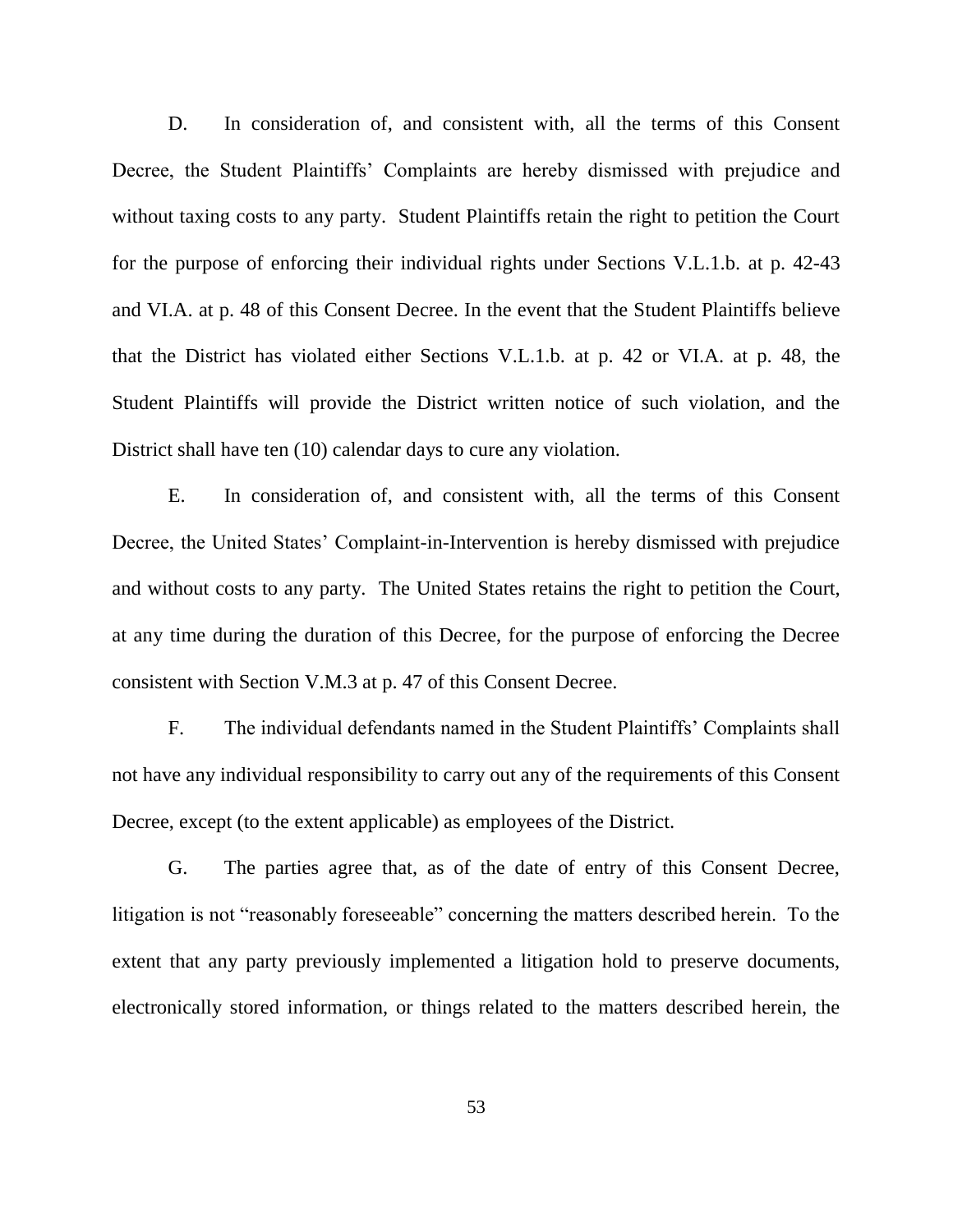party is no longer required to maintain such a litigation hold. Nothing in this paragraph relieves any party of any other obligations imposed by this Consent Decree.

H. This Consent Decree, including its attached exhibits, constitutes the entire agreement by the parties and no other statement, promise, or agreement, either written or oral, made by any party or agents of any party, that is not contained in this written Consent Decree, shall be enforceable regarding the matters raised in this Decree.

I. This Consent Decree is final and has binding effect on the parties, including all principals, agents, executors, administrators, representatives, employees, successors in interest, beneficiaries, assigns, and legal representatives thereof.

J. Failure of a party to seek enforcement of this Consent Decree pursuant to its terms with respect to any instance or provision shall not be construed as a waiver to such enforcement with regard to other instances or any provisions.

K. This Consent Decree does not cover any other pending or future complaints or investigations by OCR and/or DOJ.

L. This Consent Decree does not affect the District's duty to comply with the Equal Protection Clause, Title IV, Title IX, the MHRA, or any other law.

M. The District (including its officers, agents, affiliates, subsidiaries, servants, employees, and all other persons or entities in active concert or privity with it) agrees not to retaliate against any student or employee who in relation to the allegations outlined above has testified, assisted, or participated in a proceeding or investigation under the Equal Protection Clause, Title IV, Title IX, or the MHRA.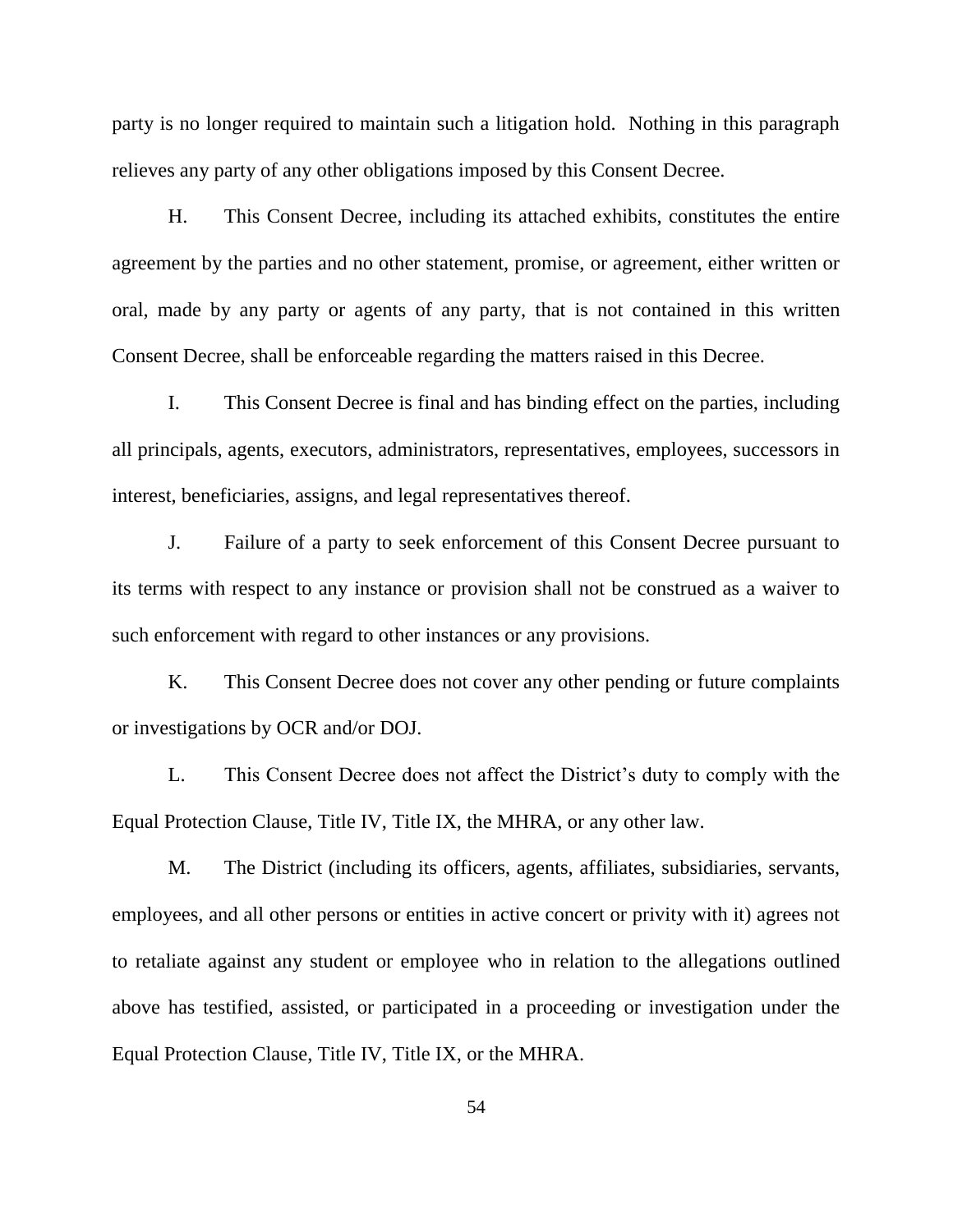N. The undersigned representatives of the parties certify that they are authorized to enter into and consent to the terms and conditions of the Consent Decree and to execute and legally bind the parties to it.

O. All parties to this Consent Decree shall undertake all reasonable and necessary action to facilitate approval of this Consent Decree, including but not limited to jointly petitioning the Court for approval under applicable Minnesota Statutes and governing law for minor settlements and school district settlements.

P. If any provision of this Consent Decree is determined by any court to be unenforceable, the other terms of this Consent Decree shall nonetheless remain in full force and effect, provided however, that if the severance of any such provision materially alters the rights or obligations of the parties, the United States, Student Plaintiffs, and the District shall engage in good-faith negotiations in order to adopt such mutually agreeable amendments to this Decree as may be necessary to restore the parties as closely as possible to the initially agreed-upon relative rights and obligations.

Q. The Court orders that nothing in this Consent Decree shall be construed as an acknowledgement, admission, or evidence of liability of the District or any individual defendant. The Court further orders that nothing in this Consent Decree may be used as evidence of District liability by Student Plaintiffs or any other private litigants in any other proceeding.

R. The Court hereby refers to the Magistrate Judge all matters regarding the management and execution of the Consent Decree, pursuant to 28 U.S.C. § 636.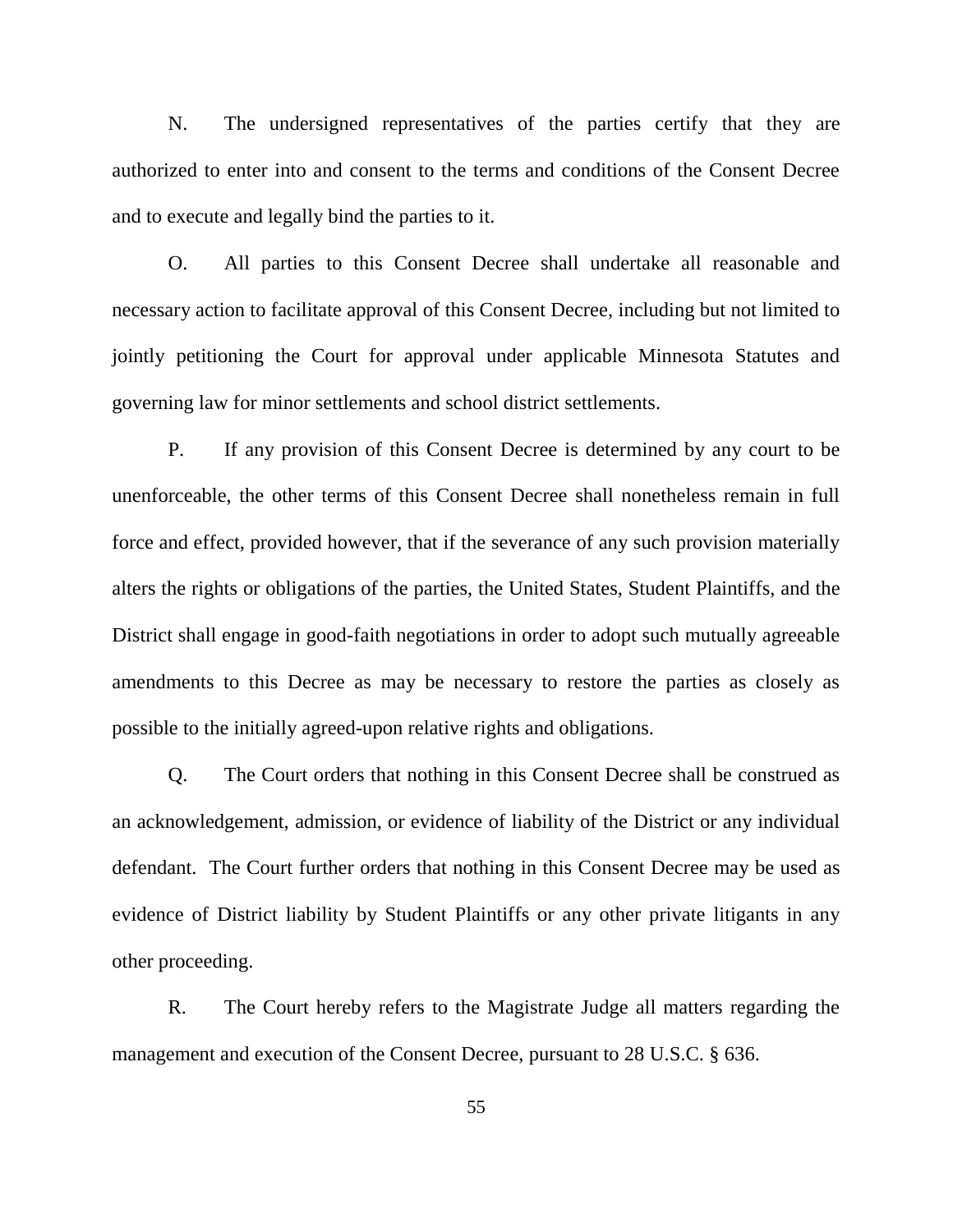# **SO ORDERED**

Honorable Joan N. Ericksen United States District Judge

Dated: \_\_\_\_\_\_\_\_\_\_\_\_\_\_\_\_\_\_\_\_\_\_\_\_\_\_\_\_\_

\_\_\_\_\_\_\_\_\_\_\_\_\_\_\_\_\_\_\_\_\_\_\_\_\_\_\_\_\_\_\_\_\_\_\_\_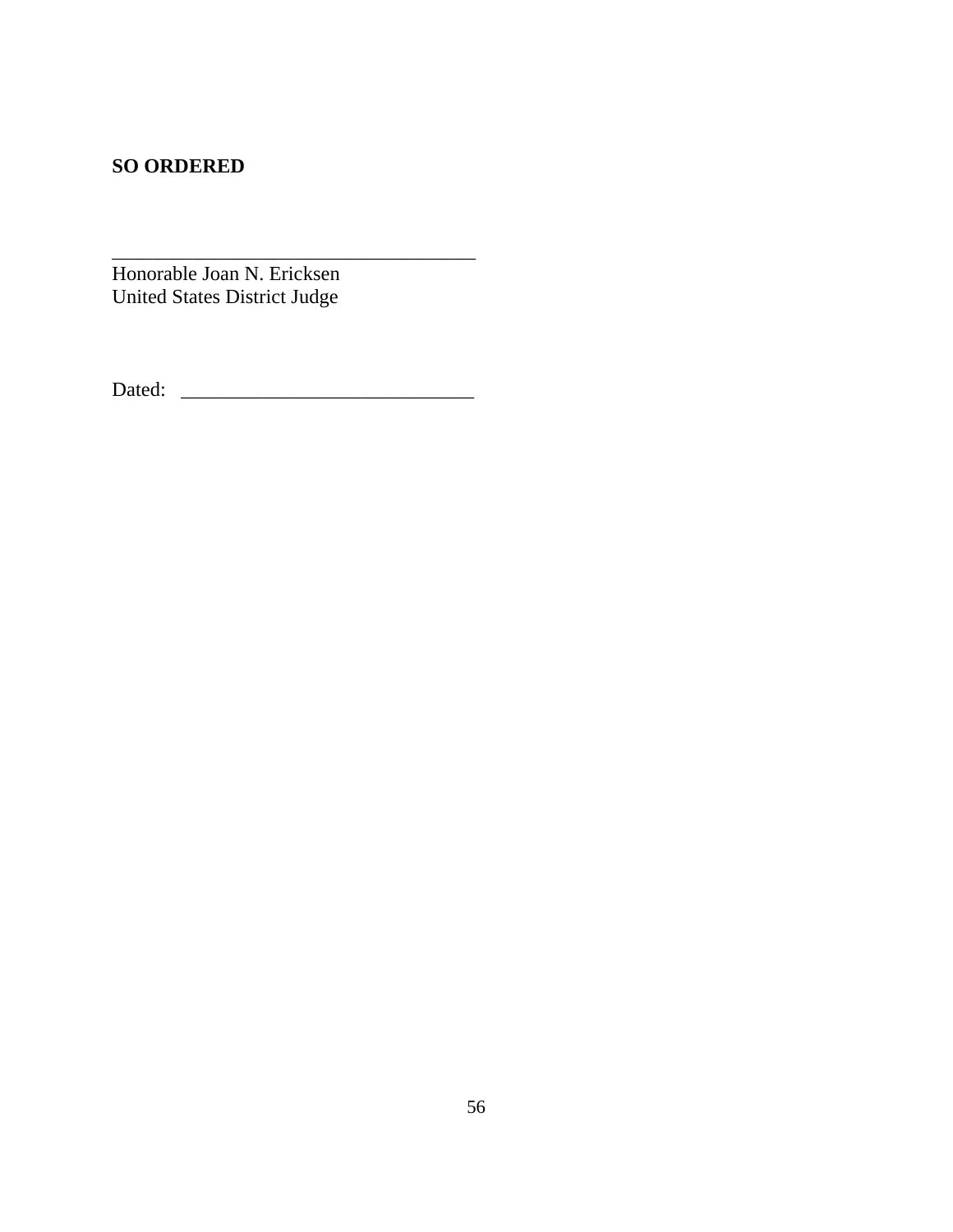### **FOR THE UNITED STATES OF AMERICA:**

B. TODD JONES United States Attorney District of Minnesota United States Department of Justice

GREGORY G. BROOKER, #0166066 ANA H. VOSS, #0483656 Assistant United States Attorneys United States Attorney's Office District of Minnesota 600 United States Courthouse 300 South Fourth Street Minneapolis, MN 55415 Tel: 612-664-5600 [greg.brooker@usdoj.gov](mailto:greg.brooker@usdoj.gov) [anna.voss@usdoj.gov](mailto:anna.voss@usdoj.gov)

OFFICE FOR CIVIL RIGHTS OFFICE OF THE GENERAL **COUNSEL** U.S. Department of Education Of Counsel

THOMAS E. PEREZ Assistant Attorney General Civil Rights Division United States Department of Justice

ANURIMA BHARGAVA, Chief KATHLEEN S. DEVINE, Senior Counsel Civil Rights Division Educational Opportunities Section

s/ Torey B. Cummings TOREY B. CUMMINGS (*admitted pro hac vice*) TAMICA H. DANIEL (*admitted pro hac vice)* Trial Attorneys U.S. Department of Justice Civil Rights Division Educational Opportunities Section 950 Pennsylvania Avenue, NW Washington, D.C. 20530 Tel: 202-305-4204 torey.cummings@usdoj.gov tamica.daniel@usdoj.gov

Dated: March 1, 2012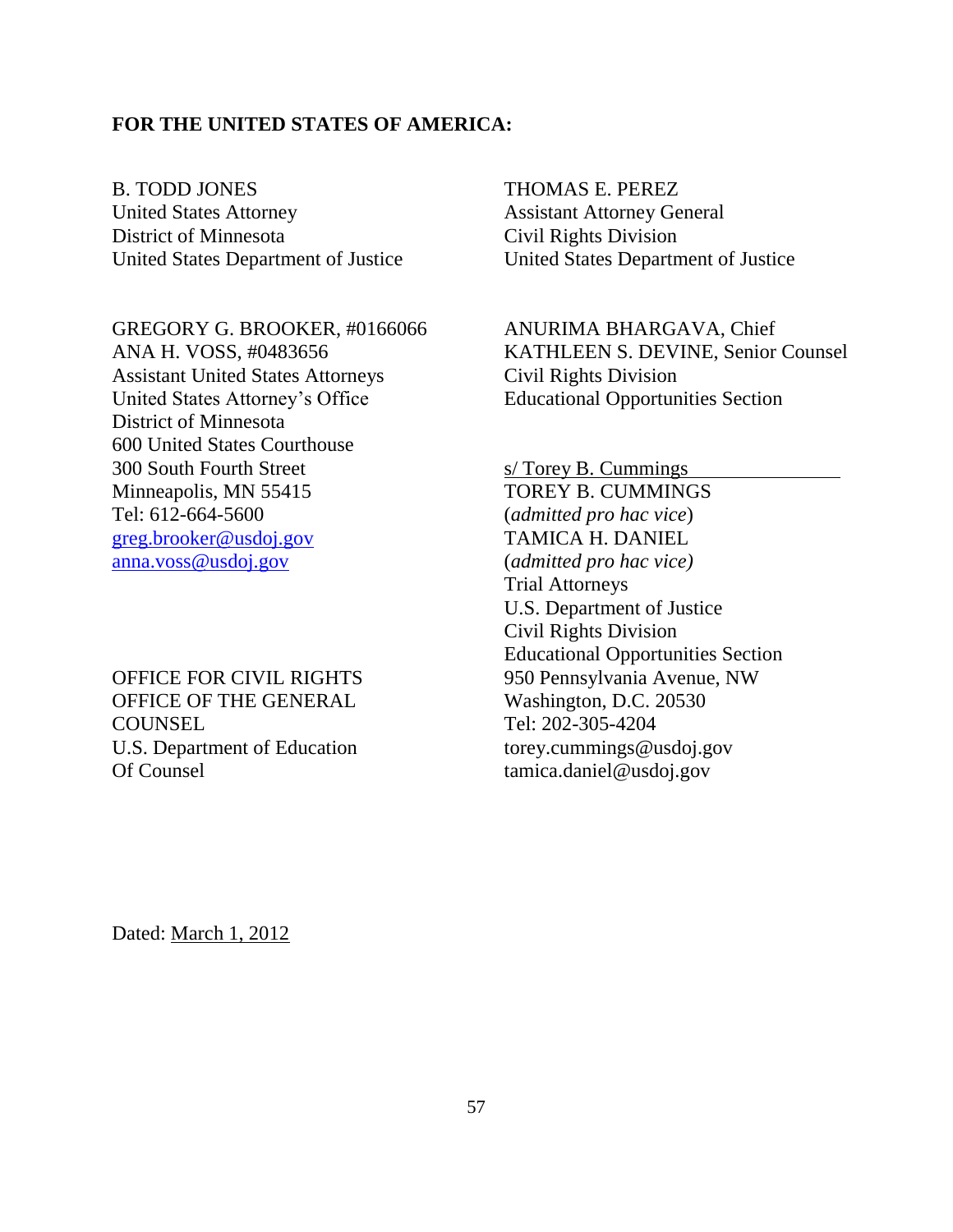# **FOR DEFENDANT ANOKA-HENNEPIN SCHOOL DISTRICT:**

Dated: March 5, 2012 s/ Paul Cady

Paul Cady, #0189406 General Counsel Anoka-Hennepin School District 11299 Hanson Blvd. N.W. Coon Rapids, MN 55433 Tel: 763-506-1089 paul.cady@anoka.k12.mn.us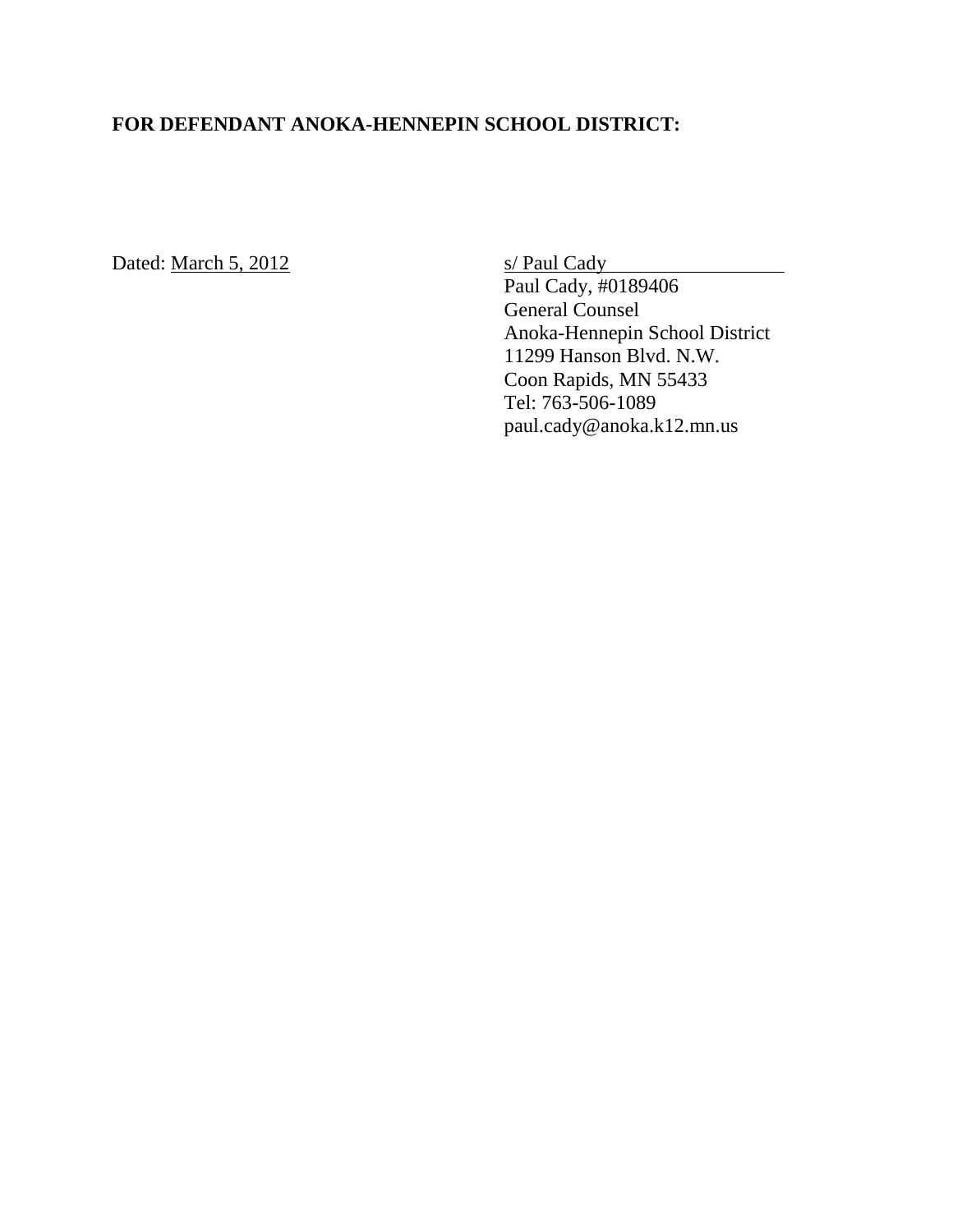# **STUDENT PLAINTIFFS:**

| Dated: March 1, 2012 | s/ Jane Doe<br>Jane Doe                                                                   |
|----------------------|-------------------------------------------------------------------------------------------|
|                      | E.R., by her next friend and parent, Quana Hollie                                         |
| Dated: March 1, 2012 | s/ Quana Hollie<br>Quana Hollie                                                           |
|                      | K.R., by his next friends and parents,<br>Rebecca Rooker and Jim Rooker                   |
| Dated: March 1, 2012 | s/ Rebecca Rooker<br>Rebecca Rooker                                                       |
| Dated: March 1, 2012 | s/ Jim Rooker<br><b>Jim Rooker</b>                                                        |
|                      | D.F., by his next friends and parents,<br>Burnetta Frei and Jeffrey Frei                  |
| Dated: March 1, 2012 | s/ Burnetta Frei<br>Burnetta Frei                                                         |
| Dated: March 1, 2012 | s/ Jeffrey Frei<br>Jeffrey Frei                                                           |
|                      | B.G., by her next friends and parents, Marty Geldert<br>and Michael Geldert               |
| Dated: March 1, 2012 | s/ Marty Geldert<br><b>Marty Geldert</b>                                                  |
| Dated: March 1, 2012 | s/ Michael Geldert<br><b>Michael Geldert</b><br>D.M.-B., by his next friends and parents, |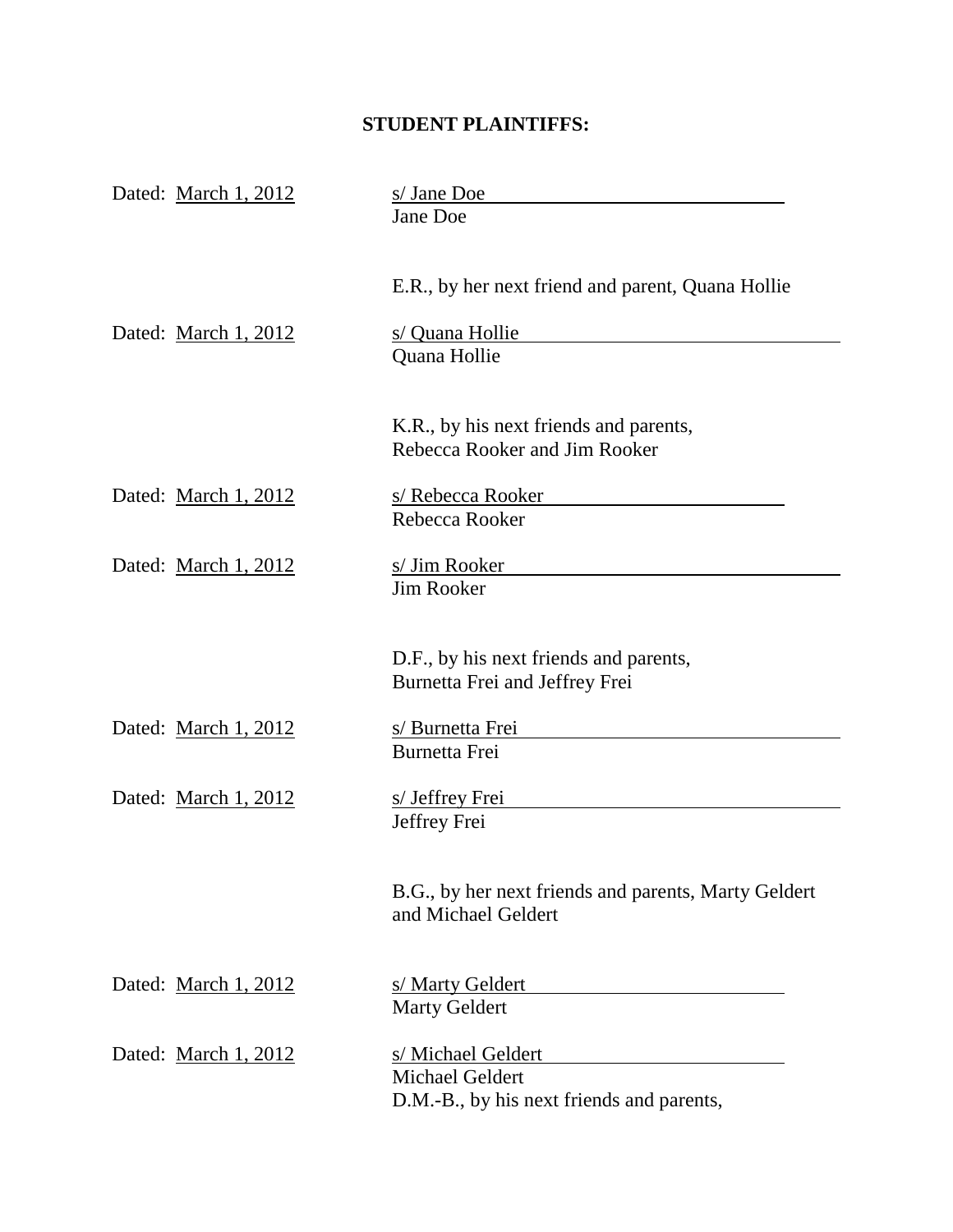Michael McGee and Jason Backes

| Dated: March 1, 2012 | s/ Michael McGee<br>Michael McGee      |
|----------------------|----------------------------------------|
| Dated: March 1, 2012 | s/ Jason Backes<br><b>Jason Backes</b> |

# **AS TO FORM, COUNSEL FOR STUDENT PLAINTIFFS JANE DOE, K.R., D.F., B.G. and D.M.-B.**

| Dated: March 1, 2012 | <b>FAEGRE BAKER DANIELS LLP</b>                                                  |
|----------------------|----------------------------------------------------------------------------------|
|                      | s/ Michael A. Ponto                                                              |
|                      | Michael A. Ponto, #203944                                                        |
|                      | Martin S. Chester, #031514X                                                      |
|                      | Christopher H. Dolan, #0386484                                                   |
|                      | Zack L. Stephenson, #0391533                                                     |
|                      | 2200 Wells Fargo Center                                                          |
|                      | 90 South Seventh Street                                                          |
|                      | Minneapolis, MN 55402-3901                                                       |
|                      | $(612)$ 766-7000                                                                 |
|                      | michael.ponto@FaegreBD.com                                                       |
|                      | martin.chester@FaegreBD.com                                                      |
|                      | chris.dolan@FaegreBD.com                                                         |
|                      | zach.stephenson@FaegreBD.com                                                     |
|                      | <b>SOUTHERN POVERTY LAW CENTER</b>                                               |
|                      | Mary Bauer ( <i>admitted pro hac vice</i> )                                      |
|                      | Christine P. Sun (admitted pro hac vice)                                         |
|                      | $S_{\text{emul}}$ $W_{\text{ol}}$ $\epsilon_{\text{ol}}$ (admitted nua hae view) |

Samuel Wolfe *(admitted pro hac vice*) 400 Washington Avenue Montgomery, AL 36104 [mary.bauer@splcenter.org](mailto:mary.bauer@splcenter.org) [christine.sun@splcenter.org](mailto:christine.sun@splcenter.org) [sam.wolfe@splcenter.org](mailto:sam.wolfe@splcenter.org) (334) 956-8200